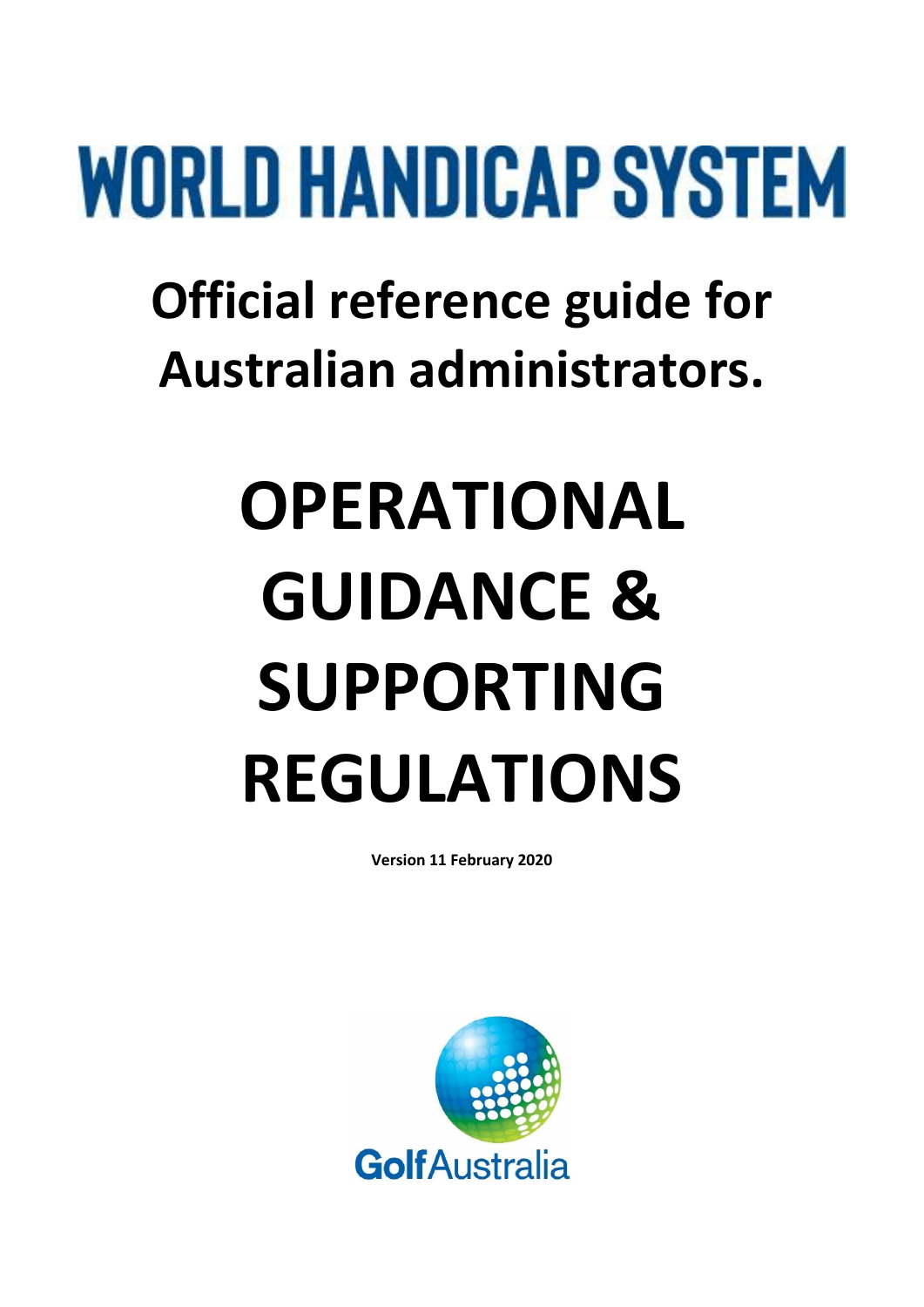## **Contents**

| 1. | <b>GENERAL INFORMATION &amp; OBLIGATIONS ON USERS</b><br>5 |                                                                                         |                |
|----|------------------------------------------------------------|-----------------------------------------------------------------------------------------|----------------|
|    | (A)                                                        | General Information on the World Handicap System and its Administration in Australia    | 5              |
|    | (B)                                                        | Legal & Permissions to Use Handicaps Issued Under the World Handicap System             | 5              |
|    | (C)                                                        | <b>Obligations on Players Under the World Handicap System</b>                           | 5              |
|    | (D)                                                        | <b>Club 'Handicapping Authority'</b>                                                    | 6              |
|    | (E)                                                        | <b>Home Club</b>                                                                        | 6              |
| 2. |                                                            | <b>HANDICAP INFORMATION DISCLOSURE</b>                                                  | 6              |
| 3. |                                                            | <b>CALCULATION OF HANDICAPS &amp; HANDICAP STATUS</b>                                   | $\overline{7}$ |
|    | (A)                                                        | Types of Official G.A. Handicap & Types of Handicap Status                              | $\overline{7}$ |
|    | (B)                                                        | What is a 'SCORE DIFFERENTIAL'?                                                         | 8              |
|    | (C)                                                        | G.A. Handicap Calculation Process - Player with 20 or More Scores in Handicap Record    | 8              |
|    | (D)                                                        | G.A. Handicap Calculation Process - Player with Fewer than 20 Scores in Handicap Record | 8              |
|    | (E)                                                        | Other Points to Note in the Calculation of a G.A. Handicap                              | 9              |
|    | (F)                                                        | <b>Exceptional Score Reduction Regulation</b>                                           | 9              |
|    | (G)                                                        | STABLEFORD HANDICAPPING ADJUSTMENT - Handicapping Stroke & Maximum Score Events         | 10             |
|    | (H)                                                        | How to Calculate a Daily Handicap Under the W.H.S.                                      | 10             |
|    | (1)                                                        | Daily Handicaps and Results of Multi-Tee & Mixed-Gender Competitions                    | 11             |
|    | (1)                                                        | <b>Player Fails to Return Scorecard</b>                                                 | 11             |
|    | (K)                                                        | <b>Manual Handicap Adjustments</b>                                                      | 12             |
|    | (L)                                                        | <b>Recalculation of Handicap after New Score Processed</b>                              | 12             |
|    | (M)                                                        | Player Competes in Competition Before Previous Handicap-Altering Score is Processed     | 12             |
|    | (N)                                                        | GOLF Link Score Status Options - Operational Notes & Handicap Implications              | 12             |
|    | (O)                                                        | Life of Scores & Lapsed Handicaps                                                       | 13             |
|    | (P)                                                        | <b>Maximum Handicaps, Provisional Handicaps, and Club Handicaps</b>                     | 13             |
| 4. |                                                            | HOW COURSE RATINGS ARE USED IN THE CALCULATION OF HANDICAPS                             | 14             |
|    | (A)                                                        | <b>Why Do We Need Course Ratings?</b>                                                   | 14             |
|    | (B)                                                        | <b>What is a Scratch Rating?</b>                                                        | 14             |
|    | (C)                                                        | <b>What is a Slope Rating?</b>                                                          | 14             |
|    | (D)                                                        | How Do Slope Ratings and Scratch Ratings Work Together In Handicapping?                 | 14             |
|    | (E)                                                        | What is the P.C.C. and What Role Does it Play?                                          | 15             |
|    | (F)                                                        | Tee Up and Preferred Lies                                                               | 16             |
| 5. |                                                            | <b>SCORES FOR HANDICAPPING PURPOSES</b>                                                 | 17             |
|    | (A)                                                        | <b>Regular Singles Competitions and Conforming Social Scores</b>                        | 17             |
|    | (B)                                                        | <b>Conforming Social Score</b>                                                          | 17             |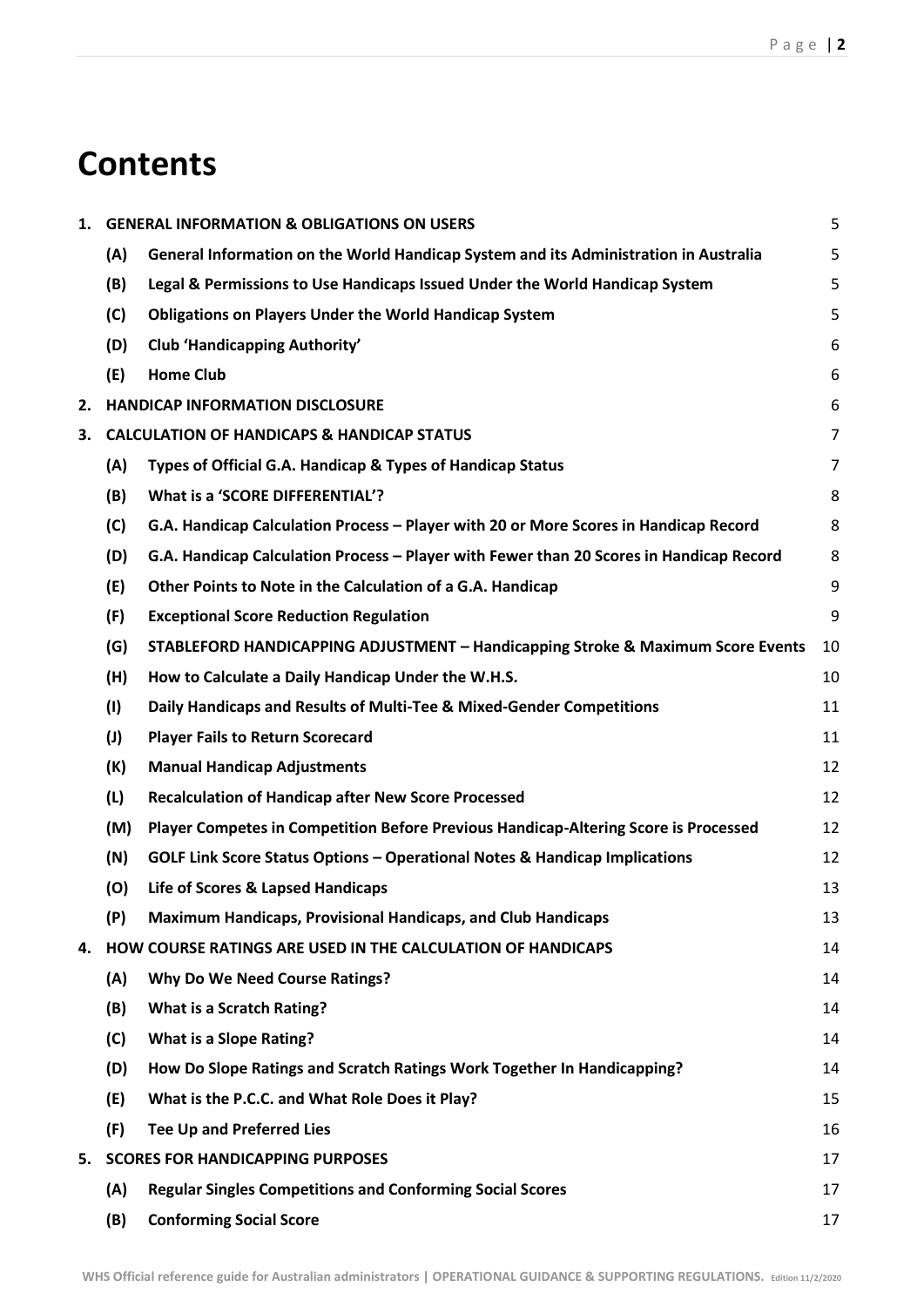|    | (C)               | One Player in Competition, & Other Very Small Competition Fields - Handicapping & Prizes | 17 |
|----|-------------------|------------------------------------------------------------------------------------------|----|
|    | (D)               | <b>Competition Condition Limits Number of Clubs to Less than 14</b>                      | 18 |
|    | (E)               | <b>Four-ball Scores</b>                                                                  | 18 |
|    | (F)               | Scores Returned From Play of Anywhere Between 8 and 17 Holes                             | 18 |
|    | (G)               | Player Plays Within Competition Field But Doesn't Enter Competition                      | 20 |
|    | (H)               | Scores Returned in a Competition that has been Declared Null and Void                    | 20 |
|    | (1)               | <b>Scores Returned in Open or Professional Competitions</b>                              | 20 |
|    | $\left( 1\right)$ | Requirement to Maintain the Overall Distance of a Rated Course                           | 20 |
|    | (K)               | Scores Returned in Novelty Events such as Bisque Par and Three-Ball Competitions         | 20 |
|    | (L)               | <b>Scores Returned in Aggregate Teams Events</b>                                         | 21 |
|    | (M)               | <b>Scores Returned in Pro-Am Events</b>                                                  | 21 |
|    | (N)               | <b>Scores Returned in Corporate/Trade Days</b>                                           | 21 |
|    | (O)               | <b>Score for Player Who is Disqualified</b>                                              | 21 |
|    | (P)               | <b>Guidance on 'Swingers'</b>                                                            | 22 |
|    | (Q)               | Who May Act as a Marker                                                                  | 23 |
|    | (R)               | <b>General Advice on Digital Scorecards</b>                                              | 23 |
|    | (S)               | Autoscore Scorecards - Discrepancy Between Written Score and Marked Score                | 23 |
|    | (T)               | POLICY DECISION REQUIREMENTS FOR CLUBS - Items Where Club Should Have its Own Policy     | 24 |
| 6. |                   | ALLOCATION OF G.A. HANDICAP & REACTIVATION OF PREVIOUS GOLF Link RECORD                  | 24 |
|    | (A)               | Allocation of G.A. Handicap to Player Who Has NOT Previously Held an Official Handicap   | 24 |
|    | (B)               | Reactivating Handicap for Player Who Has Previously Held an Official Handicap            | 25 |
| 7. |                   | <b>MANUAL OVERRIDE BY CLUB OF NORMAL HANDICAP CALCULATION PROCESS</b>                    | 26 |
|    | (A)               | <b>General Information on the Manual Override Regulation</b>                             | 26 |
|    | (B)               | Consideration of Whether to Freeze or Reduce a G.A. Handicap                             | 27 |
|    | (C)               | How the 'Freeze' Regulation Works                                                        | 27 |
|    | (D)               | <b>Suspension of a G.A. Handicap</b>                                                     | 27 |
|    | (E)               | Increasing a G.A. Handicap                                                               | 27 |
|    | (F)               | Decision to Adjust, Freeze, or Suspend a G.A. Handicap                                   | 28 |
|    | (G)               | Administration                                                                           | 28 |
|    | (H)               | <b>Review of Decisions</b>                                                               | 28 |
| 8. |                   | ALLOCATION OF SPECIAL COMPETITION HANDICAP IN EXTRAORDINARY CIRCUMSTANCES                | 29 |
| 9. |                   | <b>COMMON HANDICAPPING SCENARIOS - PROCEDURES FOR PRO SHOPS &amp; ADMINISTRATORS</b>     | 30 |
|    |                   | 10. HANDICAP ALLOWANCES & THE APPLICATION OF HANDICAP STROKES                            | 35 |
|    | (A)               | <b>Handicap Allowances</b>                                                               | 35 |
|    | (B)               | <b>Giving &amp; Receiving Strokes in Match Play</b>                                      | 35 |
|    | (C)               | <b>Plus Daily Handicaps</b>                                                              | 35 |
|    | (D)               | <b>Competition Grades</b>                                                                | 35 |
|    |                   | 11. AUSTRALIAN COUNTBACK METHOD                                                          | 36 |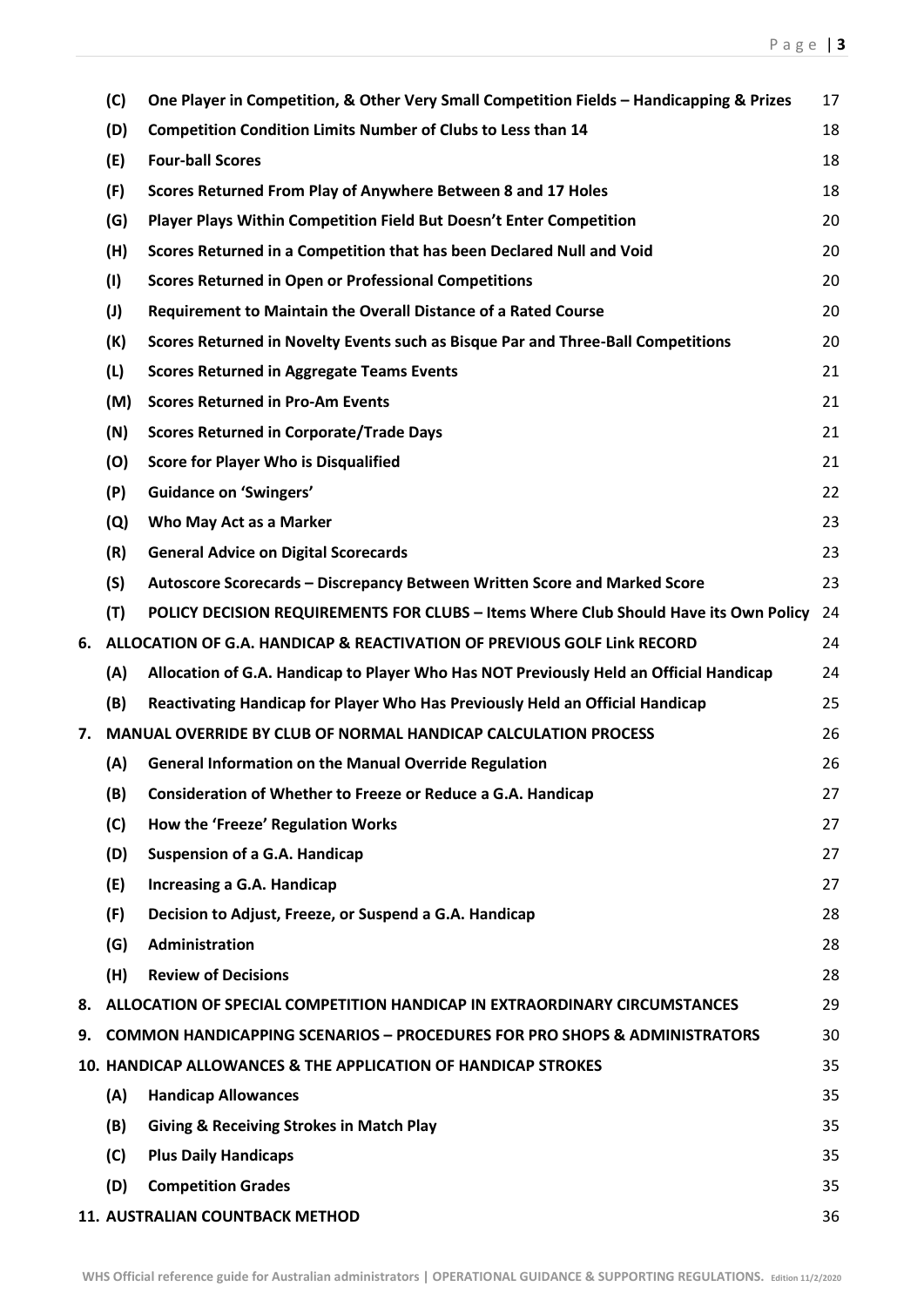| 37<br><b>12. STROKE INDEX ALLOCATION</b> |                                                                               |                                                                                                                                                                                     |  |
|------------------------------------------|-------------------------------------------------------------------------------|-------------------------------------------------------------------------------------------------------------------------------------------------------------------------------------|--|
|                                          |                                                                               | 37                                                                                                                                                                                  |  |
|                                          |                                                                               | 38                                                                                                                                                                                  |  |
| (A)                                      | Introduction                                                                  | 38                                                                                                                                                                                  |  |
| (B)                                      | 'General Area'                                                                | 38                                                                                                                                                                                  |  |
| (C)                                      | Damaged or Water-Filled Bunkers - Local Rule Options & Handicapping of Scores | 38                                                                                                                                                                                  |  |
| (D)                                      | When No Local Rule is in Place - Relief from Temporary Water in a Bunker      | 39                                                                                                                                                                                  |  |
| (E)                                      | <b>Impact on Course Ratings</b>                                               | 39                                                                                                                                                                                  |  |
| (F)                                      | <b>Competitions Conducted Contrary to the Rules of Golf</b>                   | 39                                                                                                                                                                                  |  |
| (G)                                      | <b>Miscellaneous Measures to Assist Players</b>                               | 39                                                                                                                                                                                  |  |
|                                          |                                                                               | 40                                                                                                                                                                                  |  |
| (A)                                      | Governance                                                                    | 40                                                                                                                                                                                  |  |
| (B)                                      | <b>Course Measurement</b>                                                     | 40                                                                                                                                                                                  |  |
| (C)                                      | <b>Tee Markers</b>                                                            | 40                                                                                                                                                                                  |  |
| (D)                                      | <b>Display of Ratings and Par</b>                                             | 40                                                                                                                                                                                  |  |
| (E)                                      | <b>Scratch Rating and Slope Rating</b>                                        | 40                                                                                                                                                                                  |  |
| (F)                                      | <b>Modifications made to Courses</b>                                          | 40                                                                                                                                                                                  |  |
| (G)                                      | Situations Where Fairway Roll Becomes Notably Different to Rated Distance     | 42                                                                                                                                                                                  |  |
|                                          |                                                                               | <b>13. ESTABLISHING PAR</b><br><b>14. COURSE WITH BUNKERS FILLED WITH WATER OR OUT OF PLAY</b><br>15. HOW SCRATCH RATINGS & SLOPE RATINGS ARE ASSESSED, AND MODIFICATION OF COURSES |  |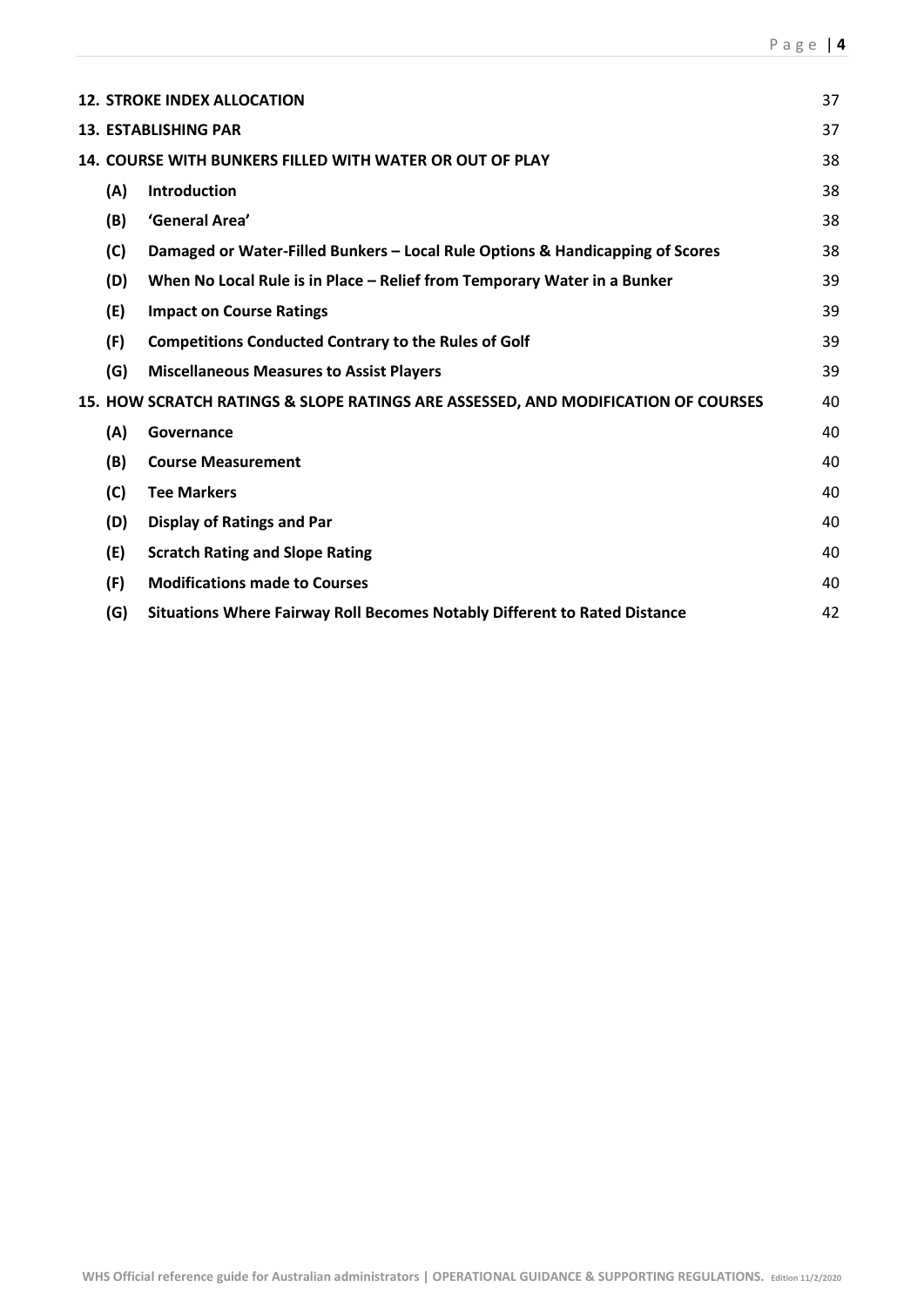## <span id="page-4-0"></span>**1. GENERAL INFORMATION & OBLIGATIONS ON USERS**

#### <span id="page-4-1"></span>**(A) GENERAL INFORMATION ON THE WORLD HANDICAP SYSTEM AND ITS ADMINISTRATION IN AUSTRALIA**

- (i) This publication is titled: **"World Handicap System. Official reference guide for Australian administrators. OPERATIONAL GUIDANCE & SUPPORTING REGULATIONS"**. This publication is sometimes referred to as the "*WHS Reference Guide*".
- (ii) The abbreviation for World Handicap System is 'WHS'.
- (iii) 'GOLF Link' is Golf Australia's national computerised handicapping service. The GA Handicap and handicap record for every Australian golfer is available for public view o[n www.golf.org.au.](http://www.golf.org.au/)
- (iii) The World Handicap System (WHS) is the official GA regulatory code governing women's handicapping in Australia AND men's handicapping in Australia. Whilst it provides a single methodology for both women's handicapping and men's handicapping, it does not provide for single-gender handicaps. The WHS requires that women's handicaps determined under this System be determined in accordance with women's scores and standards, and that men's handicaps determined under this System be determined in accordance with men's scores and standards.
- (iv) Due to data protection laws, Australia's national computerised handicapping service (GOLF Link) is not configured under the World Handicap System to integrate with a computerised handicapping service in any other country. It is entirely the responsibility of a visiting international player to ensure their scores are returned to their home club as soon as the PCC is available.
- (v) GA's principal objective in issuing handicaps is to provide all competitors in a net competition with an equal chance of achieving success. Net competitions by their nature should see a mix of all players enjoying various levels of success – specific players should not regularly perform at a level that is clearly superior to average net performance levels. The GA website provides expected performance standards for players of each level of handicap – [www.golf.org.au/handicapping-reports.](http://www.golf.org.au/handicapping-reports) Should a club identify that one of its members is exhibiting regularity of performances in official net stroke play competitions (including Stableford, Par, and Maximum Score) or in net match play competitions that are clearly superior (either in terms of wins, or in terms of other very good results) to the performances of a typical player, then GA will consider that the standard handicap system algorithms are failing to determine a handicap that meets the principal objective of the WHS. In such cases the club will be obliged by the WHS to review the player's GA Handicap. The *WHS Reference Guide* includes a section which sets out the steps a club needs to follow to make a decision to amend a member's GA Handicap – see the Section titled "MANUAL OVERRIDE BY CLUB OF NORMAL HANDICAP CALCULATION PROCESS".

#### <span id="page-4-2"></span>**(B) LEGAL & PERMISSIONS TO USE HANDICAPS ISSUED UNDER THE WORLD HANDICAP SYSTEM**

- (i) GA delegates to its Member Associations the power to administer on its behalf the handicapping of all players who are members of clubs affiliated with such Associations. Any disputes shall be referred to GA whose decision shall be final and binding. An interpretation of a regulation contained within the WHS, or a decision in relation to the WHS, which is supplied in writing by GA will be deemed to have full authority under the WHS and will supersede any alternate position which may exist on the same point.
- (ii) Any handicap administered by an affiliated Australian golf club, and calculated in accordance with the World Handicap System, is owned by GA. All handicaps displayed on [www.golf.org.au](http://www.golf.org.au/) and that are calculated in accordance (or fundamentally in accordance) with the World Handicap System are owned by GA. Use by a golfer of a handicap that is owned by GA is only permitted under licence granted by GA to the player as an extension of their golf club's affiliation privileges, or as otherwise permitted by GA. Such licence may be revoked or suspended by GA in accordance with the provisions of the World Handicap System, and otherwise in circumstances considered by GA to be exceptional.
- (iii) Use of the World Handicap System in Australia by a club or entity that is not affiliated to Golf Australia, or that has not otherwise been explicitly authorised by Golf Australia, is prohibited by The R&A and the United States Golf Association.

#### <span id="page-4-3"></span>**(C) OBLIGATIONS ON PLAYERS UNDER THE WORLD HANDICAP SYSTEM**

(i) The WHS is based on the assumption that every player will endeavour to make the best score they can at each hole in every round they play and that they will report every eligible score to their Home Club's Handicapping Authority, regardless of where the round was played. Players who fail to meet this requirement are effectively operating outside the WHS and, at the discretion of their club's Handicapping Authority, may have their GA Handicap re-assessed or withdrawn.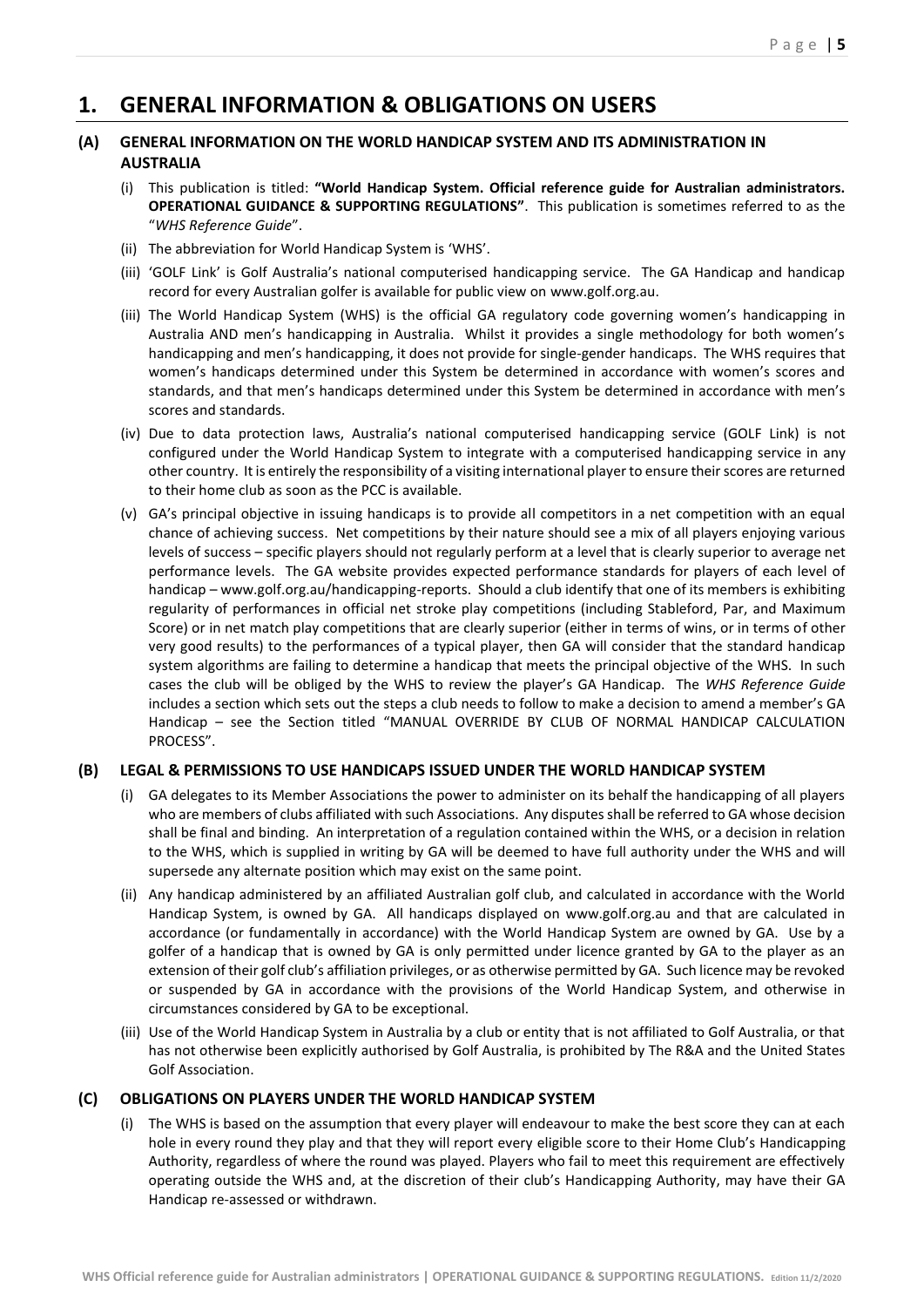- (ii) By using a handicap allocated under the WHS, the player acknowledges that certain information may be made publicly available on a GA authorised webpage (including a club, Member Association, or GOLF Link webpage) for the purposes of administering the WHS. Player information that may be displayed (at the discretion of GA) includes:
	- Name.
	- GOLF Link number.
	- Club name.
	- **E** Information relevant to their scoring and handicapping history.
	- Any determination made by a club, Member Association or GA (or made under a review of such decision) to adjust, freeze or suspend a GA Handicap, or to suspend or terminate a player's membership of any golf club.
	- Note: GA will be bound by all relevant privacy legislation. Any request to remove such information from a GA authorised website must be made in writing and will be considered by the website owner or GA.
- (iii) By using a handicap allocated under the World Handicap System, the player agrees to be bound by the World Handicap System together with the provisions set out in this WHS Reference Guide.
- (iv) Players awaiting reinstatement to Amateur Status (or players who are not Amateur Golfers) after having lost their Amateur Status by virtue of accepting a prize of excessive value for performance in a net element of a handicap competition are not eligible to hold a GA Handicap.

#### <span id="page-5-0"></span>**(D) CLUB 'HANDICAPPING AUTHORITY'**

A club's 'Handicapping Authority' is an individual or committee or group that is permitted by a club or other appropriate entity to exercise the authority granted to that club or entity by the WHS.

#### <span id="page-5-1"></span>**(E) HOME CLUB**

#### **(i) Designating a Home Club**

If a player is a member of multiple golf clubs, they must designate one club as their Home Club, to be responsible for maintaining their GA Handicap. A player should decide which golf club to designate as their home club based on one or more of the following criteria:

- Proximity to primary residence,
- Frequency of play, and/or
- The golf club where they submit most of their scores.

Should a player's primary residence change on a regular basis such that different clubs satisfy the above criteria at different times of the year, the player should consider changing their Home Club accordingly. Players must not designate a Home Club for the purpose of obtaining a GA Handicap that could give them an unfair advantage.

If a player is a member of only one club, that club is automatically their Home Club.

Note: Any club of which a player is a member, or a Member Association, or GA has the authority to adjust, freeze, or suspend that player's GA Handicap.

#### **(ii) Player Who Belongs to an Australian Golf Club or Clubs and to Golf Club/s Outside of Australia**

- Where a player is a member of an Australian club/s, and is also a member of a club located in a jurisdiction outside of Australia, the player is required by Golf Australia to have an Australian Home Club that is responsible for administering a GA Handicap through GOLF Link.
- In addition to their GA Handicap, the player may be required by the other jurisdiction to hold a separate Handicap under that other jurisdiction. If this occurs, it is the player's responsibility to ensure all scores are entered into GOLF Link, and that they are also posted in accordance with the requirements of the other jurisdiction.
- Should there ever be a discrepancy between a player's GA Handicap and their Handicap as issued by a different Authorized Association, the Handicap within the jurisdiction where the round is being played should be used. When playing outside of either jurisdiction, the lowest Handicap should be used.

## <span id="page-5-2"></span>**2. HANDICAP INFORMATION DISCLOSURE**

No Australian affiliated club, association or other affiliated or non-affiliated body may make handicaps or records of handicaps calculated under the WHS available outside the environs of its golf facility, clubhouse or office. This prohibits the unauthorised display of handicap information on the internet and other forms of public media. For the purpose of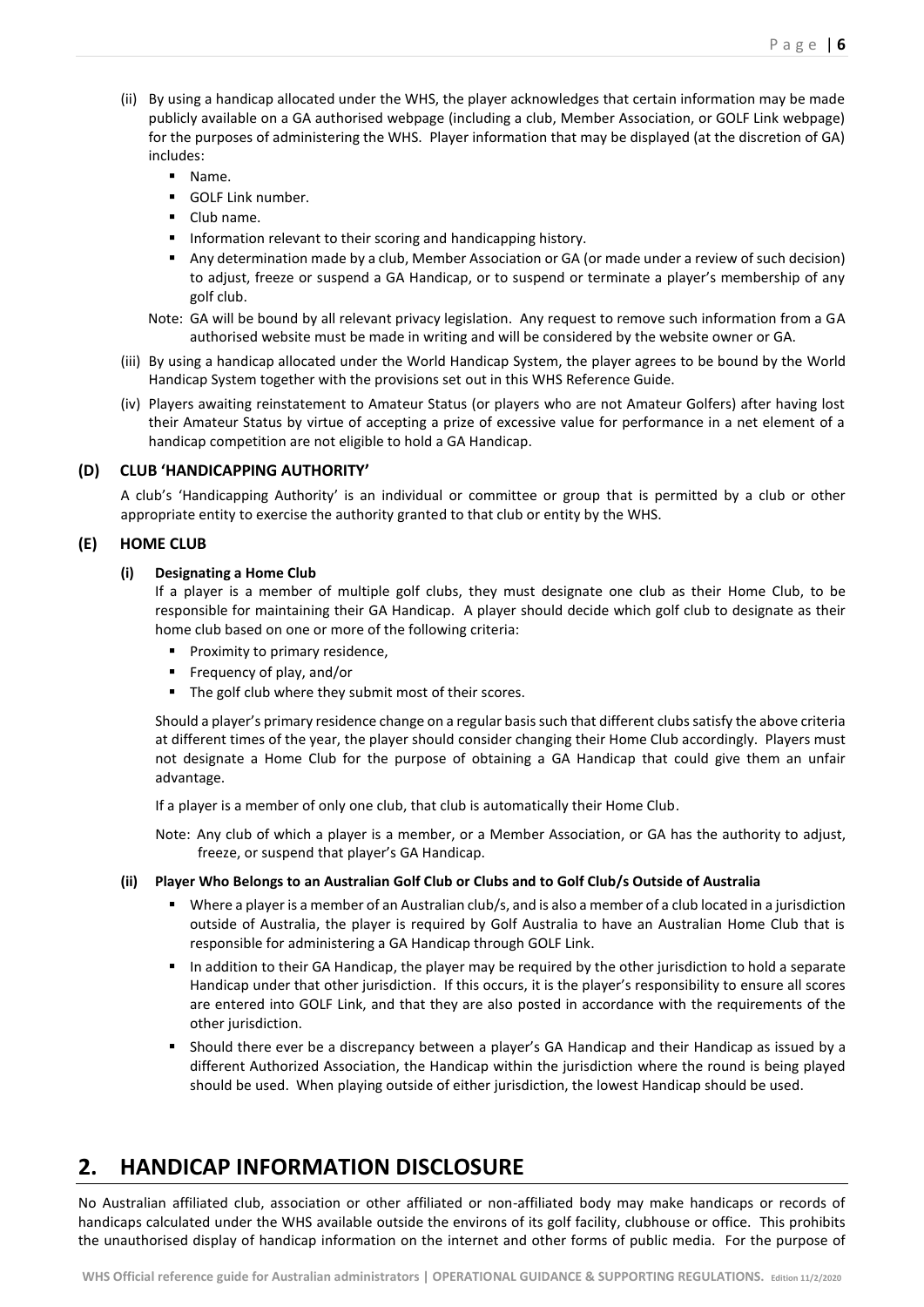viewing members' handicap information outside the club environs, the club, association or other body may include a link on its internet site to [www.golf.org.au,](www.golf.org.au) and/or other GOLF Link media facilities as advised from time to time.

## <span id="page-6-0"></span>**3. CALCULATION OF HANDICAPS & HANDICAP STATUS**

#### <span id="page-6-1"></span>**(A) TYPES OF OFFICIAL G.A. HANDICAP & TYPES OF HANDICAP STATUS**

#### **(i) GA Handicaps and Daily Handicaps**

There are two types of official handicap allocated in Australia under the WHS; a GA Handicap and a Daily Handicap. The GA Handicap is not designed for use in handicap competition play; rather it is GA's assessment of the relative golfing ability of a player on a course with a neutral Slope Rating. The Daily Handicap is the handicap to be used in handicap competition play. The GA Handicap is one of the factors used in the calculation of the Daily Handicap.

#### **(ii) Handicaps for Men and Handicaps for Women**

Only a female may hold a Women's GA Handicap or a Women's Daily Handicap. Only a male may hold a Men's GA Handicap or a Men's Daily Handicap. Where the term 'GA Handicap' is used in the context of the WHS, it is deemed to mean either 'Women's GA Handicap' or 'Men's GA Handicap' or both, as the appropriate context determines. Where the term 'Daily Handicap' is used in the context of the WHS, it is deemed to mean either 'Women's Daily Handicap' or 'Men's Daily Handicap' or both, as the appropriate context determines.

Note: The WHS requires that women's handicaps determined under the WHS be determined in accordance with women's scores and standards, and that men's handicaps determined under the WHS be determined in accordance with men's scores and standards.

#### **(iii) Professional Golfers**

Whilst a professional golfer, or a player awaiting reinstatement to Amateur Status, may hold a GA Handicap, the WHS does not restrict a committee from operating a condition limiting entry to any (or all) event(s) it controls to Amateurs only (or to Professionals only). (Exception: Players awaiting reinstatement to Amateur Status (or players who are not Amateur Golfers) after having lost their Amateur Status by virtue of accepting a prize of excessive value for performance in a net element of a handicap competition are not eligible to hold a GA Handicap.)

#### **(iv) Types of Handicap Status**

There are six different types of status that may apply to a GA Handicap. Only one status will apply to a GA Handicap at any given time. The six different types of status are as follows:

- Unallocated. A player's GA Handicap status is "Unallocated" when they have a GOLF Link record which contains less than three 18-hole 'Score Differentials', and when none of the other five handicap status options apply (an 18-hole 'Score Differential' created from the combination of two 9-hole 'Score Differentials' will be considered to be an 18-hole 'Score Differential' for this purpose).
- Normal. This is the default status for a GA Handicap. It applies when the player's GOLF Link record contains more than two 18-hole 'Score Differentials', and when none of the other five handicap status options apply (an 18-hole 'Score Differential' created from the combination of two 9-hole 'Score Differentials' will be considered to be an 18-hole 'Score Differential' for this purpose).
- **Frozen.** A Frozen GA Handicap is a GA Handicap that is not permitted to increase beyond a specific value for a stipulated period of time as outlined within this *WHS Reference Guide*.
- **Provisional.** A handicap will lose its full status in the event that a player should accrue in their most recent 20 rounds five or more entries with a status of 'No Score – Not Approved' (note: full status is automatically regained upon the number of 'No Score – Not Approved' entries in the player's most recent 20 rounds decreasing to four or less). Such a handicap will be known as a "Provisional GA Handicap". GA recommends that players with Provisional GA Handicaps will not be eligible to win prizes in competitions which have as a condition of entry a requirement that competitors hold GA Handicaps.
- **Suspended.** A Suspended GA Handicap is a GA Handicap that has been rendered completely inactive for a stipulated period of time (or a stipulated minimum period of time) as outlined within this *WHS Reference Guide*.
- Lapsed. A player's GA Handicap is considered to be "Lapsed" if they are not a current member of an affiliated body and if they have a GOLF Link record which contains more than two 18-hole 'Score Differentials', and when none of the other five handicap status options apply (an 18-hole 'Score Differential' created from the combination of two 9-hole 'Score Differentials' will be considered to be an 18-hole 'Score Differential' for this purpose).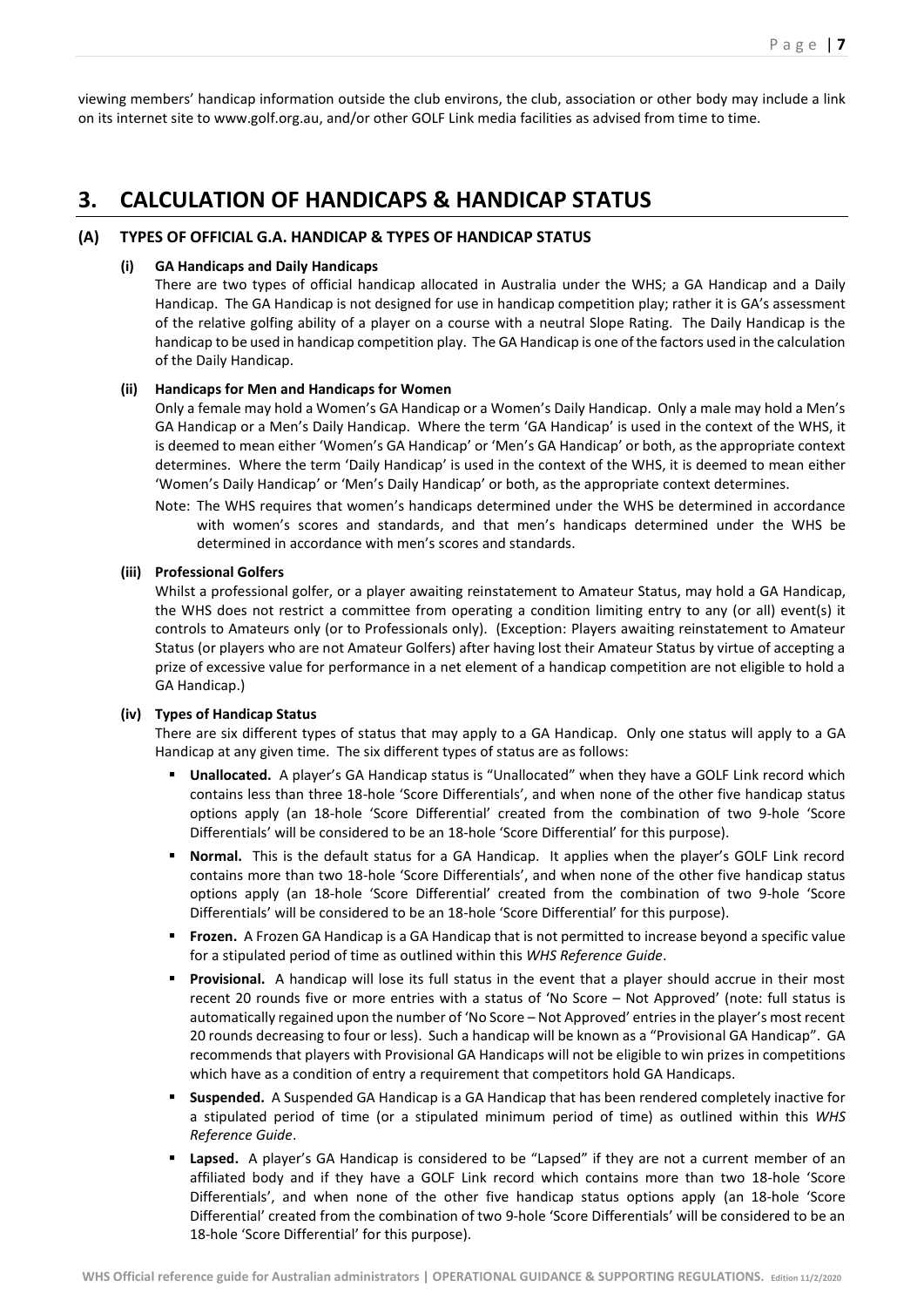#### <span id="page-7-0"></span>**(B) WHAT IS A 'SCORE DIFFERENTIAL'?**

Your 'Score Differentials' are the most important element in the calculation of your GA Handicap. The 'Score Differentials' are what your GA Handicap is based on.

The 'Score Differential' for a round is our calculation of the handicap you actually played to in that round. To generate a 'Score Differential' we use the global method to standardise your score to what it would have been had you played from a set of tees with neutral difficulty. (A set of tees with neutral difficulty has a Slope Rating of 113.) What this means is that a score on a difficult course will be made a little better by the standardisation process. And a score on a less-challenging course will be made a little higher. Because of this standardisation process, your 'Score Differential' for a round can be directly compared with a 'Score Differential' for any other player on any other golf course. But the most important outcome of the standardisation process is that your GA Handicap can be directly compared with any other person's GA Handicap (and anyone else who has a handicap calculated under the World Handicap System), regardless of the course and tees where they play most of their golf. This is what makes handicaps portable around the world and handicap competitions fair.

**The WHS formula for 'Score Differential' is:**

**((36 – Stableford Score) + Daily Handicap + Par – (Scratch Rating + PCC)) × (113 ÷ Slope Rating)**

- 'Score Differentials' are calculated to one decimal place. The result of the calculation is rounded to the nearest tenth.)
- 0.35 rounds to 0.4, 0.3501 rounds to 0.4, 0.3499 rounds to 0.3, 0.55 rounds to 0.6, 0.5501 rounds to 0.6, 5.35 rounds to 5.4, 5.3501 rounds to 5.4, 5.55 rounds to 5.6, 5.5501 rounds to 5.6, etc.
- +0.35 rounds to +0.3, +0.3501 rounds to +0.4, +0.55 rounds to +0.5, +0.5501 rounds to +0.6, +5.35 rounds to +5.3, +5.3501 rounds to +5.4, +5.55 rounds to +5.5, +5.5501 rounds to +5.6, etc.
- There is no upper limit or lower limit for the calculation of a 'Score Differential'.
- When two 9-hole scores are combined to form an 18-hole score (in accordance with the process described in the Section of this *WHS Reference Guide* titled 'SCORES RETURNED FROM PLAY OF ANYWHERE BETWEEN 8 AND 17 HOLES'), the 18-hole 'Score Differential' is achieved by adding together both 9-hole 'Score Differentials', and then rounding to one decimal place.

#### <span id="page-7-1"></span>**(C) G.A. HANDICAP CALCULATION PROCESS – PLAYER WITH 20 OR MORE SCORES IN HANDICAP RECORD**

- For people who have at least 20 scores in their handicap record, their GA Handicap will be calculated simply by averaging the best 8 of their most recent 20 'Score Differentials'. Unless the Cap Regulation applies.
- The Cap regulation eliminates the capacity for extreme outward movements of a GA Handicap within short spaces of time. As a result, a temporary loss of form will not cause a GA Handicap to move too far from a level which is consistent with the player's underlying ability.
- The Cap regulation permits a player's GA Handicap to increase at 100% of the '8 of 20 scores' calculation UNTIL it reaches 3 strokes above their 'Low GA Handicap'. (The 'Low GA Handicap' is defined as being the best GA Handicap the player has achieved during the 12-month period that preceded their most recent round.)
- Once in this Soft Cap zone, GOLF Link only allows the player's GA Handicap to increase by 50% of the calculated amount – unless it reaches the Hard Cap.
- The Hard Cap is an absolute limit on the upward movement of a GA Handicap. When the player's NEXT round is processed through GOLF Link, the GA Handicap that will be calculated for them can not be any more than 5 strokes above their current 'Low GA Handicap'.
- The Cap Regulation is only permitted to impact a player's handicap once they have more than 20 scores in their handicap record.

#### <span id="page-7-2"></span>**(D) G.A. HANDICAP CALCULATION PROCESS – PLAYER WITH FEWER THAN 20 SCORES IN HANDICAP RECORD**

For people who have fewer than 20 rounds in their handicap record, the table below is used to calculate their GA Handicap. The table determines the number of 'Score Differentials' from the player's handicap record on www.golf.org.au that are to be included in the calculation, as well as any adjustment that needs to be automatically applied.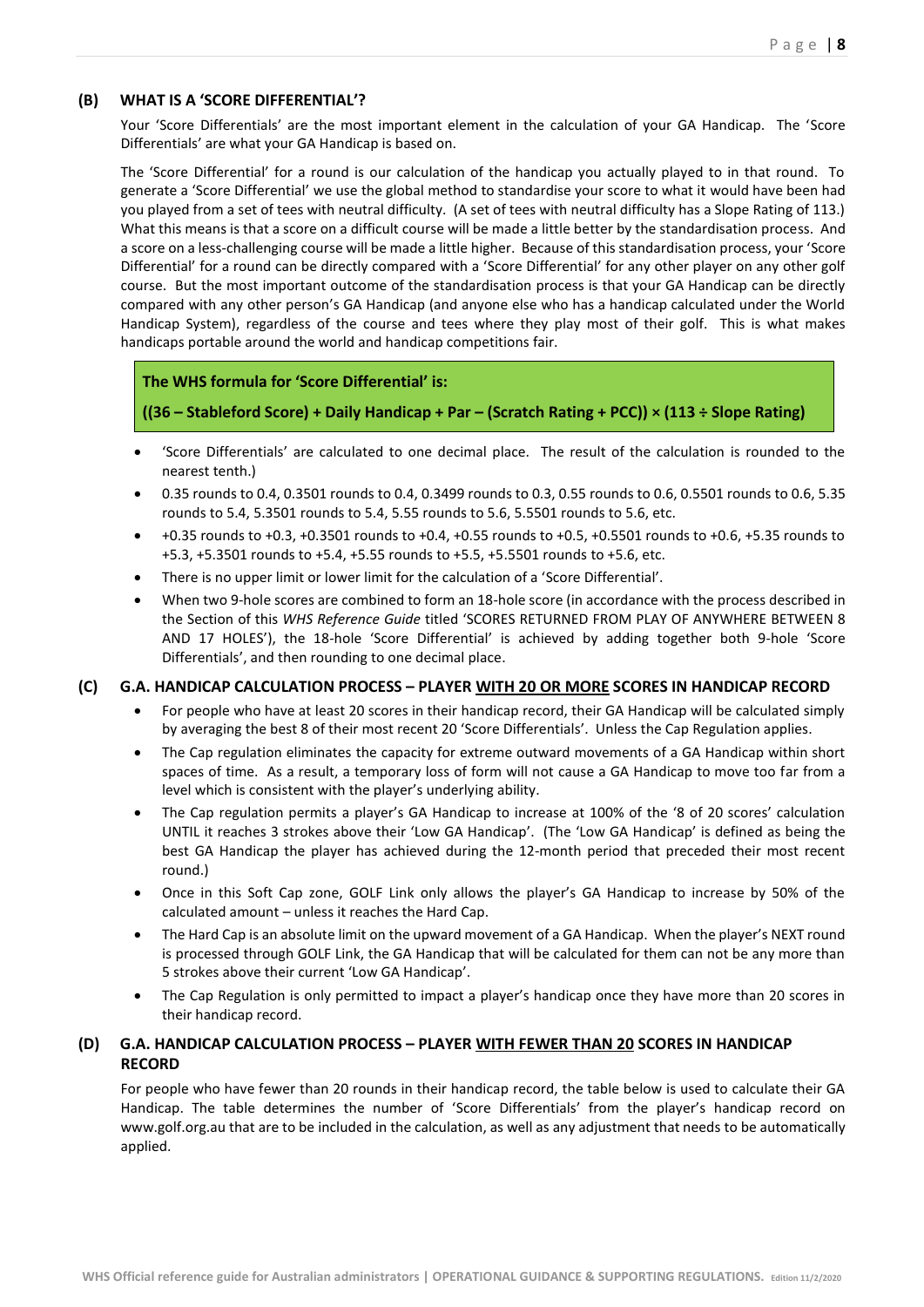| Number of<br>rounds in<br>handicap record | Number of 'SCORE DIFFERENTIALS' (as shown on a<br>player's handicap record on www.golf.org.au) to be<br>used in GA Handicap calculation | Adjustment |
|-------------------------------------------|-----------------------------------------------------------------------------------------------------------------------------------------|------------|
| 3                                         | Lowest 1                                                                                                                                | $-2.0$     |
| 4                                         | Lowest 1                                                                                                                                | $-1.0$     |
| 5                                         | Lowest 1                                                                                                                                | 0          |
| 6                                         | Average of lowest 2                                                                                                                     | $-1.0$     |
| 7 or 8                                    | Average of lowest 2                                                                                                                     | $\Omega$   |
| 9 to 11                                   | Average of lowest 3                                                                                                                     | 0          |
| 12 to 14                                  | Average of lowest 4                                                                                                                     | $\Omega$   |
| 15 or 16                                  | Average of lowest 5                                                                                                                     | $\Omega$   |
| 17 or 18                                  | Average of lowest 6                                                                                                                     | $\Omega$   |
| 19                                        | Average of lowest 7                                                                                                                     | $\Omega$   |
| 20                                        | Average of lowest 8                                                                                                                     | 0          |

#### <span id="page-8-0"></span>**(E) OTHER POINTS TO NOTE IN THE CALCULATION OF A G.A. HANDICAP**

- GA Handicaps are calculated to one decimal place. The result of the calculation is rounded to the nearest tenth.
- 0.35 rounds to 0.4, 0.3501 rounds to 0.4, 0.55 rounds to 0.6, 0.5501 rounds to 0.6, 5.35 rounds to 5.4, 5.3501 rounds to 5.4, 5.55 rounds to 5.6, 5.5501 rounds to 5.6, etc.
- +0.35 rounds to +0.3, +0.3501 rounds to +0.4, +0.55 rounds to +0.5, +0.5501 rounds to +0.6, +5.35 rounds to +5.3, +5.3501 rounds to +5.4, +5.55 rounds to +5.5, +5.5501 rounds to +5.6, etc.
- The upper limit for the calculation of a GA Handicap is 54.0.

#### <span id="page-8-1"></span>**(F) EXCEPTIONAL SCORE REDUCTION REGULATION**

When an exceptional score is processed through GOLF Link, the player's GA Handicap will be automatically reduced in accordance with the following adjustment table:

| Number of strokes the 'Score Differential' is<br>lower than a player's GA Handicap in effect<br>when the round was played | <b>Exceptional score reduction</b> |
|---------------------------------------------------------------------------------------------------------------------------|------------------------------------|
| $7.0 - 9.9$                                                                                                               | $-1.0$                             |
| 10.0 or more                                                                                                              | -2.0                               |

- A single exceptional score will trigger a reduction.
- Reductions for multiple exceptional scores are applied cumulatively.
- A reduction is automatically applied within the calculation of a player's updated GA Handicap following the submission of an exceptional score.
- A reduction for an exceptional score is applied by adjusting each of the most recent 20 'Score Differentials' in the player's handicap record, which includes the 'Score Differential' for the exceptional score round. As a result, the impact of the reduction will remain after the next score is submitted, but it will dilute over time as new scores are submitted.
- Where there are fewer than 20 scores in a player's handicap record at the time an exceptional score is submitted, the reduction is applied by adjusting all of the 'Score Differentials' recorded in the player's handicap record, which includes the exceptional score.
- A club is permitted to override any adjustment for an exceptional score if it considers that the adjustment would result in a player's GA Handicap not being a fair reflection of their demonstrated ability.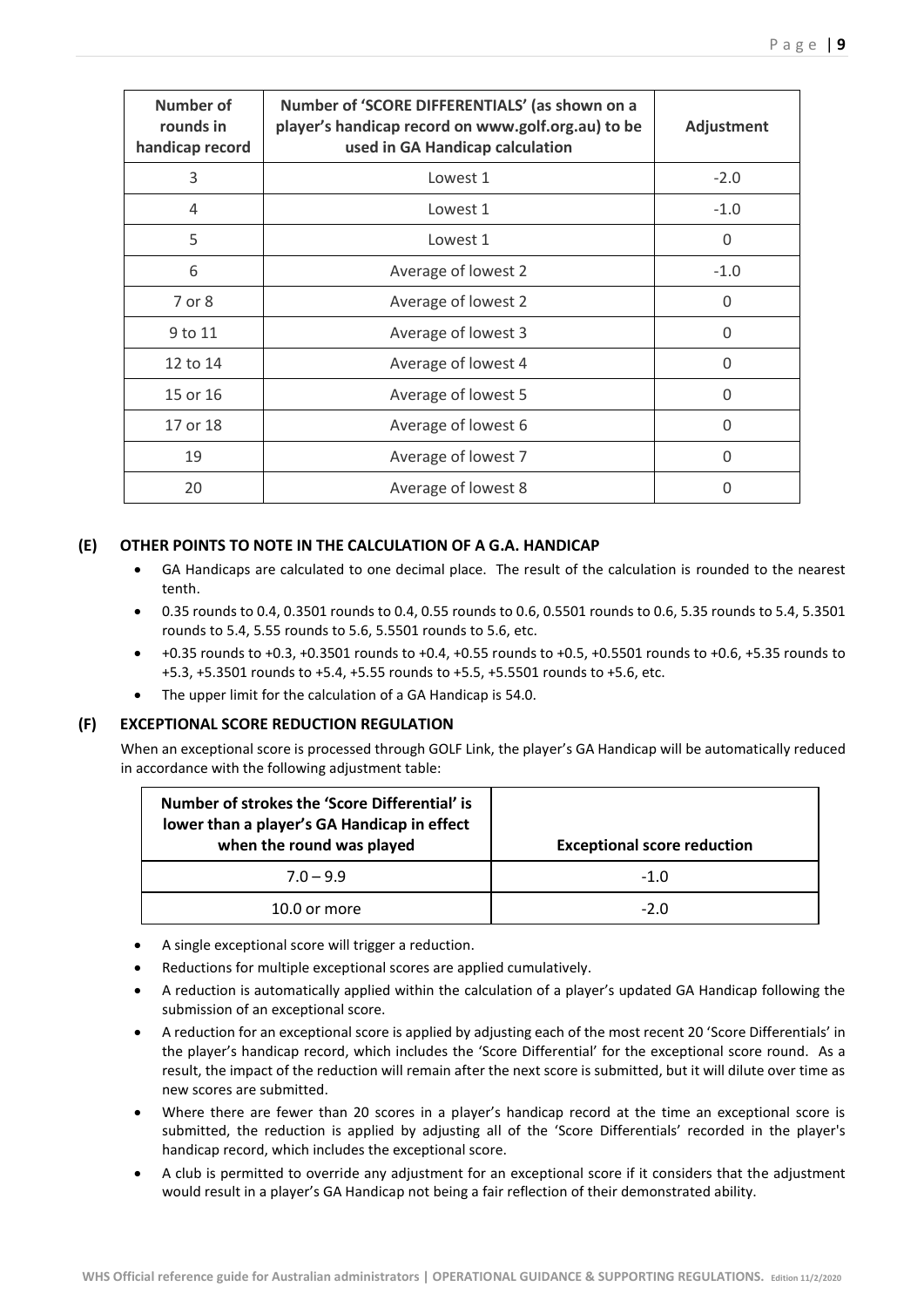#### <span id="page-9-0"></span>**(G) STABLEFORD HANDICAPPING ADJUSTMENT – HANDICAPPING STROKE & MAXIMUM SCORE EVENTS**

- For handicapping, all scores from Stroke competitions and Maximum Score competitions must be converted to (and processed as) Stableford scores. (Where the competition is Stroke or Maximum Score, the Stroke or Maximum Score result is the Competition Score; and the Stableford Score is the Handicapping Score.)
- Players and clubs do not need to record Stableford scores in Par competitions. Any round played under the Par scoring system is automatically converted by GOLF Link into a Stableford score by adding 36 points to the player's final result. For example, GOLF Link will convert a score of 4 down into 32 points; the score of 32 points is the player's Handicapping Score.
- If a player is competing in a Stroke, Par, or Maximum Score competition, their Stableford score is disregarded when assessing Competition placings.
- **(i) What is the purpose of the Stableford Handicapping Adjustment regulation?**
	- To reduce the impact of high hole scores in order to make handicaps more representative of a player's potential ability.
	- To make all handicaps as equitable as possible by using a uniform score type for handicapping. (Note: 78% of handicapping scores across Australia are Stableford or Par. This regulation enables us to use the small proportion of handicapping scores that are from Stroke or Maximum Score competitions in a way that is consistent with the dominant score type of Stableford and Par.) The SHA regulation ensures there is a uniform score type used for handicapping and that all Australian handicaps are 'Stableford handicaps'. Without SHA, some players would have 'Stableford handicaps' and other players would have hybrid handicaps based on a mix of Stableford and Stroke.
- **(ii) In Stroke competitions and Maximum Score competitions, how does my club comply with the GOLF Link data provision requirements of the SHA regulation?**
	- Members of clubs with hole-by-hole computerised scoring systems have their Stableford scores automatically calculated for them by their club computer system.
	- Members of clubs without hole-by-hole computerised scoring systems need to list on their scorecard a total stroke score and a total Stableford score. As a result, the exact same work is required of players in a Stroke or Maximum Score competition as for a Stableford competition (except they also have to add up their hole-by-hole stroke scores to get an 18-hole stroke total). Whilst the Rules of Golf do not require a player to record Stableford scores, club sanctions should be applied to players who refuse to assist their Committee (eg player not eligible to enter the NEXT competition – GA will support clubs in writing on this). It is fundamental to the culture of Australian golf that players assist their club committees by recording Stableford scores on their scorecards when required.

#### <span id="page-9-1"></span>**(H) HOW TO CALCULATE A DAILY HANDICAP UNDER THE W.H.S.**

- ❖ **THE W.H.S. FORMULA FOR AN 18-HOLE DAILY HANDICAP = ((GA Handicap x Slope Rating ÷ 113) + (Scratch Rating minus Par)) x 0.93.**
- ❖ **THE W.H.S. FORMULA FOR A 9-HOLE DAILY HANDICAP = ((GA Handicap x Slope Rating ÷ 113) + ((Scratch Rating minus Par) x 2)) x 0.93.**
- The result of the calculation is rounded to the nearest whole number.
- 0.5 rounds to 1, 0.501 rounds to 1, 10.5 rounds to 11, 10.501 rounds to 11, 20.5 rounds to 21, 20.501 rounds to 21, etc.
- +0.5 rounds to Scratch, +0.501 rounds to +1, +1.5 rounds to +1, +1.501 rounds to +2, +2.5 rounds to +2, +2.501 rounds to +3, etc.
- There is no upper limit or lower limit on the calculation of a Daily Handicap.
- **Why do we include a 0.93 multiplication in the calculation of a Daily Handicap?** The 0.93 factor is called 'the Multiplier'. The Multiplier is a balancing factor designed to offset the impact of players on different handicap levels having different levels of consistency. In general, skilled players are more consistent than less-skilled players, so if we didn't have the Multiplier there would be a strong advantage for high-handicap players in handicap competitions.
- USE OF DAILY HANDICAPS FOR 9-HOLE ROUNDS: Committees should use the 18-hole stroke index to determine how many handicap strokes each player will receive for the 9 holes being played. Consider the following example: Michelle has a Daily Handicap of 3 on a course with the following stroke index: the number 1 stroke index hole is the 4<sup>th</sup>, the number 2 stroke index hole is the  $13<sup>th</sup>$ , and the number 3 stroke index hole is the 6<sup>th</sup>. When Michelle plays holes 1-9, she will receive strokes on the 4<sup>th</sup> and the 6<sup>th</sup> in Stableford or Par,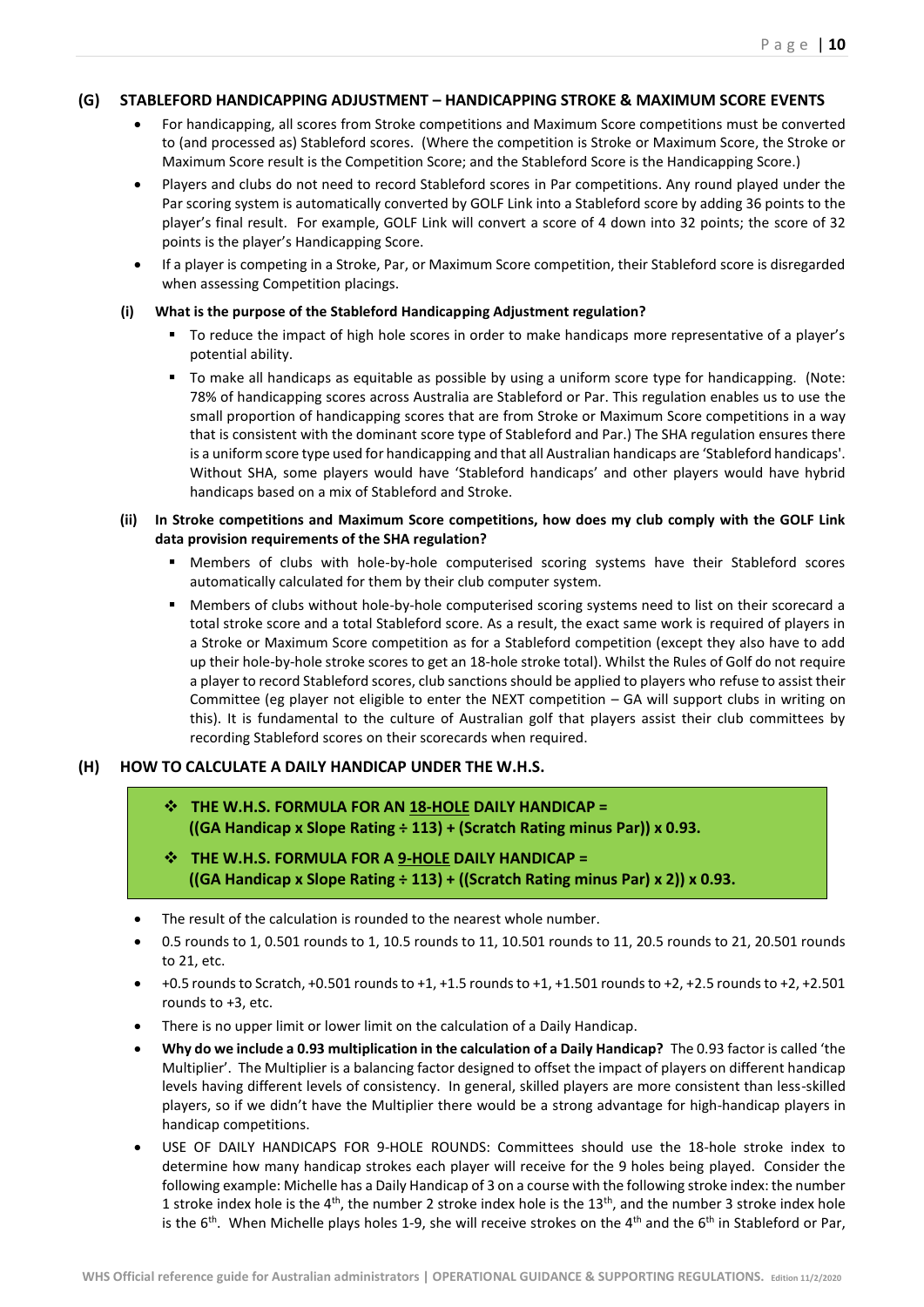and in Stroke Play she will receive 2 strokes for that 9. When Michelle plays holes 10-18, she will receive a stroke on the 13<sup>th</sup> in Stableford or Par, and in Stroke Play she will receive 1 stroke for that 9.

#### <span id="page-10-0"></span>**(I) DAILY HANDICAPS AND RESULTS OF MULTI-TEE & MIXED-GENDER COMPETITIONS**

The World Handicap System calculation for a Daily Handicap includes an adjustment for the difference between the Scratch Rating and the Par of the set of tees being played.

- This makes playing to par the universal measure of whether a player has played to their handicap, regardless of the course or set of tees.
- As a result, in a handicap competition played from two or more sets of tees (such as in mixed-gender or mixedability events), the appropriate comparison of two players who have played from different sets of tees is their net scores in relation to par.
- It is not appropriate to use any other comparison (such as just their net scores).
- **(i) Match Play formats.** The result of each hole should be determined by each side's score in relation to par.
	- As a player's net (or gross) status versus par for the round is compared directly against that of every other player involved in the match, no additional strokes are added to the standard calculation of the Daily Handicap when the par is different between tees.
	- **EX** For example in a handicap match, the 13<sup>th</sup> hole is a par 5 for women and a par 4 for men. Michelle has a net 6 and David has a net 5. Michelle and David both have 1-over par for the hole so the hole is tied.
	- For gross competitions, it is a player's gross score in relation to par that should be used. After taking this into consideration, the Committee should set the tee markers in positions that it believes are most likely to achieve equitable outcomes.
- **(ii) Medal Play formats.** Under the WHS in Australia, all results should be determined by using a player's score relative to par.
	- Each player's net (or gross) status versus par for the round is compared directly against that of every other player – no adjustment applies when par is different between tees.
	- For example in a handicap medal competition, a course is par 74 for women and par 72 for men. Michelle has net 76 which is 2 over par, and David has net 75 which is 3 over par. 2 over is better than 3 over so Michelle finishes ahead of David.
	- Within your competition management software, a column is included in the WHS display of Stroke competition results which lists each player's net score versus par. It is this column that your software now uses to determine the finishing positions in a competition.
	- For gross competitions, it is a player's gross score in relation to par that should be used. After taking this into consideration, the Committee should set the tee markers in positions that it believes are most likely to achieve equitable outcomes. Alternatively, the Committee may choose to adjust scores by the difference in Scratch Ratings if it feels this would be more practicable and equitable.
- **(iii) Stableford formats.** Each player's total number of Stableford points for the round is compared directly against that of every other player – no adjustment applies when the par is different between tees.
- **(iv) Par formats.** Each player's Par result for the round is compared directly against that of every other player no adjustment applies when the par is different between tees.
- Note: The R&A and the United States Golf Association have confirmed that the Rules of Golf permit a Committee to specify that a certain group of players in a competition may start a hole from a different teeing ground to other players in the same competition. This includes for all forms stroke play and match play.

#### <span id="page-10-1"></span>**(J) PLAYER FAILS TO RETURN SCORECARD**

If a player fails (for a reason which is not approved by the committee in charge of the competition) to post an acceptable score as soon as practicable after completion of their round, the following process should be followed:

- The round is to be recorded in GOLF Link with the status of 'No Score Not Approved' (provided the Stipulated Round was intended to be anywhere from 8 to 18 holes inclusive).
- However, if the committee considers the player is most likely to have had a 'good' score, it should NOT use the 'No Score – Not Approved' option. Instead it should enter a score for the player for that round equivalent to the best/lowest 'Score Differential' of the player's most recent previous 19 'Score Differentials' AND select the GOLF Link 'Non-Standard Entry' score status option.
- Where a committee records a player's score status for a round as either 'Non-Standard Entry' or 'No Score Not Approved', but then subsequently becomes aware of the score the player actually had, it SHOULD replace the original entry with the score the player had.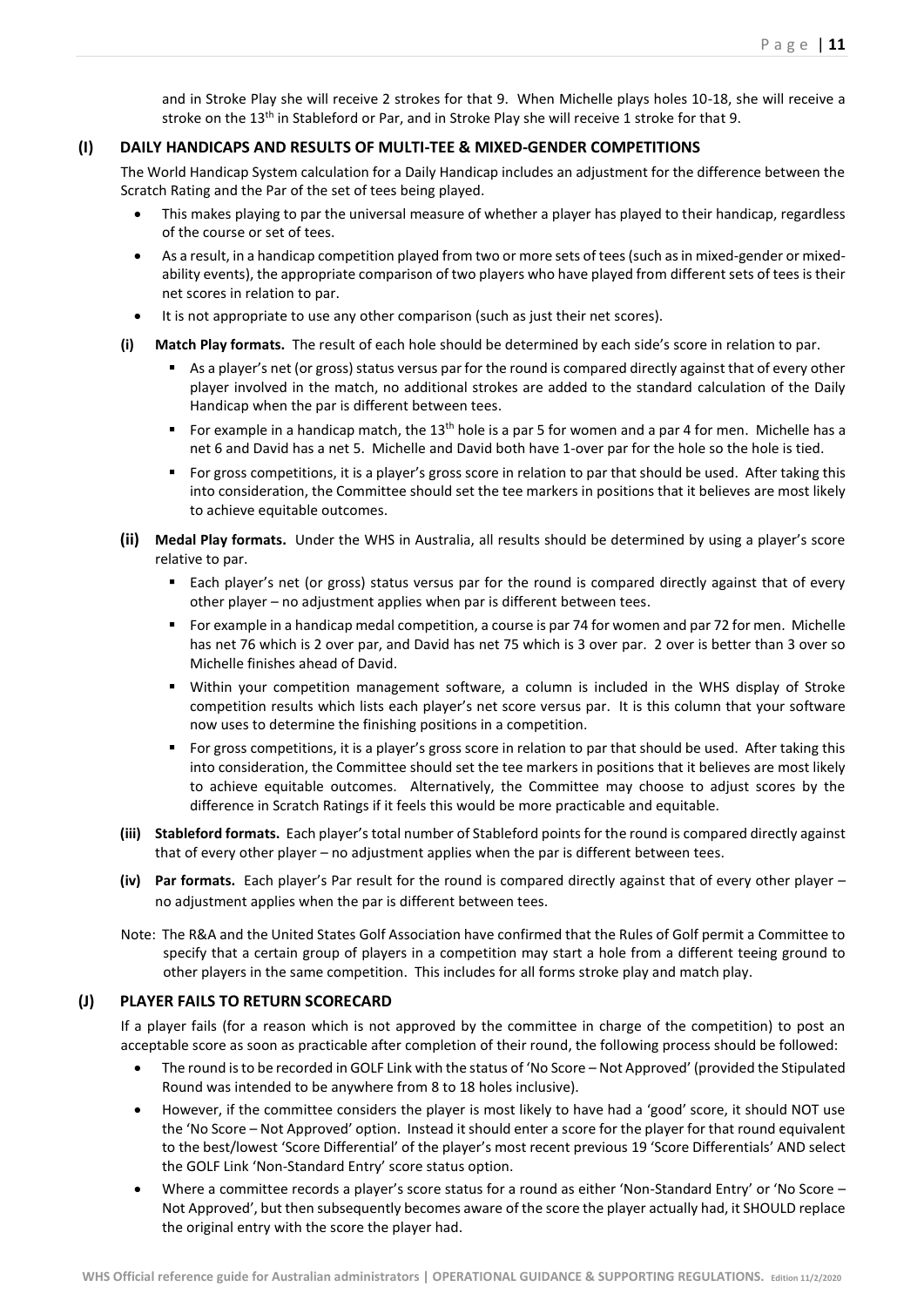- Note i: See the sub-section of this *WHS Reference Guide* titled "GOLF Link Score Status Options Operational Notes & Handicap Implications" for operational notes and handicapping implications of the above stipulated score statuses.
- Note ii: A handicap will lose its full status in the event that a player should accrue in their most recent 20 rounds five or more entries with a status of 'No Score – Not Approved'. Such a handicap will be known as a "Provisional GA Handicap".

#### <span id="page-11-0"></span>**(K) MANUAL HANDICAP ADJUSTMENTS**

When a club's GOLF Link administrator uses the 'Adjust Handicap' function in GOLF Link, GOLF Link will automatically adjust the player's most recent 20 'Score Differentials' in their handicap record. This action will adjust the player's GA Handicap to the desired figure. Note: Non-GOLF Link clubs will need to ensure their calculation processes replicate those performed by GOLF Link.

#### <span id="page-11-1"></span>**(L) RECALCULATION OF HANDICAP AFTER NEW SCORE PROCESSED**

Eligible scores are to be processed through GOLF Link as soon as practicable. GOLF Link will re-calculate a player's GA Handicap immediately upon the receipt of a new score for that player. Note: Non-GOLF Link clubs will need to ensure their calculation processes replicate those performed by GOLF Link.

#### <span id="page-11-2"></span>**(M) PLAYER COMPETES IN COMPETITION BEFORE PREVIOUS HANDICAP-ALTERING SCORE IS PROCESSED**

- (i) In a situation where a player competes in a competition round before a previous handicap-altering score is processed, their correct GA Handicap will be that displayed on<www.golf.org.au> or (for clubs not operating within the GOLF Link system) such other display item as designated by their Home Club (even if they are aware of what their new GA Handicap will be).
- (ii) The committee in charge of a competition may require a player to play off the Daily Handicap appropriate to what their new GA Handicap will be, even if their GA Handicap is yet to be officially adjusted.
- (iii) A committee may also adjust a player's Daily Handicap and net score after the player has submitted their scorecard in a stroke play competition. In such an instance, the listing of the incorrect Daily Handicap is considered to be a committee error and consequently the player is not penalised.
- (iv) In a match play competition, a player's Daily Handicap may not be altered after their round has commenced. Any queries regarding a player's handicap in match play must be raised with the committee in charge of the competition prior to the commencement of the player's round.

#### <span id="page-11-3"></span>**(N) GOLF LINK SCORE STATUS OPTIONS – OPERATIONAL NOTES & HANDICAP IMPLICATIONS**

The various GOLF Link score status options and their associated handicap implications are as follows (see the subsection of this *WHS Reference Guide* titled "Common Handicapping Scenarios – Procedures for Pro Shops & Administrators" for examples of practical application):

#### **(i) "Normal Score"**

- This is a score from a round that was played and submitted in accordance with the Rules of Golf and the Rules of Handicapping.
- The player's entire intended round has been played (whether 9 holes or 18 holes).
- If it is one of the player's most recent 20 scores, its 'Score Differential' is eligible to be considered for use in the calculation of the player's current GA Handicap.

#### **(ii) "No Score – Not Approved"**

- When a round has a status of "No Score Not Approved", the player's 'Score Differential' for that round will be deemed to be the equivalent of the worst 'Score Differential' of the player's 19 most-recent previous 18-hole 'Score Differentials' (an 18-hole 'Score Differential' created from the combination of two 9-hole 'Score Differentials' will be considered to be an 18-hole 'Score Differential' for this purpose). Provided the Stipulated Round was intended to be anywhere from 8-18 holes inclusive, an 18-hole "No Score – Not Approved" entry will be inserted into the player's GOLF Link record as a result of this action. (Note: If the player's handicap record contains less than 19 scores, the player's 'Score Differential' for that round will be deemed to be the equivalent of the worst 'Score Differential' of all scores contained in the player's handicap record.)
- If the entry falls within the timeframe of the player's most recent 20 rounds, the 'Score Differential' for the "No Score – Not Approved" round is counted as one of the most-recent 20 rounds.
- Note i: A GA Handicap will lose its full status in the event that a player accrues five or more entries with a status of "No Score – Not Approved" within their most recent 20 rounds. Such a GA Handicap will be known as a "Provisional GA Handicap".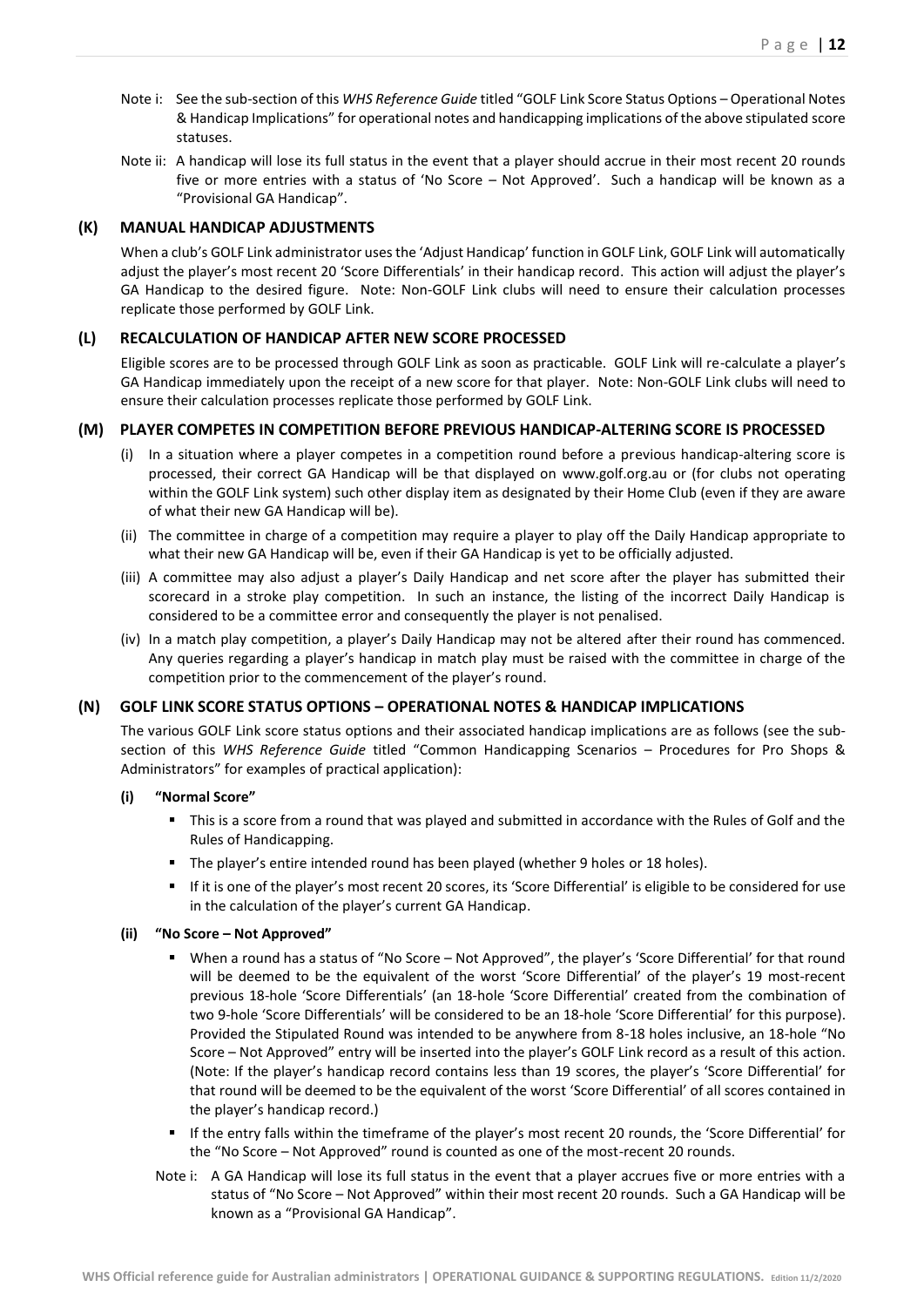Note ii: The GOLF Link Tier 1 website provides a function which enables clubs to produce a report listing the quantity of "No Score – Not Approved" entries that each member has in their most recent rounds. (Ring the GOLF Link Customer Service Centre on 1300 650 750 with any queries.)

#### **(iii) "No Score – Approved"**

■ The entry will be listed in the player's handicap record as an historical record that the player started a round. However, the entry in the player's handicap record for this round is disregarded by GOLF Link when identifying the player's most recent 20 rounds for the purpose of calculating their GA Handicap.

#### **(iv) "Illegitimate Score"**

▪ The entry will be listed in the player's handicap record as an historical record that the player started a round. However, the entry in the player's handicap record for this round is disregarded by GOLF Link when identifying the player's most recent 20 rounds for the purpose of calculating their GA Handicap.

#### **(v) "Non-Standard Entry"**

- This Score Status option is used when:
	- (a) A player competes in a Stableford, Par, or Maximum Score competition and does not complete the entire intended round (whether 9 holes or 18 holes) but returns a legitimate scorecard.
	- (b) A player (who has played at least 8 holes) has failed to complete all holes in a Stroke competition and where the Handicapping Authority wishes to use the score for handicapping purposes.
	- (c) A player in Stroke, Maximum Score, Par, or Stableford completes all holes, is disqualified, and the Handicapping Authority wishes to use the score for handicapping purposes (this should happen for example when the only breach is a technical one such as failure to sign scorecard, or failure to record handicap on scorecard).
- The club's GOLF Link administrator will enter into GOLF Link the player's handicapping score and also where applicable their competition score.
- Where applicable, the competition score will be included in the list of results for that competition and will be used in the determination of prizes.
- If for a 'Non-Standard Entry' there is a handicapping score entered but no competition score entered, on [www.golf.org.au](http://www.golf.org.au/) the player's competition score entry for this round will be displayed as '–'.
- If it is one of the player's most recent 20 scores, its 'Score Differential' is eligible to be considered for use in the calculation of the player's current GA Handicap.
- Note: Non-GOLF Link clubs will need to ensure their calculation processes replicate those performed by GOLF Link.

#### <span id="page-12-0"></span>**(O) LIFE OF SCORES & LAPSED HANDICAPS**

- (i) There is no requirement for any of a player's most recent 20 scores to have been returned within a specific timeframe in order to be used in the calculation of their GA Handicap.
- (ii) When a player changes from one Home Club to another, the 'new' Home Club MUST perform a 'Home Club Transfer'. (Queries relating to this process should be directed to the GOLF Link Customer Service Centre on 1300 650 750.) A new GOLF Link record must not be created.
- (iii) If a player does not have current membership of an affiliated body, their GA Handicap will be considered to be Lapsed and will have no official status. All data in the player's GOLF Link record will be retained in the GOLF Link database, awaiting complete reactivation in the event the player re-joins an affiliated body.

#### <span id="page-12-1"></span>**(P) MAXIMUM HANDICAPS, PROVISIONAL HANDICAPS, AND CLUB HANDICAPS**

- (i) The maximum GA Handicap under the WHS is 54.0 (the same limit applies for both females and males). Neither GA nor any club has the capacity under the WHS to choose a lower GA Handicap limit than 54.0.
- (ii) Under the WHS, clubs have complete flexibility to set their own Daily Handicap limits for any (or all) of their competitions (for example 36 for men & 45 for women, or 54 for both, etc). Clubs should ensure that the values they want are set in the software system they use. The club's software provider will be able to assist with guidance on this.
- (iii) Whilst The R&A and USGA have designed the WHS regulations to include an option for Committees to choose to have unlimited Daily Handicaps, GA has permitted some Tier 3 third-party software providers to initially not support Daily Handicaps above 54.
- (iv) A GA Handicap will lose its full status in the event that a player should accrue in their most recent 20 scores five or more entries with a status of 'No Score – Not Approved' (note: full status is automatically regained upon the number of 'No Score – Not Approved' entries in the player's most recent 20 scores decreasing to four or less). Such a handicap will be known as a "Provisional GA Handicap". GA recommends that players with Provisional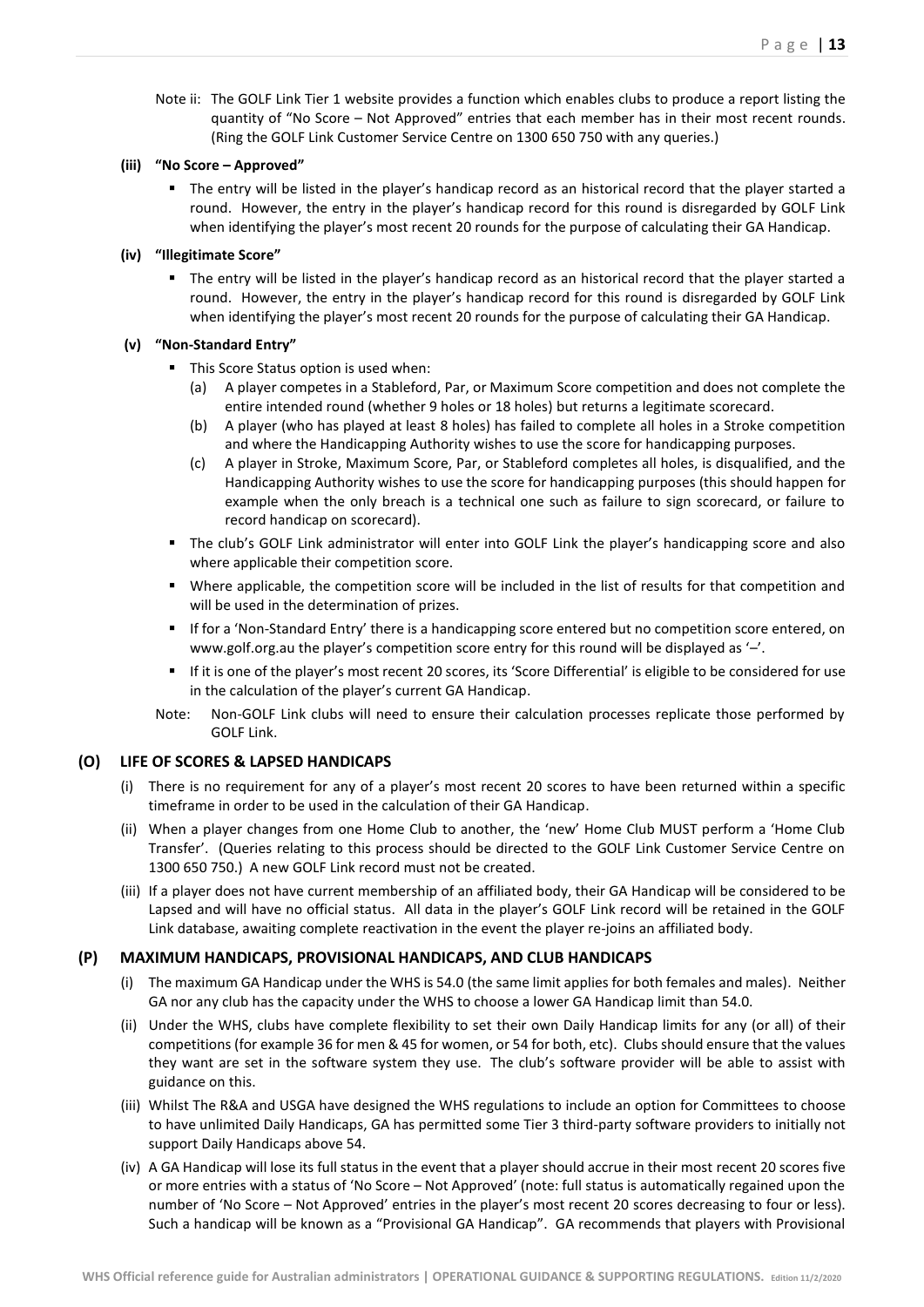GA Handicaps not be eligible to win prizes in competitions which have as a condition of entry a requirement that competitors hold GA Handicaps.

- Note: The GOLF Link Tier 1 website provides a function which enables clubs to produce a report listing the quantity of 'No Score – Not Approved' entries each member has in their most recent 20 scores. (Ring the GOLF Link Customer Service Centre on 1300 650 750 with any queries.)
- (v) GOLF Link will not maintain or record "Club Handicaps". Should a committee consider it appropriate, it may allocate selected members with internal "Club Handicaps". It will be solely for the respective committee to determine how it calculates the "Club Handicaps" of its members. When entering a score into a player's GOLF Link handicap record (or when processing a competition for handicap purposes), it is the player's Daily Handicap that must be used to calculate a net score, NOT any Club Handicap that may have been used for the purposes of determining competition placings, allocation of prizes, or event winners or results.

## <span id="page-13-0"></span>**4. HOW COURSE RATINGS ARE USED IN THE CALCULATION OF HANDICAPS**

There are three types of course ratings that work in concert with each other to support effective handicapping: Scratch Ratings, Slope Ratings, and PCCs (PCC is an abbreviation for Playing Conditions Calculation).

#### <span id="page-13-1"></span>**(A) WHY DO WE NEED COURSE RATINGS?**

- The objective of a course rating system is to enable us to standardise scores.
- A gross score must first be standardised before it can be used for handicapping.
- Standardisation enables us to meaningfully assess the value of a score, and to meaningfully compare it with all other scores. For example, is 78 a good score? In order to answer that question we need to know the difficulty of the course. (For example, 78 from the championship tees at The Australian Golf Club is a much better achievement than 78 on a par 3 course.)
- Course ratings are intended to precisely measure the difficulty a course presents to a golfer in the playing of their round.
- If the rating of a course is not a true reflection of the difficulty it presented to a golfer in the playing of a round, the player's standardised score for that round will be inaccurate. If the standardised score is inaccurate, the player's handicap will be distorted (ie if inputs are inaccurate, so must the output also be inaccurate).
- For this reason, every set of tees on every golf course has a Scratch Rating assessed for it by a group of State Association or GA experts.

#### <span id="page-13-2"></span>**(B) WHAT IS A SCRATCH RATING?**

A Scratch Rating for women is the evaluation of how many strokes a woman with a GA Handicap of 0.0 (ie Scratch) would be expected to have when playing a course in normal playing conditions. A Scratch Rating for men is the evaluation of how many strokes a man with a GA Handicap of 0.0 (ie Scratch) would be expected to have when playing a course in normal playing conditions. Where the term 'Scratch Rating' is used within the GA Handicap System, it is deemed to mean either a women's 'Scratch Rating' or a men's 'Scratch Rating' as the appropriate context determines. Scratch Ratings are assessed to the nearest whole number based on distance and other obstacles to the extent they affect the scoring ability of the player with a handicap of zero (with .5 being rounded to the next higher whole number). Note: 9-hole Scratch Ratings will increase in increments of .5 (.3-.7 inclusive rounds to .5, .8-.2 inclusive rounds to .0).

#### <span id="page-13-3"></span>**(C) WHAT IS A SLOPE RATING?**

Slope Rating is the designation that indicates the relative playing difficulty of a course for players who are not scratch golfers (ie players who do not have a GA Handicap of 0.0) relative to the Scratch Rating of a course. A golf course of neutral playing difficulty has a Slope Rating of 113. The maximum Slope Rating is 155. The minimum Slope Rating is 55.

#### <span id="page-13-4"></span>**(D) HOW DO SLOPE RATINGS AND SCRATCH RATINGS WORK TOGETHER IN HANDICAPPING?**

#### **(i) What does Slope do?**

Slope adjusts a player's handicap to the course they are playing by using that course's Slope Rating.

#### **(ii) What is the aim of Slope?**

The aim of Slope is to increase the portability of handicaps and to create a more level playing field for golfers.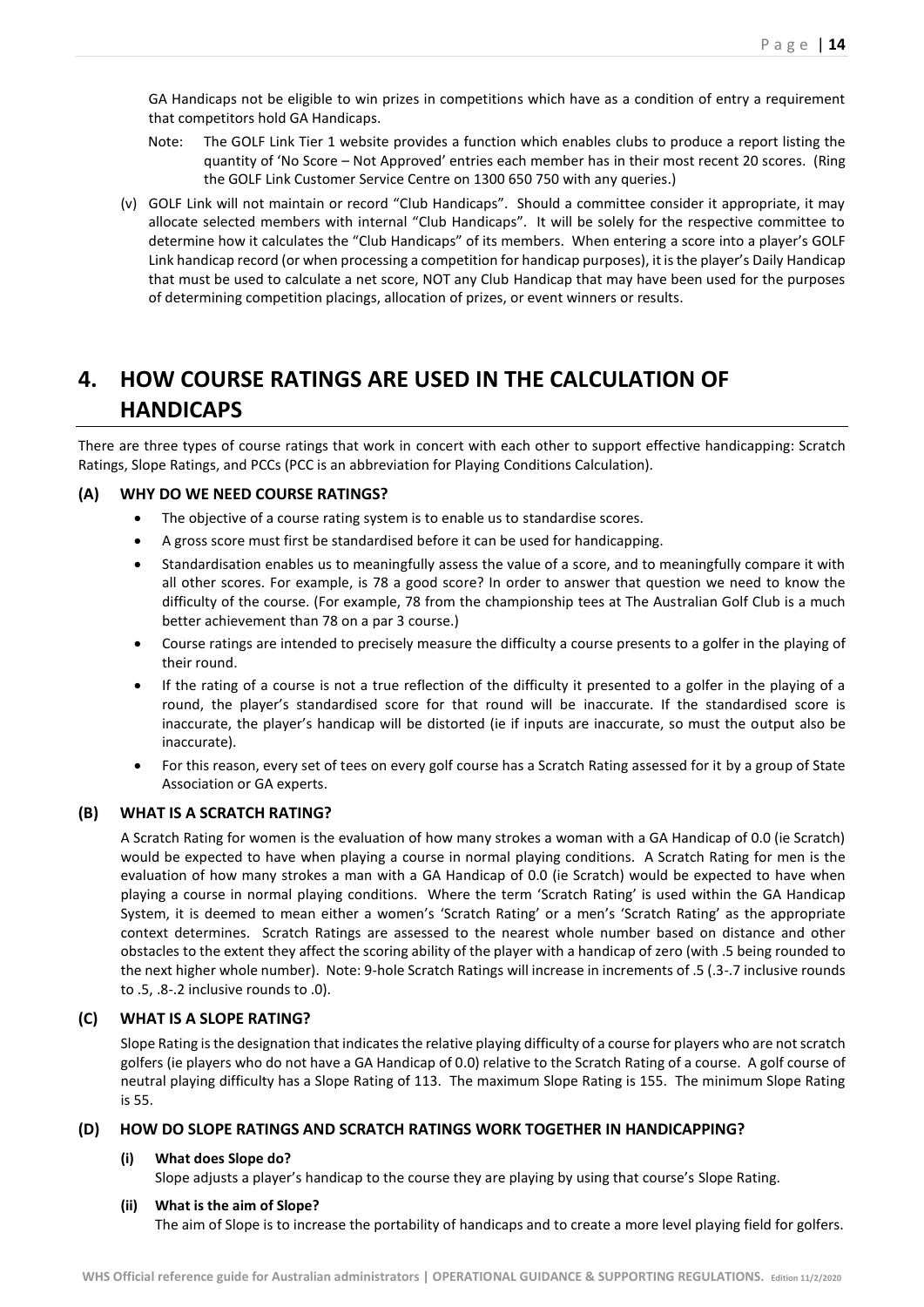#### **(iii) What does the Slope Rating provide that the Scratch Rating doesn't?**

Scratch Ratings are based solely on the challenge a golf course poses to an elite player, whereas the Slope Rating has factored into it the challenge posed to the elite player AS WELL as the challenge posed to the nonelite player.

#### **(iv) How does this make things more equitable?**

We all know that on a difficult course a high-marker's score tends to deteriorate to a greater extent than the score of an elite player. Just how much more is what Slope measures. For example, if Course A is harder than Course B, a high-marker may play off 28 on Course A and 24 on Course B. The elite player finds it easier to adjust, so they may play off 4 on Course A and 3 on Course B.

#### **(v) Is it important to have Scratch Ratings as well as Slope Ratings?**

We need both types of ratings. The Slope Rating and the Scratch Rating work in concert with each other. The Slope Rating is telling us how many more shots a player will need at a course in order to play to the Scratch Rating.

#### **(vi) What are the features of Slope?**

- Every set of tees on every golf course around the country has a Slope Rating which has been determined in accordance with the course rating system. The maximum Slope Rating is 155 (most difficult) and the minimum is 55 (least difficult). The Neutral Slope Rating is 113. Every set of tees also has a Scratch Rating.
- GOLF Link calculates a nationally-standardised handicap index for every player. This is called the GA Handicap.
- A GA Handicap is calculated by averaging the best 8 of a player's most recent 20 'Score Differentials' (which are all displayed in a player's handicap record on [www.golf.org.au\)](https://www.golf.org.au/). However, every score in every player's score history will first be standardised by GOLF Link against a Slope Rating of 113. As a result, the GA Handicap will reflect a golfer's ability on a course which has the neutral Slope Rating of 113.
- The GA Handicap is not intended for use as a playing handicap. It is used in conjunction with the Slope Rating of the set of tees being played to calculate a golfer's playing handicap for the day. This is called the Daily Handicap.
- It is the GA Handicap that is displayed in a player's handicap record on [www.golf.org.au.](http://www.golf.org.au/)
- The further the player's GA Handicap is from Scratch, the greater will be the impact of the Slope Rating on their Daily Handicap.
- The Scratch Rating is the number of strokes that a player with a Scratch handicap (ie a player with a GA Handicap of 0.0) is expected to have. The Slope Rating indicates how much harder or easier the course will play for a player who is not a Scratch Marker.
- **•** Daily Handicap = (GA Handicap x (Slope Rating  $\div$  113) + (Scratch Rating minus Par)) x 0.93
- If that sounds difficult to work out, don't worry because GOLF Link will calculate it all for you. GA also provides every club with easy-to-use Daily Handicap look-up posters.

#### <span id="page-14-0"></span>**(E) WHAT IS THE P.C.C. AND WHAT ROLE DOES IT PLAY?**

- The WHS features a statistical daily rating system. It is called PCC (Playing Conditions Calculation).
- The WHS daily rating formulas and regulations have been in full effect in Australia since May 2019.
- The PCC is displayed on your handicap record as an adjustment value (eg '+2' or '-1') rather than a value such as '68' or '72' which happened pre-WHS under the Australian DSR system.
- PCCs are permitted to range anywhere between -1 (ie easier conditions) and +3 (harder conditions).

#### **(i) How does the Playing Conditions Calculation (PCC) system work?**

Under the PCC system, GOLF Link assesses a current course rating adjustment for you each day. This adjustment value is appropriate to the conditions you actually experienced. GOLF Link does all of the work and provides the PCC immediately after the scores are processed. Through GOLF Link, the PCC system establishes:

- The expected average Stableford score for each player in the competition, based on their Daily Handicap; and
- The actual Stableford score for each player in the competition.

Then GOLF Link establishes the proportion of players who scored below expectation by one, two, three, etc Stableford points and similarly for those who scored above expectations.

Using statistical concepts, it is possible to determine from these proportions the likely level by which the conditions were different from what is normal.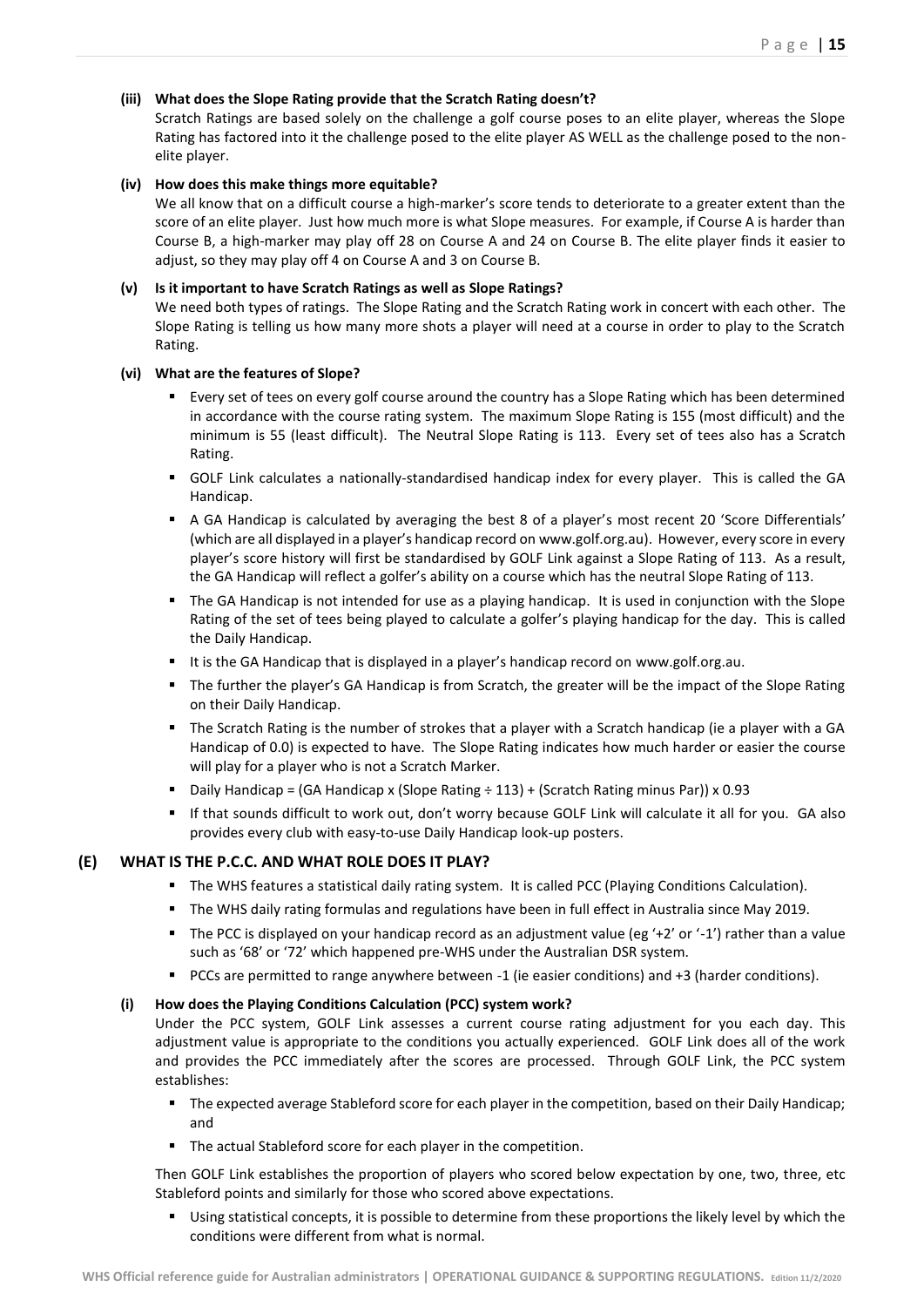- The greater the field size, the more likely it is that a given level of variation in scores will lead to the conclusion that the variation is beyond normal random movements.
- The PCC formulas are quite conservative the PCC value will only be different to zero if the scores clearly suggest then an adjustment is warranted. (18-hole PCCs will always be whole numbers. 9-hole PCCs are permitted to range anywhere between -0.5 (ie easier conditions) and +1.5 (harder conditions); 9-hole PCCs can have decimal values of '.0' or '.5'.)
- When processing scores through GOLF Link, the Handicapping Authority should link different groups of scores returned at a single club if it considers that these different groups of players have not encountered conditions that are clearly different. When different groups are linked, GOLF Link combines the score data to determine a common PCC for all of the linked groups. (Contact GOLF Link or your software provider if operational assistance is required.)
- If in the opinion of the Handicapping Authority, there is a clear change during the day to the conditions experienced by players in a single group (or it is typical for there to be a clear change during the day to the conditions), GA recommends that the field be split and that two separate PCCs be calculated. This is done by splitting the group in GOLF Link into 2 sub-groups (eg AM sub-group and PM sub-group). When this action is performed, the scores all stay in the correct competition datasets for competition and prize allocation purposes, however GOLF Link will handicap the morning players against an AM PCC and will handicap the PM players against a PM PCC. (Contact GOLF Link or your software provider if operational assistance is required.)

#### **(iii) What is the benefit of making an assessment each day on whether any adjustment of the Scratch Rating is warranted to account for abnormal playing conditions?**

- We all know that the difficulty of a golf course can vary substantially from day to day. Daily fluctuation can be caused by changed hole placements, varying green speeds & green firmness, and changed weather.
- With the vast majority of Australia's golfers playing in coastal cities that are prone to variable weather conditions, it is particularly important for Australia to have a handicap system that is sufficiently flexible to cater for daily movements in playing conditions. If we don't, we end up processing scores against inaccurate ratings, and that makes handicaps inaccurate.
- PCC leads to more stable and comparable handicaps than if the vagaries of fluctuations in conditions from day to day and season to season prevail.

#### **(iv) What role in the handicap system does PCC actually perform in the calculation of a handicap?**

- A player's gross score is compared against the PCC-adjusted Scratch Rating value in order to determine a player's 'Raw Score Differential' value for that round. (The 'Raw Score Differential' value is displayed in a player's handicap record on www.golf.org.au).
- PCCs are NOT used to retrospectively adjust the results of a competition that has already been played. When reading out competition results, if a player had 40 points, the Captain would announce that the player had 40 points (irrespective of the PCC).
- PCCs are NOT used to retrospectively adjust the Daily Handicap that a golfer played off in a competition that has already been played. When reading out competition results, if a player played off a Daily Handicap of 23, the Captain would announce that the player played off a Daily Handicap of 23 (irrespective of the PCC).

#### **(v) Can the PCC strategy be summarised in one paragraph?**

PCC helps to provide golfers with a rating that is a reflection of the conditions they played under. The formulas determine whether the difficulty presented at the time by the playing conditions was normal or different to normal.

#### <span id="page-15-0"></span>**(F) TEE UP AND PREFERRED LIES**

The operation at a club of the Preferred Lies local rule, or of the Tee Up local rule, does not automatically change a course rating. In most instances across Australia, the operation at a club of these local rules will essentially serve to 'normalise' course difficulty (ie the impact is to cancel out the increase in difficulty caused by heavy conditions or of decreased turf quality). However, where a club is operating either, or both, of these local rules, and it believes there is a resultant clear impact to the difficulty of the course, it should contact its State Association or GA to establish whether a change to a course rating would be appropriate.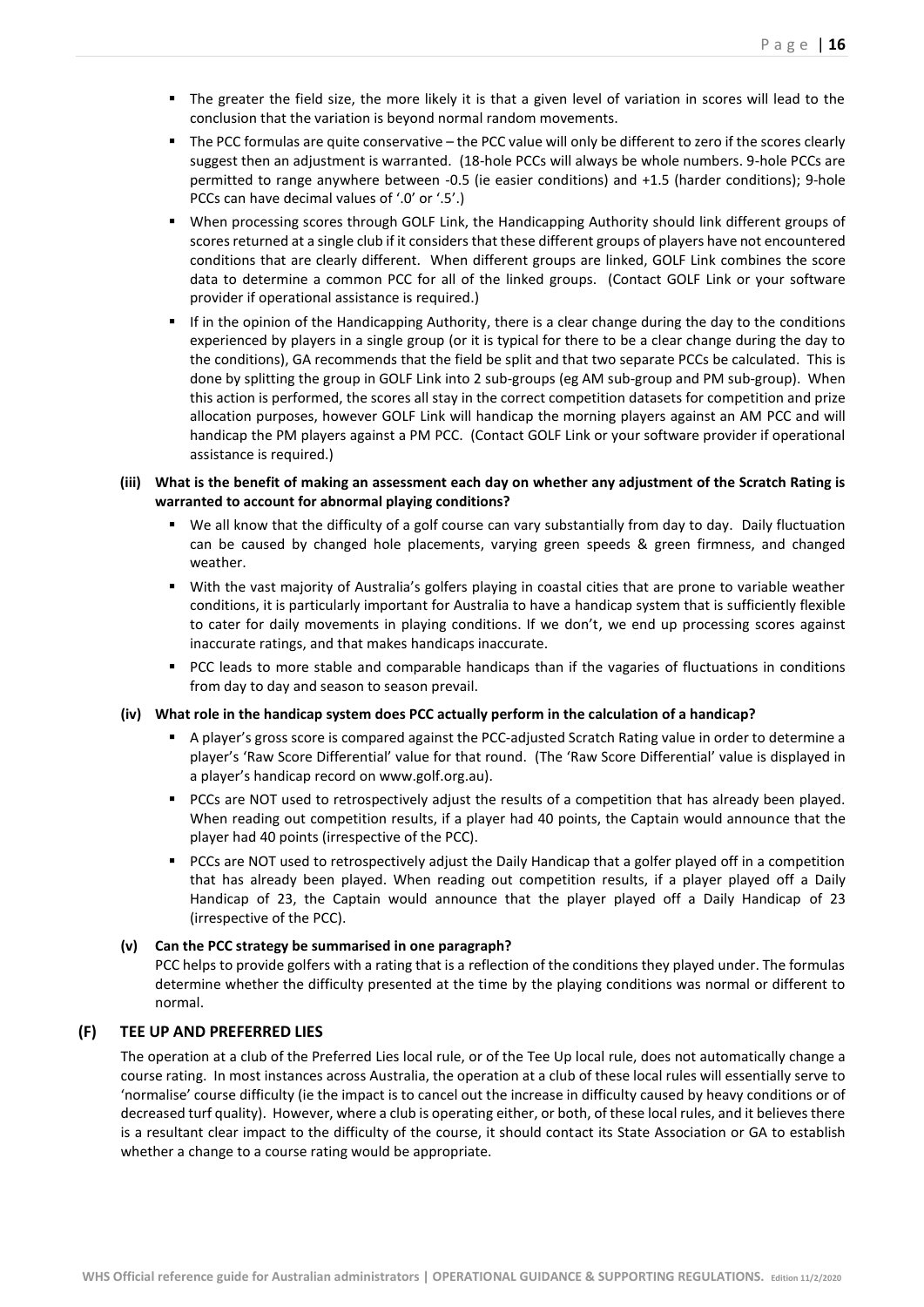## <span id="page-16-0"></span>**5. SCORES FOR HANDICAPPING PURPOSES**

#### <span id="page-16-1"></span>**(A) REGULAR SINGLES COMPETITIONS AND CONFORMING SOCIAL SCORES**

Scores established in all 18-hole singles stroke (includes Par, Stableford, Maximum Score, and Medal) competition rounds, and all Conforming Social Scores, that have been played at courses with a Scratch Rating determined in accordance with a system which is officially recognised by GA will be used for handicapping purposes – regardless of the country in which the round was played.

#### <span id="page-16-2"></span>**(B) CONFORMING SOCIAL SCORE**

A Conforming Social Score will be deemed to have been made when the following has occurred:

- The player's Home Club has determined to accept Conforming Social Scores for handicapping. (Note: GA encourages the handicapping of these scores, provided it does not place an undue administrative burden on the golf club.) The club's Handicapping Authority should have in place a policy stipulating whether or not such scores will be processed for handicapping (see Sub-Section T below).
- The round has been played in accordance with the current Rules of Golf as approved by R&A Rules Limited.
- An attested scorecard has been submitted to the club's Handicapping Authority or its representative. The Marker must have accompanied the player for all of the holes for which they are attesting scores.
- The score format must be singles Stableford.
- The player has nominated prior to playing a stroke on their first hole to be played that the score is to count for handicapping purposes and the number of holes they will play. If the round is played at the player's Home Club, or is being controlled by the player's Home Club, such nomination must be in accordance with the requirements of the Handicapping Authority of the player's Home Club.
- If the round is not played at the player's Home Club (whether in Australia or overseas) and is not being controlled by the player's Home Club, such nomination must be in accordance with a procedure that is acceptable to the player's Home Club.
- Note i: There is nothing in the WHS, or in any other GA regulatory code, which prevents a Handicapping Authority from deeming specific individuals, or specific groups of individuals, or individuals who hold specific categories of membership, ineligible to return Conforming Social Scores.
- Note ii: There is nothing in the WHS, or in any other GA regulatory code, which prevents a Handicapping Authority from limiting the number of Conforming Social Scores a member (or specific members) may return within a given period of time, or from making rounds played away from the Home Club ineligible for consideration as Conforming Social Scores.
- Note iii: There is nothing in the WHS, or in any other GA regulatory code, to prevent a club from requiring the payment of a fee as an additional eligibility criteria for a Conforming Social Score.
- Note iv: Conforming Social Scores will be processed for handicapping and will be treated by the WHS in the same manner as scores returned in Competitions (this includes instances where a player has pre-nominated that their score is to count for handicapping purposes and where the player does not return a scorecard in accordance with the requirements of the Rules of Golf, or plays less than the pre-nominated number of holes – see the sub-section of this *WHS Reference Guide* titled "Common Handicapping Scenarios – Procedures for Pro Shops & Administrators" for examples of practical application).
- Note v: A round of less than 18 holes is eligible to serve as a Conforming Social Score at the discretion of the Handicapping Authority of the player's Home Club.

#### <span id="page-16-3"></span>**(C) ONE PLAYER IN COMPETITION, & OTHER VERY SMALL COMPETITION FIELDS – HANDICAPPING & PRIZES**

- (i) If there is only one player in a competition otherwise deemed eligible for handicapping, the competition must still be processed for handicapping purposes provided the player has been accompanied throughout the round by an eligible marker.
- (ii) Where a competition has only a very small number of entrants, GA encourages committees to consider establishing a structure for the award of prizes that is based solely on the score the player returns, and not their finishing position within the competition. For example, 34 points wins a ball, 36 points wins 3 balls, 40 points wins 12 balls, etc. (For the purpose of the award of prizes, scores can be adjusted by the PCC if desired by the committee in charge of the competition.) Under this method, a low number of entrants does not impact the capacity of a player to be rewarded for a very good score.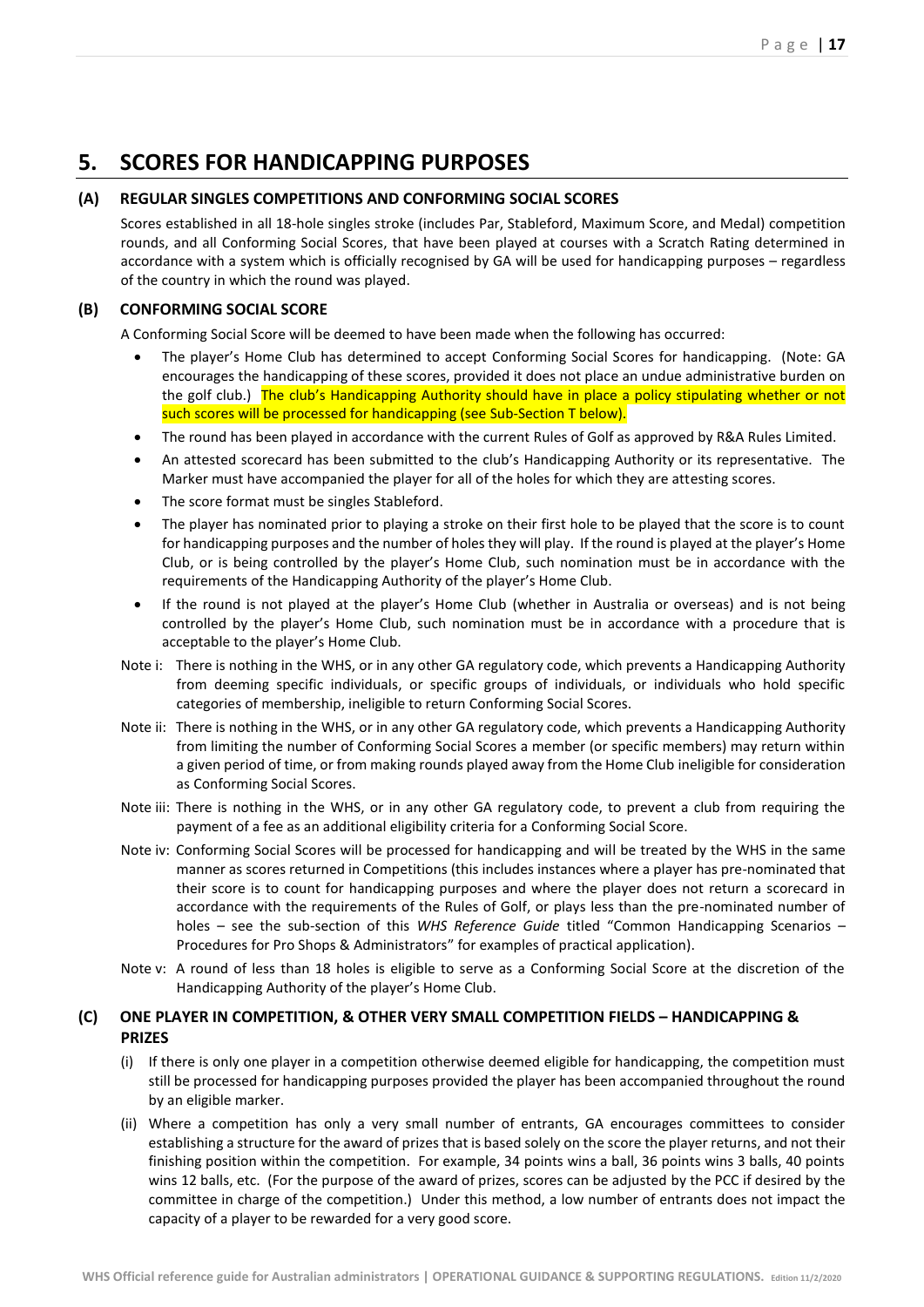#### <span id="page-17-0"></span>**(D) COMPETITION CONDITION LIMITS NUMBER OF CLUBS TO LESS THAN 14**

When a competition limits the number of clubs that may be used to less than 14, scores are not eligible to be used for handicapping purposes.

#### <span id="page-17-1"></span>**(E) FOUR-BALL SCORES**

- (i) WHEN TO USE SCORE OBTAINED IN FOUR-BALL COMPETITION FOR HANDICAPPING PURPOSES Four-ball scores (including from mixed events) SHOULD be used for handicapping an individual player but only if the following requirements are met:
	- The pair that the relevant player played in has a net score of at least 6 better than par (ie 42 points or better in Stableford, +6 or better in Par, etc).
	- The individual player's score appears at least 9 times on the four-ball scorecard.
	- The adjusted score (after the method described in (ii) below has been followed to create an individual scorecard) is equal to or better than 36 points.
- (ii) PROCEDURE FOR CREATING INDIVIDUAL SCORECARD FROM FOUR-BALL SCORECARD FOR HANDICAPPING PURPOSES:
	- Where an individual player's score is to be handicapped (irrespective of whether the competition is played as Par, Stroke, Maximum Score, or Stableford), it must be processed as a Stableford score in accordance with the procedures contained within this regulation.
	- When a player's score is not recorded on the four-ball card, they are given 1½ Stableford points. (Exception: When a player's score is not recorded on the four-ball card, and their partner's score is 1 Stableford point, the player is given 1 Stableford point.)
	- When a player's score counts on the four-ball card for a hole, they are given the appropriate number of Stableford points for that hole. (When both players have 0 Stableford points on a hole, they are both considered to have their score listed on the scorecard, including for the purposes of 'being on the card 9 times or more'. For the purposes of creating an adjusted individual scorecard, each player will have 0 points listed on the individual card for this hole.)
	- If two identical net scores are recorded by partners on a hole, both scores are eligible to be used on an adjusted individual scorecard. However, if the first player to hole out can be readily identified, the second player is deemed to have not recorded a score for that hole.
	- Clubs are to strongly discourage players from recording the scores of both partners on a hole or holes unless a concurrent singles event is being played. (If a concurrent singles event is being played, all scores must be handicapped as singles scores and the 'Four-ball Scores' handicapping regulation must not be used.) Players who regularly return four-ball scorecards featuring identical net scores for both players on the same hole will not be eligible to have these rounds handicapped – clubs should consider suspending the GA Handicaps of such players.
	- When all the gaps in the card have been filled in, the points are totalled, and where a half appears in the total, the points total is rounded to the next lower whole number.
- (iii) If an extended 18-hole individual score obtained via this method is processed through GOLF Link, the score type option to be chosen in GOLF Link by the administrator MUST be 'Four-ball' OR the score MUST be processed as an Ad Hoc score.
- (iv) The course rating value that GOLF Link will use for this purpose is the Scratch Rating (unadjusted by any PCC). These scores must not be used in any PCC calculation. In all other respects regarding the inclusion of the score in the player's handicap record, the score will be treated as a regular 18-hole singles competition score.
- (v) The club's Handicapping Authority should have in place a policy stipulating whether or not such scores will be processed for handicapping (see Sub-Section T below). Exceptions to the policy may be made to cater for events that have a character which is not typical to the club (such exceptions should be announced prior to the relevant day's play).

#### <span id="page-17-2"></span>**(F) SCORES RETURNED FROM PLAY OF ANYWHERE BETWEEN 8 AND 17 HOLES**

Scores returned from 8-17 holes of play may be used for handicapping purposes at the discretion of the Handicapping Authority. The club's Handicapping Authority should have in place a policy stipulating whether or not 9-hole scores will be processed for handicapping (see Sub-Section T below). Exceptions to the policy may be made to cater for events that have a character which is not typical to the club (such exceptions should be announced prior to the relevant day's play). (Note: GA encourages the handicapping of these scores, provided it does not place an undue administrative burden on the golf club, and provided there is not a clear novelty nature to the play.)

See the sub-section of this *WHS Reference Guide* titled "Common Handicapping Scenarios – Procedures for Pro Shops & Administrators" for GOLF Link score entry instructions.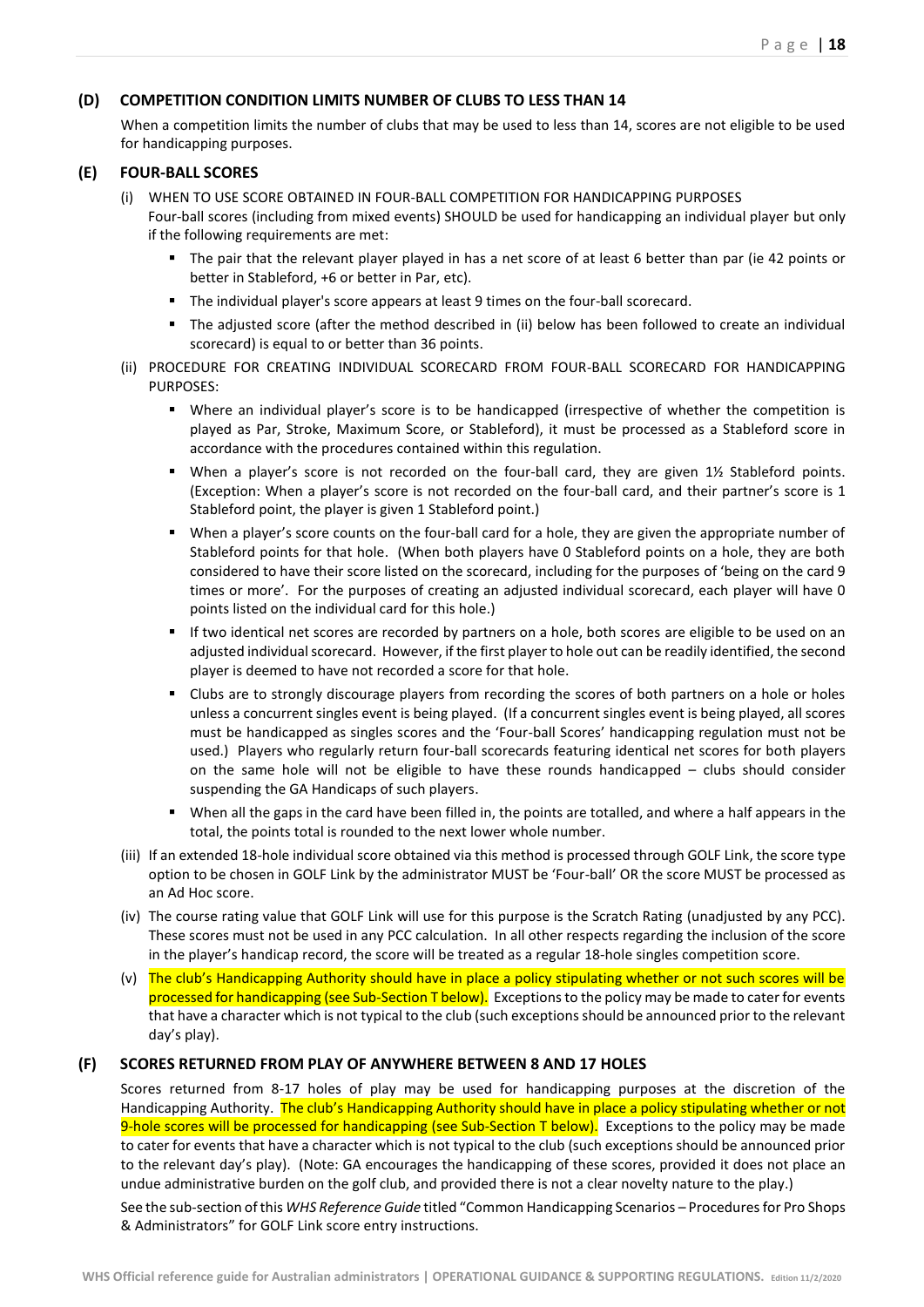The following conditions will apply to 8-17 hole scores:

- (i) Where 16-17 holes inclusive have been played, the player will be deemed to have had net par for the remaining holes (unless it is considered the player has discontinued play with a view to achieving a specific score for handicap purposes). The score will be processed as an 18-hole score.
- (ii) Scores returned over 8-15 holes will not be doubled or extended. They will be entered into GOLF Link as 9-hole scores.
- (iii) Where only 8 holes have been played, the player will be deemed to have had net par on the 9<sup>th</sup> hole. The score will be entered into GOLF Link as a 9-hole score.
- (iv) Any score of less than 8 holes will be disregarded.
- (v) Where 10-15 holes inclusive have been played, the first 9 holes played will be used and the remaining holes will be disregarded.
	- **EXECT** Should the player not have started from the 1<sup>st</sup> or 10<sup>th</sup> holes (as per the order on the scorecard), it is holes 1-9 or 10-18 that will be used, with the remainder being disregarded.
	- If the player has not played the complete  $1<sup>st</sup>$  nine holes on the scorecard OR the complete  $2<sup>nd</sup>$  nine holes on the scorecard, but has played as many as 8 holes of either of the two nines, it is those 8 holes that will be used, with all others being disregarded. In such a case, the player will be deemed to have had net par on the unplayed hole on the nine to be used.
	- The scores must not be used for handicapping if the player has not played as many as 8 holes of either the 1<sup>st</sup> nine holes OR the 2<sup>nd</sup> nine holes on the scorecard. Exception: If a club is regularly conducting events on an 8-14 hole configuration that does not include as many as 8 holes of either the  $1<sup>st</sup>$  nine holes OR the  $2<sup>nd</sup>$  nine holes on the scorecard, and where the club wishes to be able to use such scores for handicapping, it should contact its State Association or GA. The State Association or GA will provide a Scratch Rating that will enable the use of such scores.
- (vi) Determination of Daily Handicap for score returned over 8-17 holes
	- For a score returned over 16-17 holes on a course, a player's Daily Handicap is their 18-hole Daily Handicap for that course (note: the player is deemed to have net par for the hole not played, or for the two holes not played (see Clause i above)).
	- A player's Daily Handicap for a 9-hole score on a course is determined firstly by establishing what the player's 18-hole Daily Handicap would be for that course. The 18-hole Daily Handicap is then applied to the course's ordinary 18-hole Stroke Index to determine the number of strokes the player will receive on the specific holes being played.
	- Even if the player plays 8 holes, or plays anywhere between 10-15 holes inclusive, the player is still handicapped only on a 9-hole score (see Clause v above). As a result, if the player has played anywhere between 10-15 holes inclusive, the only interest for handicapping purposes is in what their handicap is and what their score is for the 9-holes being handicapped.

(vii) The step-by-step process for determining how many handicap strokes a player receives for a 9-hole round is:

- The 9-hole course option being used will have a Slope Rating number that looks like an 18-hole Slope Rating number.
- The 18-hole Daily Handicap the player would play off for that Slope Rating number is assessed.
- **•** The 18-hole Daily Handicap number is then applied to the Stroke Index on the scorecard to determine how many handicap strokes the player receives for the 9 holes being played.
- EXAMPLE 1: If Stroke Index holes 1 and 3 are on the front nine and the 9-hole round is being played over the front 9, then a player whose 18-hole Daily Handicap came out at 3 (after following the above process) would receive 2 handicap strokes for that nine. (The same player would receive 1 handicap stroke if the round was being played on the back nine.)
- EXAMPLE 2: If Stroke Index holes  $1,3,5,7,9,11,13,15,17,19$ , and 21 are on the front nine and the 9-hole round is being played over the front 9, then a player whose 18-hole Daily Handicap came out at 21 (after following the above process) would receive 11 handicap strokes for that nine. (The same player would receive 10 handicap strokes if the round was being played on the back nine.)
- When entering a 9-hole score into GOLF Link, it is important that the above process be followed, and that what is entered is the 9-hole 'played off' value that has been calculated for the player as a result. This is because part of the process GOLF Link will automatically perform when it combines two 9-hole scores is to add together the two 9-hole 'played off' values from the two 9-hole score entries. (If an 18-hole Daily Handicap value is wrongly entered with a 9-hole score entry, GOLF Link will think that the player played off a handicap which was twice as large as what it actually was – and that will credit the player with a score that is twice as good as what it actually was.)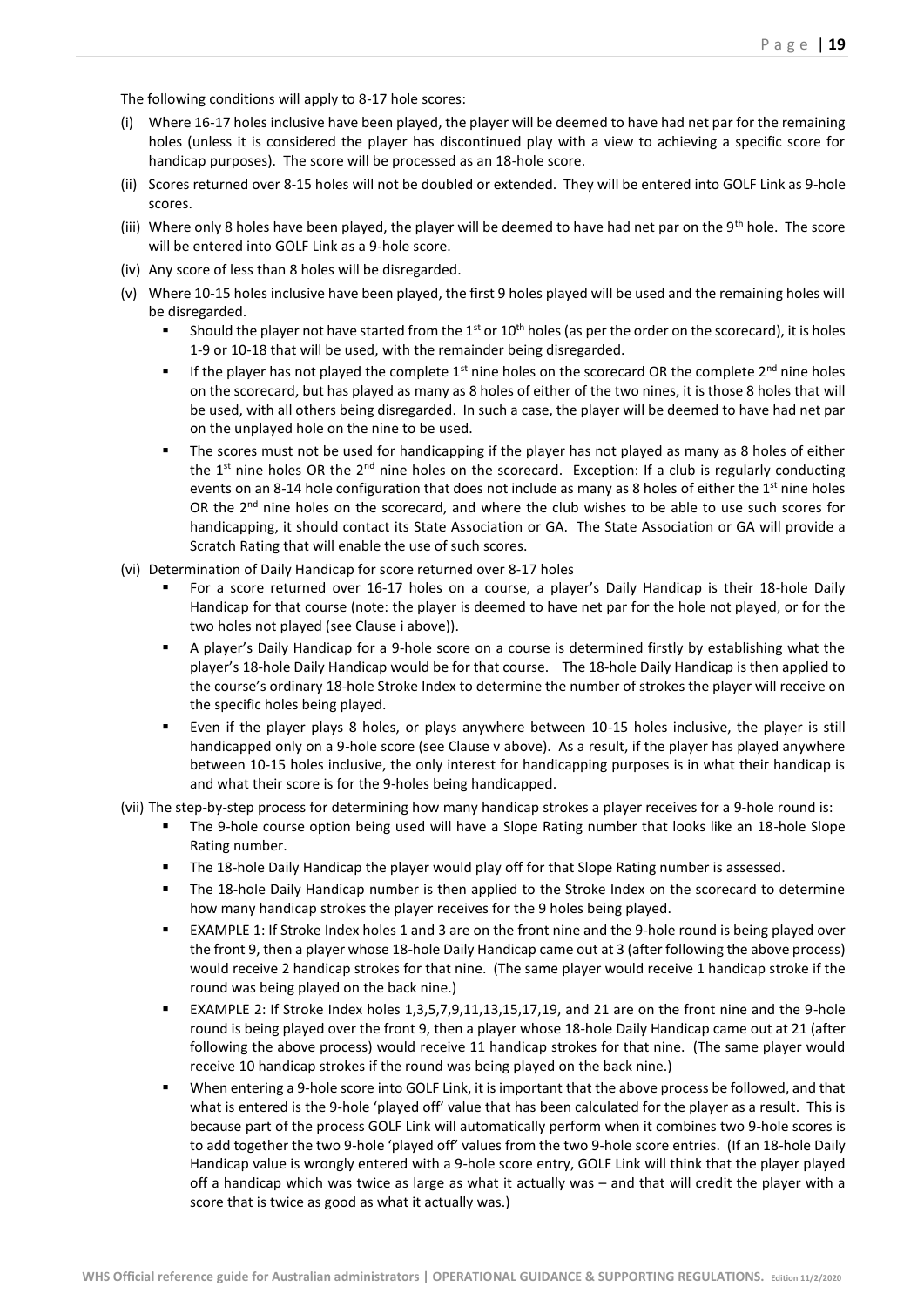- (viii)The first time a player returns an eligible 9-hole score, it should be entered into GOLF Link on the day of play; it will not immediately be used in the calculation of the player's GA Handicap. It will be automatically held by GOLF Link in the player's handicap record until another 9-hole score is entered. The two 9-hole scores will be combined automatically by GOLF Link to create a single 18-hole score.
	- The rating for each 9 holes is retained in the GOLF Link database, so it does not matter whether the two 9-hole scores to be combined come from the same course or different courses.
	- GOLF Link will automatically add the two 9-hole scores together to form an 18-hole score.
	- When two 9-hole scores are combined to form an 18-hole score, the 18-hole 'Score Differential' is achieved by adding together both 9-hole 'Score Differentials', and then rounding to one decimal place.
- (ix) A 9-hole score will be retained for combination with another 9-hole score until it is older than the  $20^{th}$  oldest 18-hole score.
- (x) An 18-hole score created by the combination of two 9-hole scores will display the date and course name of both 9-hole scores.

#### <span id="page-19-0"></span>**(G) PLAYER PLAYS WITHIN COMPETITION FIELD BUT DOESN'T ENTER COMPETITION**

When a person plays within a competition field, but does not actually enter the competition, their score, if attested by a marker, should be used for handicapping purposes at the discretion of the Handicapping Authority.

The club's Handicapping Authority should have in place a policy stipulating whether or not such scores will be processed for handicapping (see Sub-Section T below). Exceptions to the policy may be made to cater for events that have a character which is not typical to the club (such exceptions should be announced prior to the relevant day's play).

If the Handicapping Authority determines to use such scores, they will be deemed to be Conforming Social Scores.

#### <span id="page-19-1"></span>**(H) SCORES RETURNED IN A COMPETITION THAT HAS BEEN DECLARED NULL AND VOID**

A score returned by a player in a competition declared null and void should be used for handicapping purposes provided course or weather conditions have not notably compromised the proper playing of the game for that player.

The club's Handicapping Authority should have in place a policy stipulating whether or not such scores will be processed for handicapping (see Sub-Section T below).

#### <span id="page-19-2"></span>**(I) SCORES RETURNED IN OPEN OR PROFESSIONAL COMPETITIONS**

Scores returned in Open or Professional competitions by players with GA Handicaps will be used for handicapping purposes. All such players to have played in a given round will be entered into GOLF Link in a single batch.

#### <span id="page-19-3"></span>**(J) REQUIREMENT TO MAINTAIN THE OVERALL DISTANCE OF A RATED COURSE**

(i) Whilst a course should generally be played at its rated length, a club does have a large degree of flexibility around the movement of tee markers from day to day provided overall course distance remains substantially the same. Where unusual weather or course conditions are in evidence, a club may wish to set the daily tee markers such that overall course distance is altered provided the overall change is no more than 100 metres.

When the position of the daily tee markers on the course played are more than 100 metres overall from the permanent rating markers for that course for an 18-hole round, the scores must not be handicapped.

- If on one hole the tee markers are 15 metres forward and on another hole they are 10 metres back, the overall difference for these two holes is considered to be 5 metres from the rated length.
- For a round of less than 18 holes, a pro rata length must be calculated; eg for a 9-hole round, the distance is 50 metres.
- (ii) Unless determined otherwise by the State Association or GA, handicap conditions do not prevail when the tee markers, under normal circumstances, are placed more than 20 metres in front or 20 metres behind the relevant set of permanent rating markers on more than three holes for rounds of 14-18 holes, or on more than two holes for rounds of 8-13 holes. (An exception applies for courses with cyclical permanent rating marker placements which have been approved by a State Association or GA.)
- (iii) Where average tee marker placement over time on a course results in an effective average total course distance that is considered by the State Association or GA to be materially different to the rated course, the State Association or GA should amend the official Scratch Rating accordingly.
- (iv) Hole placements are not taken into consideration in determining whether or not a club has satisfied the requirements around maintaining the overall distance of a rated course.

#### <span id="page-19-4"></span>**(K) SCORES RETURNED IN NOVELTY EVENTS SUCH AS BISQUE PAR AND THREE-BALL COMPETITIONS**

Scores returned in novelty events such as Bisque Par and Three-Ball competitions are not eligible to be used for handicapping purposes.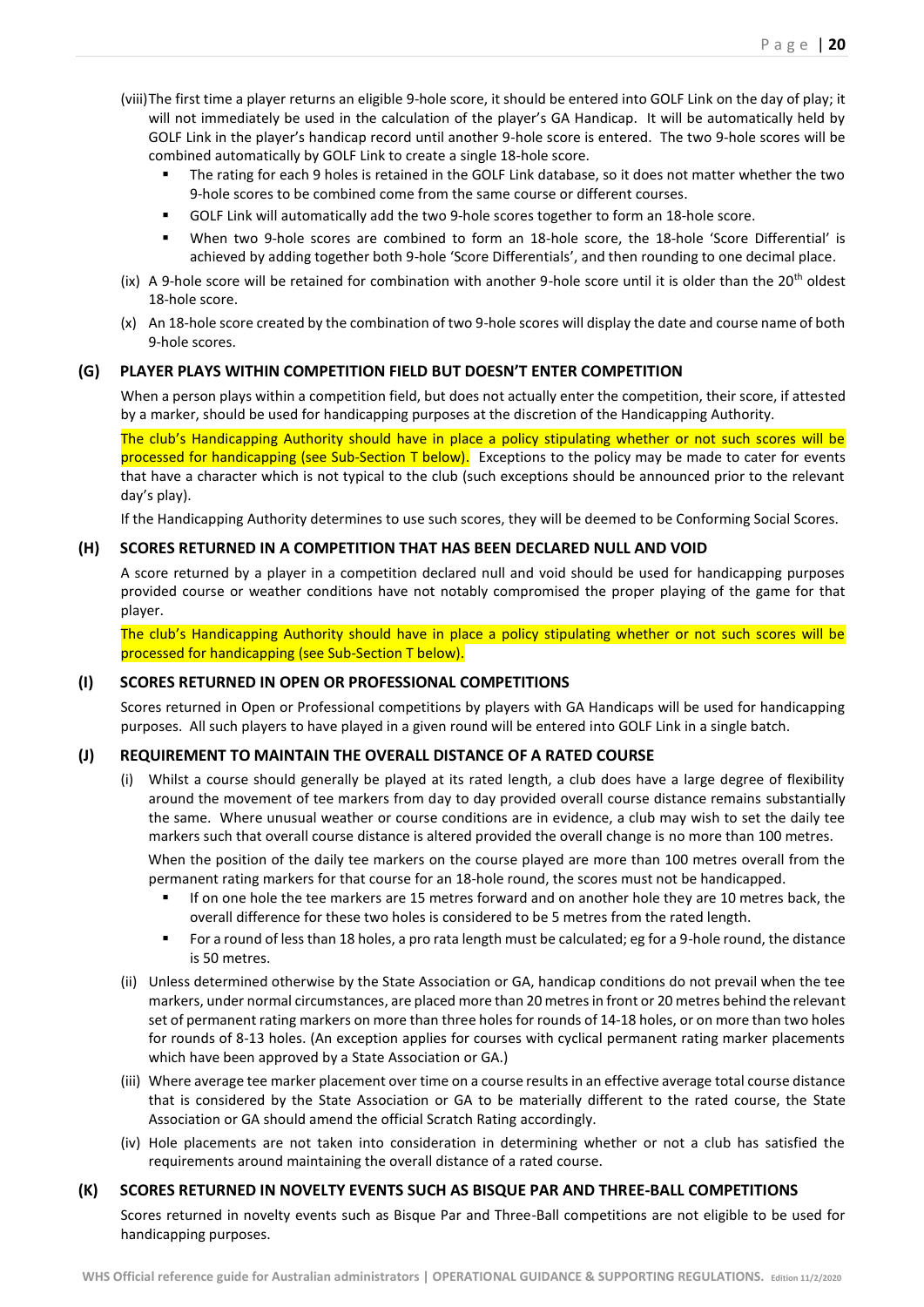#### <span id="page-20-0"></span>**(L) SCORES RETURNED IN AGGREGATE TEAMS EVENTS**

Scores returned in Aggregate Teams Events (eg Two-ball Aggregate and Two-Ball Multiplier competitions) should be used for handicapping.

- (i) To be used for handicapping, these events must require each player to play their own ball on each hole until it is no longer reasonable for them to record at least 1 Stableford point. It is each player's individual score that is used for handicapping.
- (ii) The club's Handicapping Authority should have in place a policy stipulating whether or not such scores will be processed for handicapping (see Sub-Section T below). Exceptions to the policy may be made to cater for events that have a character which is not typical to the club (such exceptions should be announced prior to the relevant day's play).
- (iii) The Handicapping Authority should advise all players prior to the commencement of the competition that the Rules of singles stroke play will apply – with specific attention being drawn to the Advice Rule and also to the Rule regarding Order of Play.
- (iv) From time to time a committee may be concerned that the Rules of singles play may not have been strictly adhered to. In such a case, the competition should only be disqualified from being processed for handicapping if the committee makes the determination that the results have been clearly impacted by widespread nonadherence to the Rules of singles play.

#### <span id="page-20-1"></span>**(M) SCORES RETURNED IN PRO-AM EVENTS**

Scores returned in Pro-Am events may, at the discretion of the committee, be used for handicapping provided one of the following requirements is met:

- The Rules of singles stroke play are adhered to and each player's hole-by-hole scores are recorded on the submitted scorecard.
- The Rules of four-ball stroke play are adhered to.

Further points to note:

- The club's Handicapping Authority should have in place a policy stipulating whether or not such scores will be processed for handicapping (see Sub-Section T below). Exceptions to the policy may be made to cater for events that are unusual in character (such exceptions should be announced prior to the relevant day's play).
- GA encourages the handicapping of these scores, provided it does not place an undue administrative burden on the golf club.

#### <span id="page-20-2"></span>**(N) SCORES RETURNED IN CORPORATE/TRADE DAYS**

A score returned in a corporate/trade day (or the like) competition round played in accordance with the Rules of Golf, may be used for handicapping – including when the competition has been conducted by an unaffiliated entity.

- The club's Handicapping Authority should have in place a policy stipulating whether or not such scores will be processed for handicapping (see Sub-Section T below). Exceptions to the policy may be made to cater for events that are unusual in character (such exceptions should be announced prior to the relevant day's play).
- GA encourages the handicapping of these scores, provided it does not place an undue administrative burden on the golf club.
- These scores must be entered into GOLF Link as Ad Hoc scores. They must not be used in any PCC calculation. The Scratch Rating will be used in the 'Score Differential' calculation.

#### <span id="page-20-3"></span>**(O) SCORE FOR PLAYER WHO IS DISQUALIFIED**

A round must be played under the Rules of Golf to be acceptable for handicap purposes, subject to the following:

- (i) **Organized Competitions.** In a situation where a player is disqualified from a competition for a breach of the Rules of Golf, but no significant scoring advantage has been gained, the score should remain acceptable for handicap purposes. If a player is disqualified from a competition for any other breach of the Rules of Golf, the score is not acceptable for handicap purposes. The final determination is at the discretion of the Home Club's Handicapping Authority, based on the circumstances.
- (ii) **General Play.** When an organized competition is not being contested, a score is not acceptable for handicap purposes if the player:
	- Breaches the Rules of Golf and the correct penalty is not applied under the Rules of Golf, or
	- Deliberately ignores a Rule of Golf.
- (iii) Where a player follows the provisions set down in a Model Local Rule, even when the Committee in charge of the course has not adopted that Model Local Rule, the score may still be acceptable for handicap purposes. The same situation applies where a player is in breach of a Model Local Rule that has been adopted by the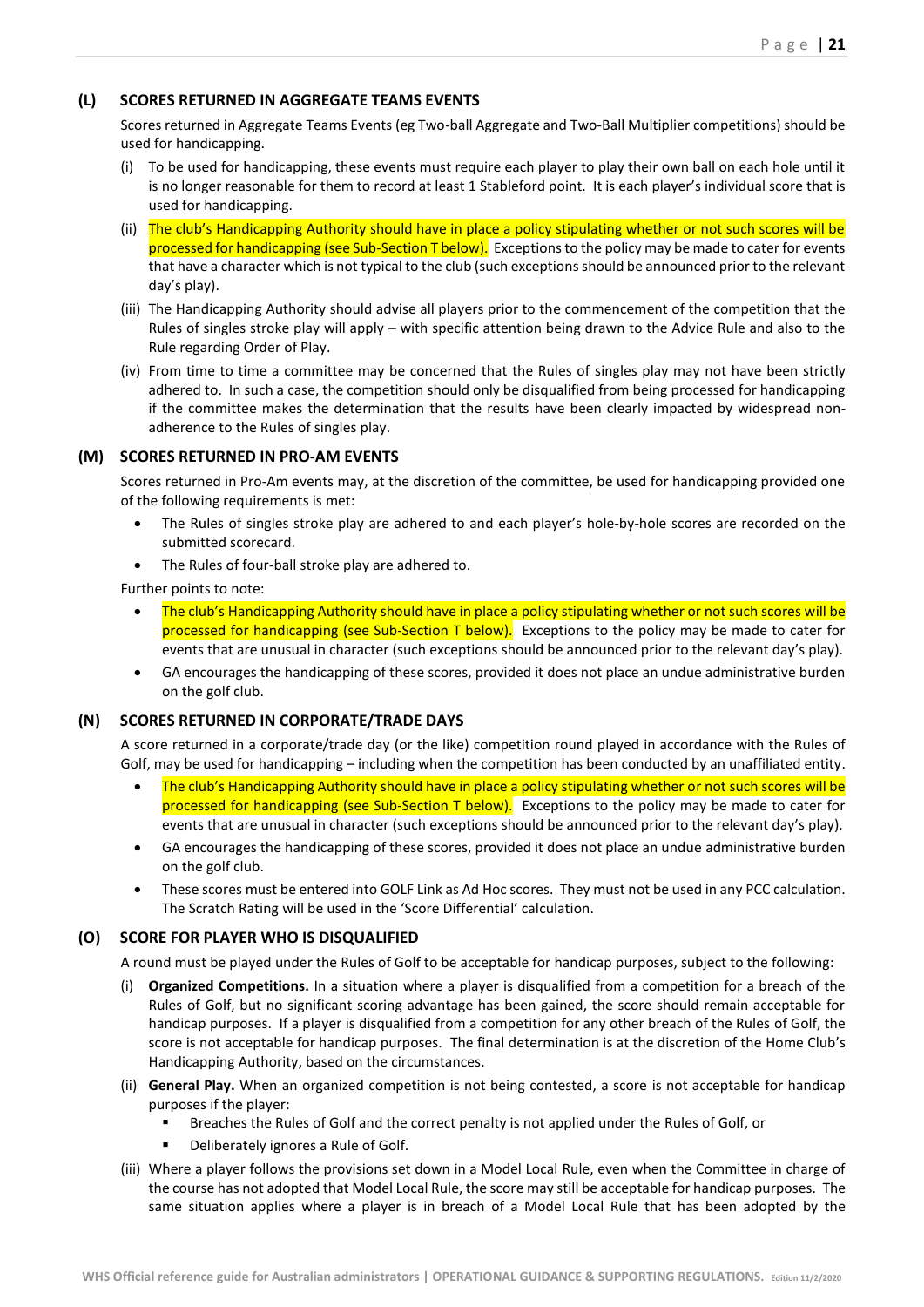Committee. Examples of situations relating to Model Local Rules where a score might be acceptable for handicap purposes include:

- A player has proceeded under the alternative option to the stroke and distance relief procedure, despite this Model Local Rule not being in effect, or
- The player has used a distance-measuring device despite the Model Local Rule prohibiting their use being in effect.
- (iv) The final determination is at the discretion of the Home Club's Handicapping Authority, based on the circumstances.
- (v) **Examples of when player has been disqualified from a competition, but gained no significant scoring advantage.** The Home Club's Handicapping Authority has the discretion to accept a score for handicap purposes if a player is disqualified from a competition, but no significant scoring advantage has been gained. Examples of situations where a Home Club's Handicapping Authority may consider that no significant scoring advantage has been gained include:

| <b>Rule of Golf</b> | <b>Nature of Disqualification</b>                             | <b>Recommended Action for</b><br><b>Handicap Purposes</b> |
|---------------------|---------------------------------------------------------------|-----------------------------------------------------------|
| 3.3b(1)/(2)         | Scorecard not signed                                          | Accept score                                              |
| 3.3b(2)             | Scorecard not returned promptly                               | Accept score                                              |
| 3.3b(3)             | Hole score entered on scorecard<br>is lower than actual score | Accept adjusted score                                     |
| 3.3b(4)             | Handicap on scorecard is missing<br>or too high               | Add or adjust handicap and<br>accept score                |

(vi) **Examples of when player has been disqualified from a competition for an action that would have provided a significant scoring advantage.** Examples of situations where a Committee may determine that a player has gained a significant scoring advantage include:

| <b>Rule of Golf</b> | <b>Nature of Disqualification</b>                                              | <b>Recommended Action for</b><br><b>Handicap Purposes</b> |
|---------------------|--------------------------------------------------------------------------------|-----------------------------------------------------------|
| 1.3 <sub>b</sub>    | Players deliberately agree to<br>ignore a Rule or penalty they<br>know applies | Score not acceptable                                      |
| 4.1a                | Making a stroke with a non-<br>conforming club                                 | Score not acceptable                                      |
| 4.3a(1)             | Using a distance-measuring<br>device that measures elevation<br>changes        | Score not acceptable                                      |

(vii) **Hole not played by the Rules of Golf for Conforming Social Score.** Where a player has breached the Rules of Golf during the play of a Conforming Social Score and knowingly failed to apply the correct penalty, the score should not be accepted for handicap purposes. However, in some circumstances, individual hole score(s) may be adjusted to 0 Stableford Points to produce an acceptable score. If the Handicapping Authority of a club of which the player is a member determines that the player is using the 0 Stableford Points adjustment to gain an unfair scoring advantage, it may suspend the player's handicap, or otherwise take action under the Rules of Handicapping.

#### <span id="page-21-0"></span>**(P) GUIDANCE ON 'SWINGERS'**

- (i) A 'swinger' is a player who is a member of two separate pairs of a four-ball competition (and where both pairs play in the same group). The specific objective of this practice is to avoid having somebody being left without a partner. The R&A has determined that such a practice would breach the Rules of Golf for the play of the fourball competition due to the player being a fellow-competitor and a partner simultaneously in that competition.
- (ii) Where a Committee decides to allow 'swingers' in a four-ball competition, it may choose from two options regarding the four-ball results. It may clarify that all pairs involved will be ineligible to win prizes in the fourball competition and that their scores are ineligible for four-ball handicapping; OR it may consider the four-ball event to be a 'novelty event' where no four-ball handicapping will take place at all. However, any 'swinger' competing in a concurrent singles competition will not be breaching the Rules of singles stroke play by being a 'swinger'; and their singles score must be processed for handicapping purposes.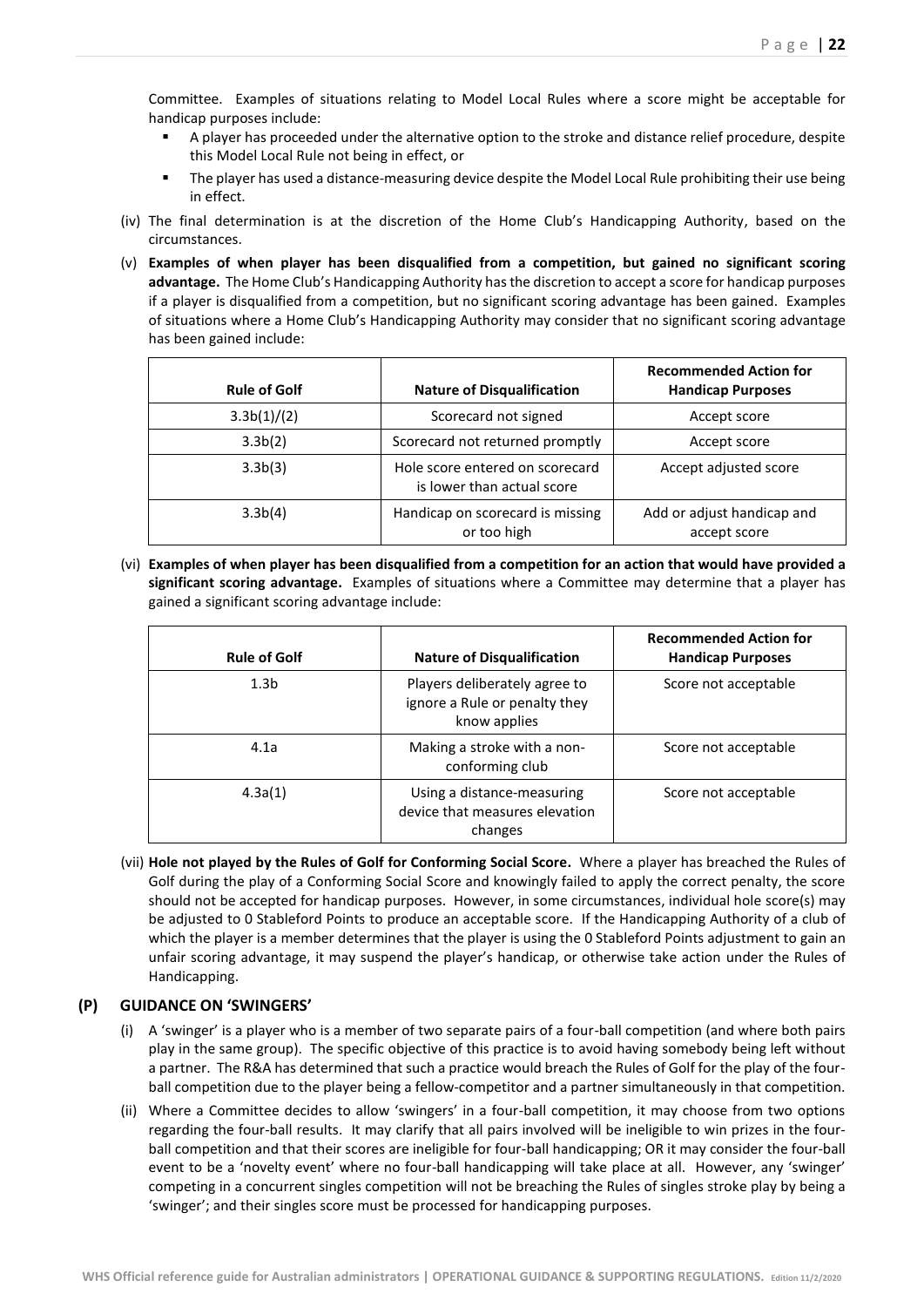- (iii) An option available to clubs wishing to cater for single players on a four-ball competition day is to operate the following procedure:
	- All players playing on the day without a partner shall be issued a scorecard upon which their score for each hole shall be recorded by one of the other members of the group. The player shall be responsible for the return of the card in accordance with the Rules of Golf.
	- By lot, draw players who are without partners to form a side/s in the competition even though they are playing in different groups.
	- Compile four-ball scorecards for each side formed in this manner, from the scores recorded on the individual scorecards.
	- In the event of a further player still not having been allocated a partner under the above procedure, the Committee should form a side for this player by randomly drawing another player from within the competition field and compiling a four-ball card from the appropriate scorecards. In such a case, only the previously un-partnered player is eligible to receive a prize won by this pair.
- (iv) It is also worth noting that many Australian clubs will play a singles event in conjunction with a pairs event (the pairs event is essentially a four-ball event). This provides an additional revenue stream opportunity as well as providing members with an additional option to engage in the play of the day (and to remain engaged should they start playing poorly in one or the other of the competitions). It is the singles cards that are handicapped and all play is in accordance with the Rules of singles stroke play. However, the players also play in a pairs competition which is technically a novelty event but which still effectively provides the same value for the players as if it were technically a proper four-ball. And swingers in the pairs event would be fine if the committee in charge of the competition wishes to have this as a condition.
- (v) The 'Swingers' options described above are provided to assist clubs to cater for members in club events that are not considered to be significant. GA recommends that where a club conducts a four-ball event of significance that it do so strictly in accordance with the conventions of four-ball play.

#### <span id="page-22-0"></span>**(Q) WHO MAY ACT AS A MARKER**

A Marker is appointed to mark the scorecard in accordance with the Rules of Golf of a player who is returning a score for handicapping purposes. A Marker must be a member of any golf club or golf association recognised by GA, or a person otherwise approved by the club's Handicapping Authority.

#### <span id="page-22-1"></span>**(R) GENERAL ADVICE ON DIGITAL SCORECARDS**

On 1 January 2019, the Rules of Golf changed to permit committees to allow players to officially submit their scores for competition purposes either via the traditional paper method, or digitally. (Note: It has always been permissible to submit scores digitally for handicapping purposes – provided that, if the score was made in a competition, it had been separately submitted in a way that met the requirements of the Rules of Golf.)

The R&A provides the following guidance on digital scoring requirements under the current Rules of Golf:

- The principles in the Rules that apply to paper scorecards need to apply equally to digital methods of scoring.
- These principles include the requirement for each player to have an independent marker who is responsible for their scorecard during the round.
- This principle is established in Rule 3.3b, which states that "the player's score is kept on their scorecard by the marker" and again in Rule 3.3b(1), which states that "after each hole during the round, the marker should confirm with the player the number of strokes on that hole (including strokes made and penalty strokes) and enter that gross score on the scorecard".
- As a result, committees should be aware that it is not permissible for a player to enter their own score into an electronic device for scorecard purposes – the entry of a player's scores must be performed by a marker who is someone other than the player.
- There needs to be a mechanism whereby the lodgement of the scores at the end of the round is supported by certification from both the player and the marker of the scores submitted (note: on a paper scorecard this is achieved by both players signing the scorecard).

From a handicapping perspective, these scores are not submitted directly to GOLF Link. For clubs who use accredited third-party software systems, the scores would need to be submitted to the accredited third-party system, and then separately processed through GOLF Link in the same way that any other scores are submitted to GOLF Link.

#### <span id="page-22-2"></span>**(S) AUTOSCORE SCORECARDS – DISCREPANCY BETWEEN WRITTEN SCORE AND MARKED SCORE**

The R&A considers the use of 'autoscore scorecards' to conform with the Rules of Golf. However, The R&A does not currently consider the Rules to stipulate which recorded individual hole score should count in the instance of a discrepancy between a written score and an entry in the autoscore section of the card. It is The R&A's view that each individual Committee has the authority to make its own determination in this respect.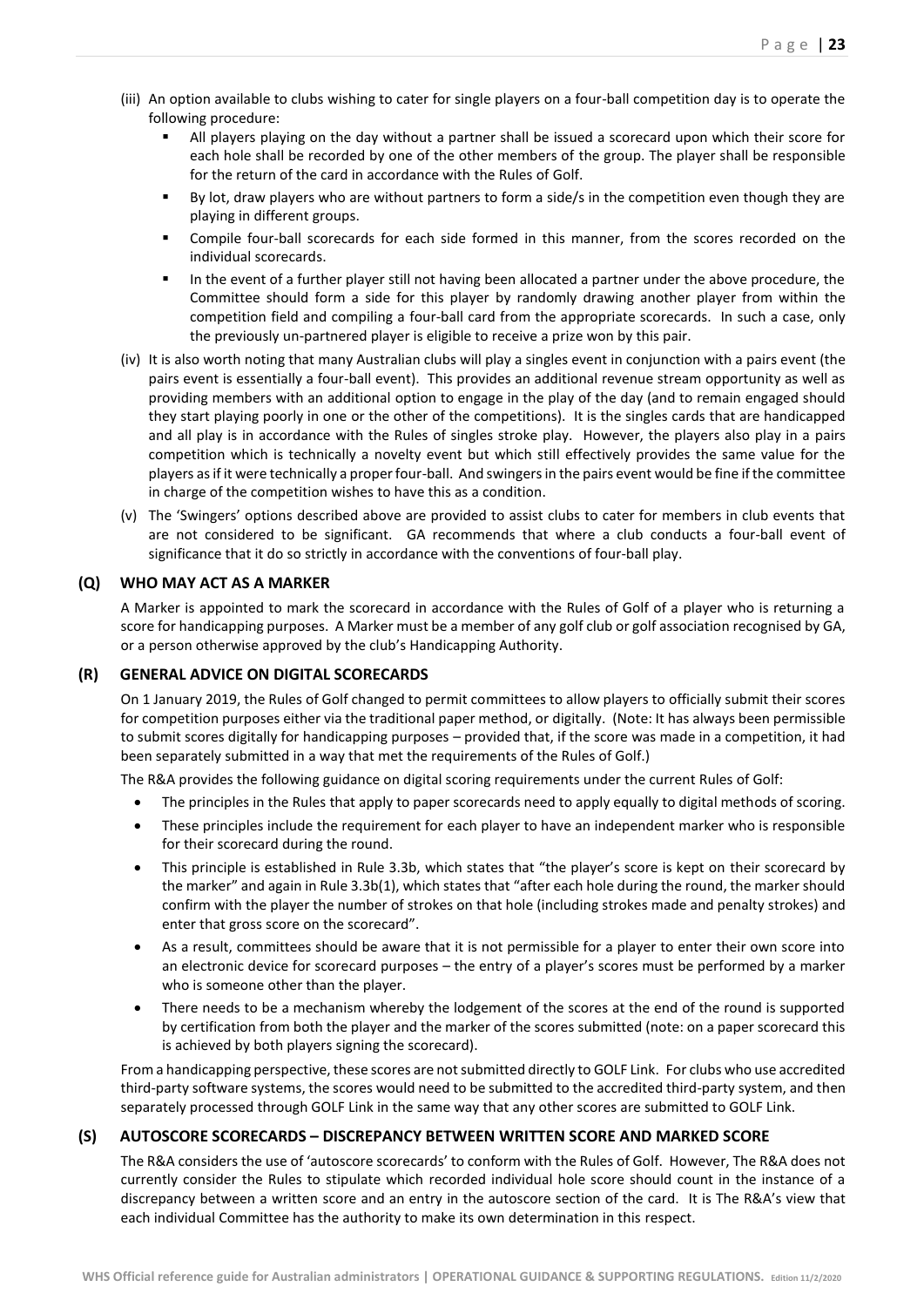To assist Committees in making such a determination, Golf Australia recommends that the following policy be adopted by those Committees using autoscore scorecards:

*"If two different scores are recorded for the same hole (eg the number '5' autoscore box is selected but a '4' has been written down) the higher score will count. (If only a number is recorded, or only an autoscore box is selected, that number or autoscore selection will be the score to count.)"*

Note: This is only a recommendation. Each Committee is free to develop its own policy in this regard after taking into consideration all local circumstances. (For example, it is permissible for a Committee to adopt a policy deeming that only a recording in the autoscore section of the card will be accepted.)"

#### <span id="page-23-0"></span>**(T) POLICY DECISION REQUIREMENTS FOR CLUBS – ITEMS WHERE CLUB SHOULD HAVE ITS OWN POLICY**

The WHS has been designed to be flexible enough to cater for the vast array of different club cultures, environments, and local experiences throughout the world. To help to achieve this, there is a small number of scenarios and event types where the WHS enables a club to operate its own policy on whether or not they should be handicapped.

A specimen policy statement is offered below to help clubs with the administration of these items. A complete list of the points where clubs have flexibility is included in the specimen policy statement. (Note: A detailed explanation on each item is provided within this *WHS Reference Guide* – for ease of reference, each relevant item in the *WHS Reference Guide* is highlighted in yellow.):

#### **[***Specify as appropriate, eg* **XXXXXX Golf Club] Policy on Scores to be Handicapped Under the World Handicap System**

[*Specify as appropriate, eg* XXXXXX Golf Club] has decided that the relevant GA recommendation on each of these items will apply for play that is under our jurisdiction. As a result, a score in any of the following categories will be handicapped (unless the round is deemed by the [*specify as appropriate, eg* committee, Match Committee, Pro, Director of Golf, etc] to have been played in a manner that is clearly out of character with the culture of [*specify as appropriate, eg* XXXXXX Golf Club], or unless the [*specify as appropriate, eg* committee, Match Committee, Pro, Director of Golf, etc] has otherwise exempted the score from being handicapped). (The regulatory details on each item are contained within the publication titled: *'World Handicap System. Official reference guide for Australian administrators. OPERATIONAL GUIDANCE & SUPPORTING REGULATIONS'*, which is available for download via www.golf.org.au/whs.)

- Conforming Social Scores of Members of [*specify as appropriate, eg* XXXXXX Golf Club] when the round is played at [*specify as appropriate, eg* XXXXXX Golf Club / any club that accepts Conforming Social Scores / etc].
- Good Four-ball scores.
- 9-hole scores (and any other scores made over 8-17 holes).
- Scores returned in Aggregate Teams Events.
- Scores returned in Pro-Am Events.
- Good scores returned in Corporate/Trade Days that have been conducted by an entity that is not affiliated with GA.
- Scores returned in a Competition that has been Declared Null and Void.
- The score of a Player who has Played Within a Competition Field but who Hasn't Entered the Competition.

## <span id="page-23-1"></span>**6. ALLOCATION OF G.A. HANDICAP & REACTIVATION OF PREVIOUS GOLF Link RECORD**

#### <span id="page-23-2"></span>**(A) ALLOCATION OF G.A. HANDICAP TO PLAYER WHO HAS NOT PREVIOUSLY HELD AN OFFICIAL HANDICAP**

In order for a player who has NOT previously held an official handicap in any country to obtain a GA Handicap, the following process must be followed:

- (i) Have the player clarify in writing that they have not previously held an official handicap in any country.
- (ii) Stableford Handicapping Adjustment will apply to a player's Initial rounds. When returning an Initial score for the purpose of attaining a GA Handicap, a player is granted a Temporary Daily Handicap of 54.
	- The Temporary Daily Handicap enables the player to know how many handicap strokes they receive on each hole. It applies solely for handicap calculation purposes and has no standing for the purposes of calculating any competition results.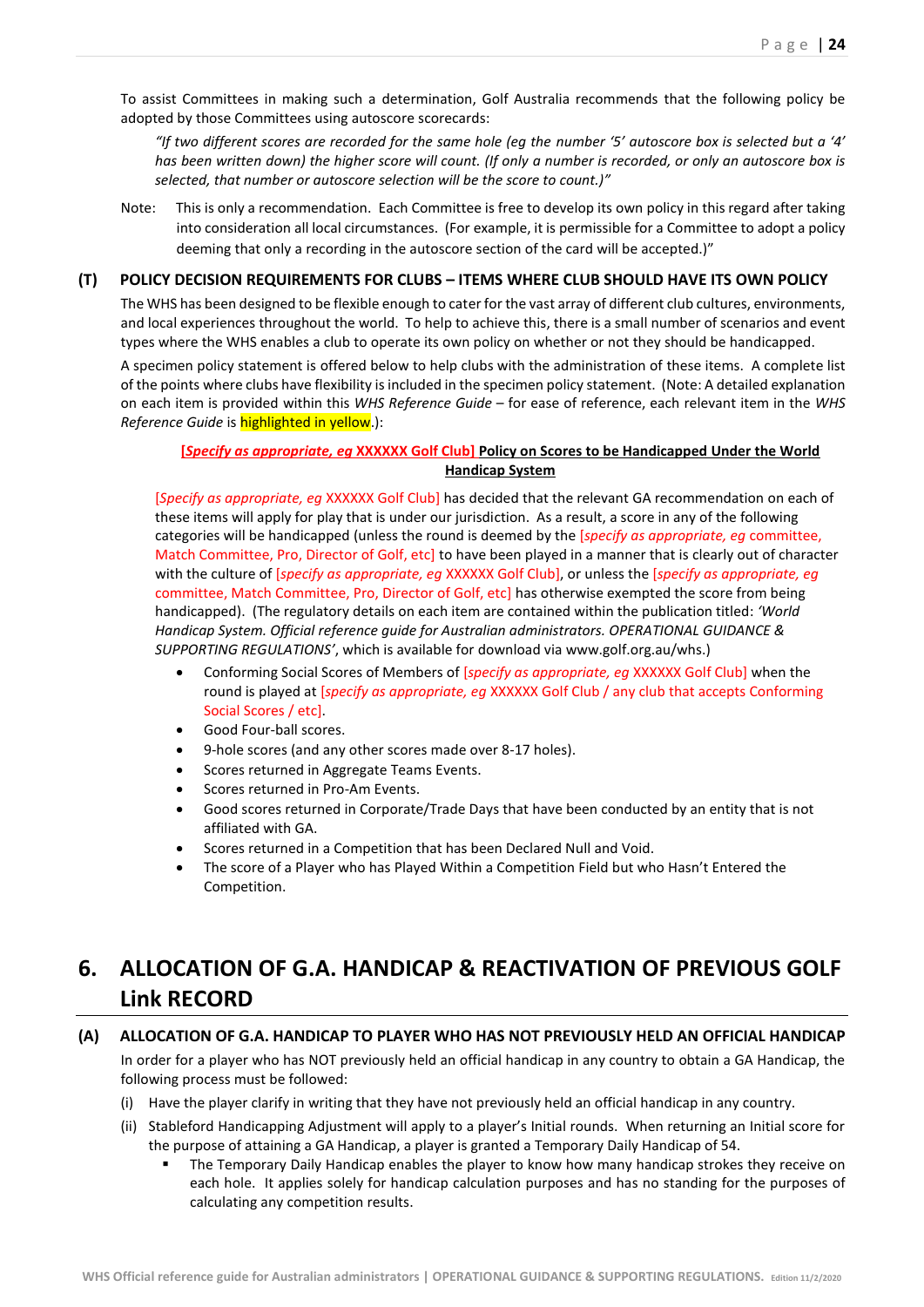- **■** The Temporary Daily Handicap shall not be altered until the player has returned the requisite number of initial scores. Once the player has returned such number of scores, the Temporary Daily Handicap shall be completely disregarded.
- www.golf.org.au will not display the Temporary Daily Handicap values for a player's Initial rounds. www.golf.org.au will display the 'Score Differential' values for each of a player's Initial rounds.
- (iii) A player will not be eligible to receive a GA Handicap until their handicap record in GOLF Link includes at least three 18-hole rounds. (9-hole scores may be used for this purpose at the discretion of the Home Club; two 9 hole scores will be the equivalent of one 18-hole round.)
	- Where a player's GOLF Link handicap record does not include three 18-hole rounds but it is clear that the maximum GA Handicap is warranted, the Home Club should take immediate action to enable the player to receive a GA Handicap which is the maximum value. This immediate action will include adding into the player's GOLF Link handicap record enough Estimate Scores with high values that will enable the player to immediately receive the maximum handicap.
- (iv) Each Initial score the player returns should be entered into GOLF Link as soon as possible. The only GOLF Link Score Status options available for these scores are "Normal Score" or "Non-Standard Entry" (the score must be disregarded if it is not appropriate to either of these two options).
	- Should the club's Handicapping Authority have good reason to believe a lesser or higher GA Handicap is more appropriate than that which is indicated by the Initial scores, it should amend in GOLF Link the values of the Initial scores to the extent needed to produce the appropriate GA Handicap.
	- The club's Handicapping Authority should immediately effect a handicap adjustment if it has good reason (other than that provided by any previously-held handicap) to consider that a lower or higher handicap is more appropriate to the player's ability than that which results from this process. In such a case, the Handicapping Authority is not required to act in accordance with the Section in this *WHS Reference Guide* titled "MANUAL OVERRIDE BY CLUB OF NORMAL HANDICAP CALCULATION PROCESS".
	- Any previously-held official Australian handicap and handicap record (or recognised overseas handicap) must be reactivated.

#### <span id="page-24-0"></span>**(B) REACTIVATING HANDICAP FOR PLAYER WHO HAS PREVIOUSLY HELD AN OFFICIAL HANDICAP**

- (i) When a player (who has previously been a member of an affiliated club) joins a club after a period away from handicap golf, the Handicapping Authority of the 'new' club must reactivate the status of the player's lastrecorded handicap (using the player's archived GOLF Link handicap record if applicable) even if there is good reason to consider that a lower or higher GA Handicap is more appropriate to the player's current ability (but see (B)(iv) and (B)(v) below). If the player's handicap record is not available, the player's handicap must be reactivated by the Home Club entering three 18-hole Estimate Scores (using the player's last-known handicap as a guide) into GOLF Link.
- (ii) Where both the previous Home Club and the 'new' Home Club are on GOLF Link, the 'new' Home Club MUST perform a 'Home Club Transfer'. (Queries regarding this process should be directed to the GOLF Link Customer Service Centre on 1300 650 750.) A new handicap record must not be created.
- (iii) The generic process for transferring non-Australian handicap records into an Australian record is:
	- If the Australian club has the player's scores from the past 20 competition rounds, it is preferred that all of these scores be entered into the player's GOLF Link handicap record. Note: This is not a requirement, but it is recommended. If the club prefers not to enter as many as the most recent 20 scores, it is strongly recommended that as many scores as possible be entered.
	- The more data that appears in a player's handicap record in GOLF Link, the more accurate and robust their GA Handicap will be.
	- However, if the Australian club is not reasonably able to obtain the player's recent scoring history, the most recent non-Australian handicap value for the player should be used as the player's initial GA Handicap (unless there is good reason to use a different value).
- (iv) If the Handicapping Authority of the 'new' club quickly considers there is good reason for the player to hold a GA Handicap that is higher than their last recorded handicap, a handicap adjustment should be effected. In such a case, the Handicapping Authority is not required to act in accordance with the Section in this *WHS Reference Guide* titled "MANUAL OVERRIDE BY CLUB OF NORMAL HANDICAP CALCULATION PROCESS". However, the State Association or GA Handicap Manager must be consulted if the determined figure would fall into any of the following categories:
	- More than two strokes higher than the most recent previous figure for players whose last recorded handicap was 4.4 or less.
	- More than 3 strokes higher than the previous handicap for players whose last recorded handicap was 4.5-10.4.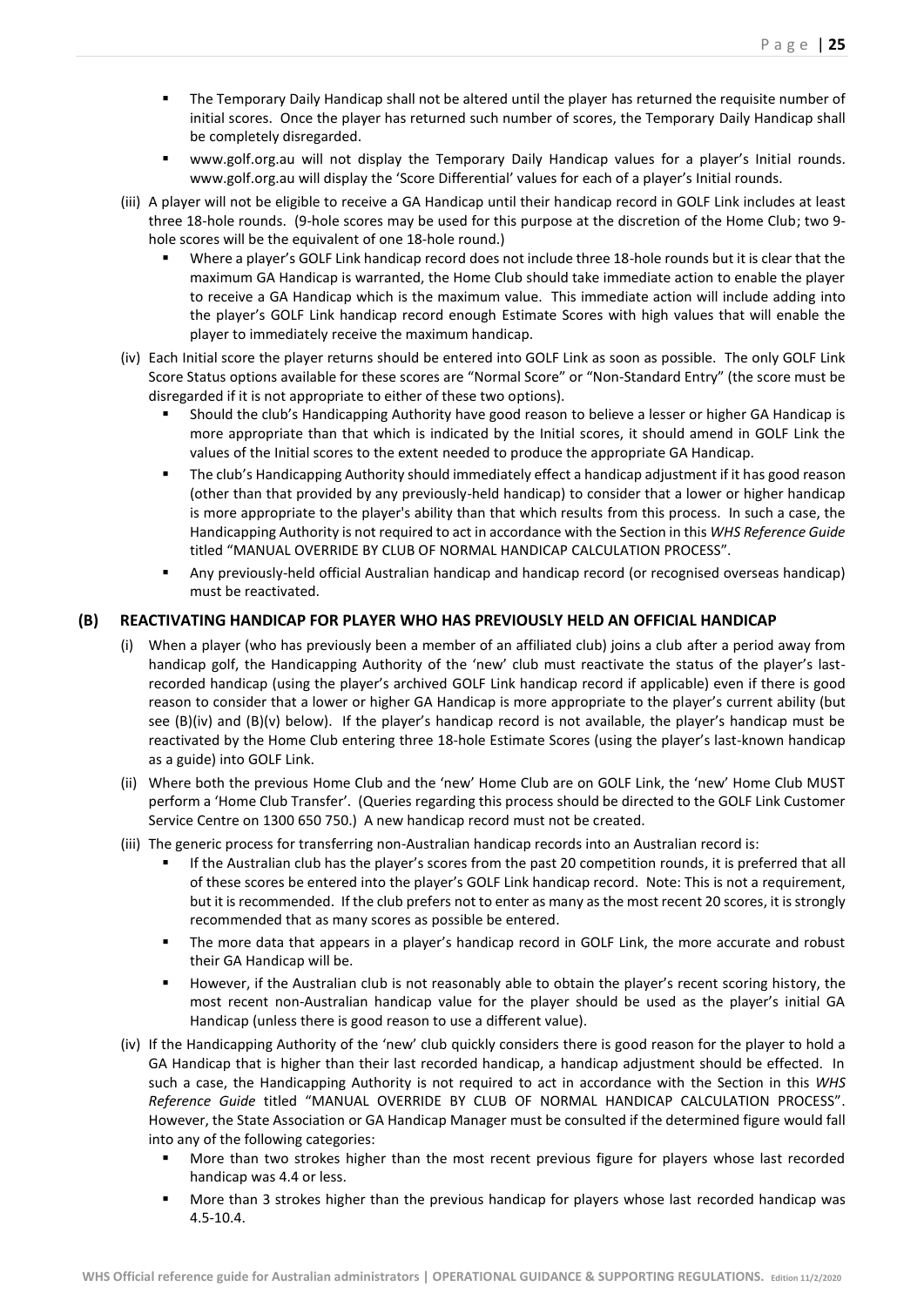- More than 4 strokes higher than any previous handicap for players whose last recorded handicap was greater than 10.4.
- (v) If the Handicapping Authority of the 'new' club considers there is good reason for the player to hold a GA Handicap that is lower than their last recorded handicap, a handicap adjustment should be given due consideration. Any ensuing handicap adjustment must be effected in accordance with the Section in this *WHS Reference Guide* titled "MANUAL OVERRIDE BY CLUB OF NORMAL HANDICAP CALCULATION PROCESS".
	- 'Last recorded handicap' may include, at the discretion of the Member Association, an official handicap issued by a recognised overseas handicapping authority.

## <span id="page-25-0"></span>**7. MANUAL OVERRIDE BY CLUB OF NORMAL HANDICAP CALCULATION PROCESS**

**Note: It is recommended that clubs consult their State Association or GA if they feel it may be appropriate to effect a**  *'Manual Override of the Normal Handicap Calculation Process'***.**

#### <span id="page-25-1"></span>**(A) GENERAL INFORMATION ON THE MANUAL OVERRIDE REGULATION**

- GA's principal objective in issuing handicaps is to provide all competitors in a net competition with an equal chance of achieving success. Net competitions by their nature should see a mix of all players enjoying various levels of success – specific players should not regularly perform at a level that is clearly superior to average net performance levels.
- The GA website provides expected performance standards for players of each level of handicap  $$ [www.golf.org.au/handicapping-reports.](http://www.golf.org.au/handicapping-reports)
- By using a GA Handicap, a player accepts that from time to time any club of which they are a member, a Member Association, or GA may adjust, freeze, or suspend that GA Handicap. Such adjustment may be other than in accordance with the formulas applied by this System. An adjustment may be a reduction or increase in a player's GA Handicap. A *'Manual Override of the Normal Handicap Calculation Process'* may be implemented at any time. Any club of which a player is a member has equal authority to adjust, freeze, or suspend the relevant GA Handicap.
- Should a club identify that one of its members is exhibiting regularity of performances in official net stroke play competitions (including Stableford, Par, and Maximum Score) or net match play competitions that are clearly superior (either in terms of wins, or in terms of other very good results) to the performances of a typical player, then GA will consider that the standard handicap system algorithms are failing to determine a handicap that meets the principal objective of the WHS. In such cases the club will be obliged by the WHS to review the player's GA Handicap.
- It is not reasonable to expect the WHS algorithms to produce equitable handicaps in 100% of cases. In less than 1% of cases nationwide, the WHS algorithms (for whatever reason) will produce a handicap for one player that is unfair either to the player or players they are competing against, or to the player themselves.
	- a. Where a club deems superior net performances to be the outcome of natural scoring patterns beyond what the WHS algorithms can reasonably be expected to accommodate, the courses of action the club should consider are a handicap 'Freeze' and/or a handicap adjustment.
	- b. Where a club deems that a member has demonstrated a degree of intent to manipulate the WHS, the first course of action the club should consider is to suspend the player's GA Handicap – for a first offence, this may be for a period of a month or less; any inappropriate scores in the player's GOLF Link record should be deleted or amended, and a handicap adjustment may also be warranted.
- The body of competitions being considered may comprise all club events; or it may be more limited to a specific type of competition, such as those that are significant to the culture of a club, or net events (sponsored or otherwise) conducted by National/State golf bodies and/or entities other than the club; and it may include only singles events, or only team events (such as four-ball or ambrose, etc), or a combination of singles and team events.
- A player's competition results will be reflective of a combination of factors such as their mental strength, practice/playing frequency, event preparation, course knowledge and 'expertise' in certain forms of play. The player's club is obliged to ensure that their GA Handicap is reasonably reflective of their competition results; or, should their club deem it appropriate, of their results in a specific type (or types) of competition.
- The General Committee (Board of Directors) must accumulate data and/or cards and/or scores and/or competition results that would indicate it is necessary to adjust, freeze, or suspend the player's GA Handicap in order to maintain uniformity in handicapping among all who play handicap golf.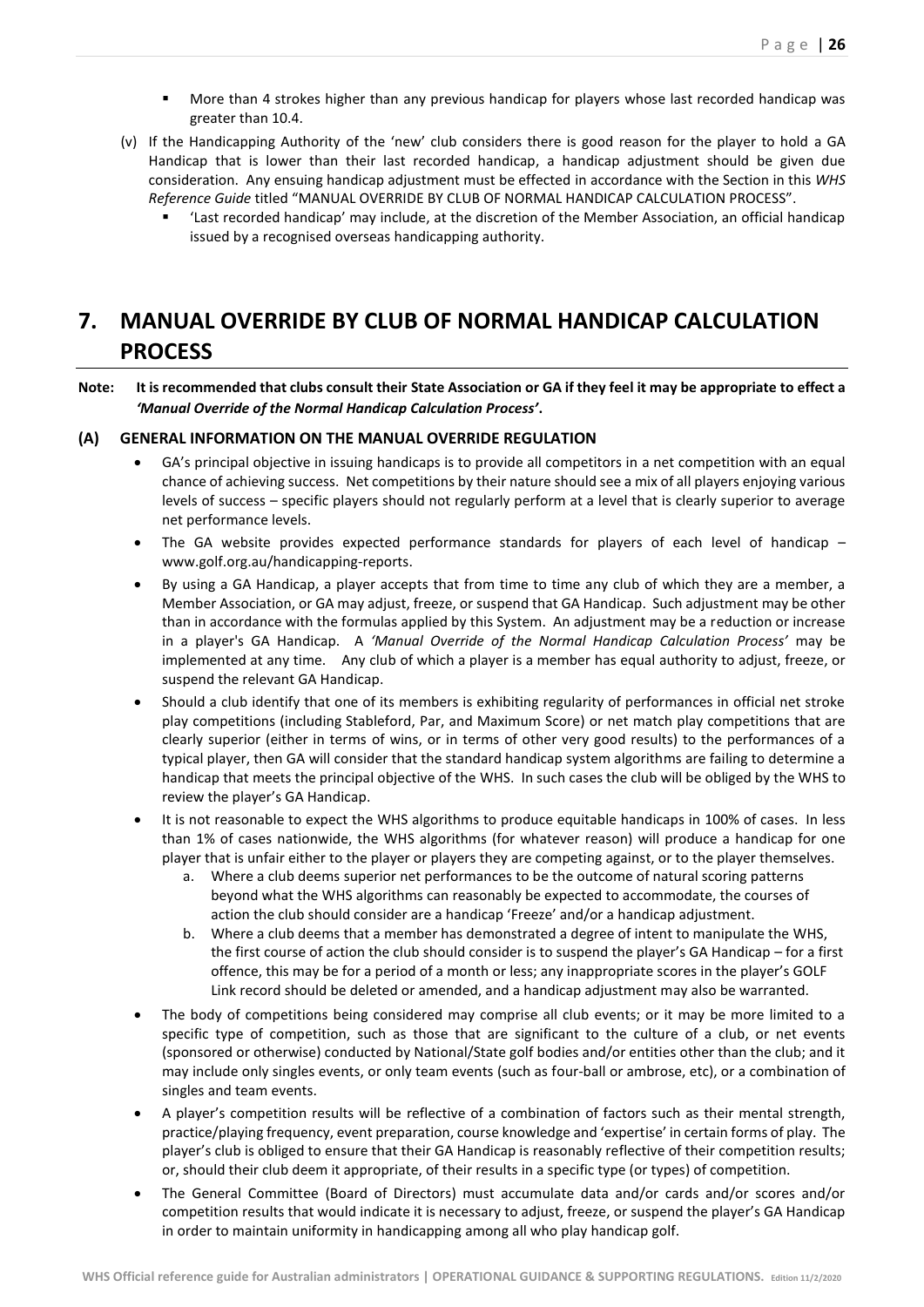- When weighing up the available relevant information, a club does not require an accumulation of information that is compelling to the point that it is virtually certain that the player's GA Handicap warrants refinement. The primary consideration for the club should be to determine a GA Handicap value that promotes equity for all other players. Once a GA Handicap has been amended, the club should closely monitor the player's ongoing performance and further refine the amendment (either up or down) if the club believes any further change is appropriate.
- It is entirely at the discretion of a committee in charge of a competition as to whether or not the determination of net results is made with reference to Daily Handicaps.
- GA does not seek to limit members of an Australian club to compete only in those net competitions the results of which are determined with reference to Daily Handicaps.
- A GA Handicap is GA's assessment of the relative golfing ability of a player. Players are not obliged to utilise this assessment. It shall always be the player's decision as to whether or not they make use of a GA Handicap.

#### <span id="page-26-0"></span>**(B) CONSIDERATION OF WHETHER TO FREEZE OR REDUCE A G.A. HANDICAP**

- (i) Examples of scenarios which may warrant the reduction or freezing of a player's GA Handicap include but are not limited to:
	- Where a player is showing better form than their GA Handicap.
	- Where a player is showing an increased interest in playing better golf but is not returning cards which lead to an automatic reduction in their GA Handicap and the improvement, current ability, or some other justifiable circumstances make it apparent to the Handicapping Authority of any club of which the player is a member that the player is over-handicapped.
- (ii) Where following investigation of a player's performance, a player's returns give rise to suspicion they may be attempting to "manipulate a handicap", or are in serious breach of the WHS or the Rules of Golf, the Member Association or GA should not look to reduce or freeze the GA Handicap, they should consider suspending it.
- (iii) Analysis of a GA Handicap may result in a decision to freeze it at a given figure.

#### <span id="page-26-1"></span>**(C) HOW THE 'FREEZE' REGULATION WORKS**

- (i) The figure at which the handicap is frozen may not necessarily reflect the figure the normal calculation method would produce.
- (ii) Where the WHS's normal GA Handicap calculation method determines a lower value than the freeze value, the normal GA Handicap calculation method will over-ride the freeze.
- (iii) If within the stipulated freeze period, the WHS's normal GA Handicap calculation method determines a higher value than the freeze value, the freeze will over-ride the normal GA Handicap calculation method.
- (iv) A freeze may be effected for a stipulated period of either one month, two months, or three months only.
- (v) Upon the expiration of the initial freeze period, where the reason to freeze a GA Handicap continues to apply, the body that took the initial decision to freeze a GA Handicap may extend the freeze period.
- (vi) A Frozen GA Handicap may still be used by a player in exactly the same fashion as a Normal GA Handicap.

#### <span id="page-26-2"></span>**(D) SUSPENSION OF A G.A. HANDICAP**

Should any club of which the player is a member, a Member Association, or GA be satisfied that a GA Handicap has not been determined in accordance with the WHS or that the player has acted in serious breach of the WHS or the Rules of Golf or otherwise detrimentally to the best interests of the game, it may suspend the GA Handicap for a stipulated period of time or for a stipulated minimum period of time.

#### <span id="page-26-3"></span>**(E) INCREASING A G.A. HANDICAP**

Although the primary calculation performed by the WHS in order to determine a GA Handicap is to average a player's current form, the basic premise of any handicap system is that a handicap should not be inconsistent with a player's underlying ability. (That underlying ability is considered to be reflected by the player's better performances. Although any player may lose form, it is not in the interests of equity for a GA Handicap to increase substantially due to such a loss of form.) Being mindful of this fundamental premise, Handicapping Authorities are encouraged to consider increasing the GA Handicap of a player whose circumstances reflect any of the following:

- Where a player is in the process of experiencing, or recovering from, a significant long-term injury or illness.
- Where a player has changed clubs and finds the new course to be far more challenging for them for whatever reason than the previous course.
- Where a player has been Capped due to them reaching a GA Handicap that is clearly better than any other GA Handicap they have achieved for at least two years AND that the Handicapping Authority believes was clearly better than their underlying ability.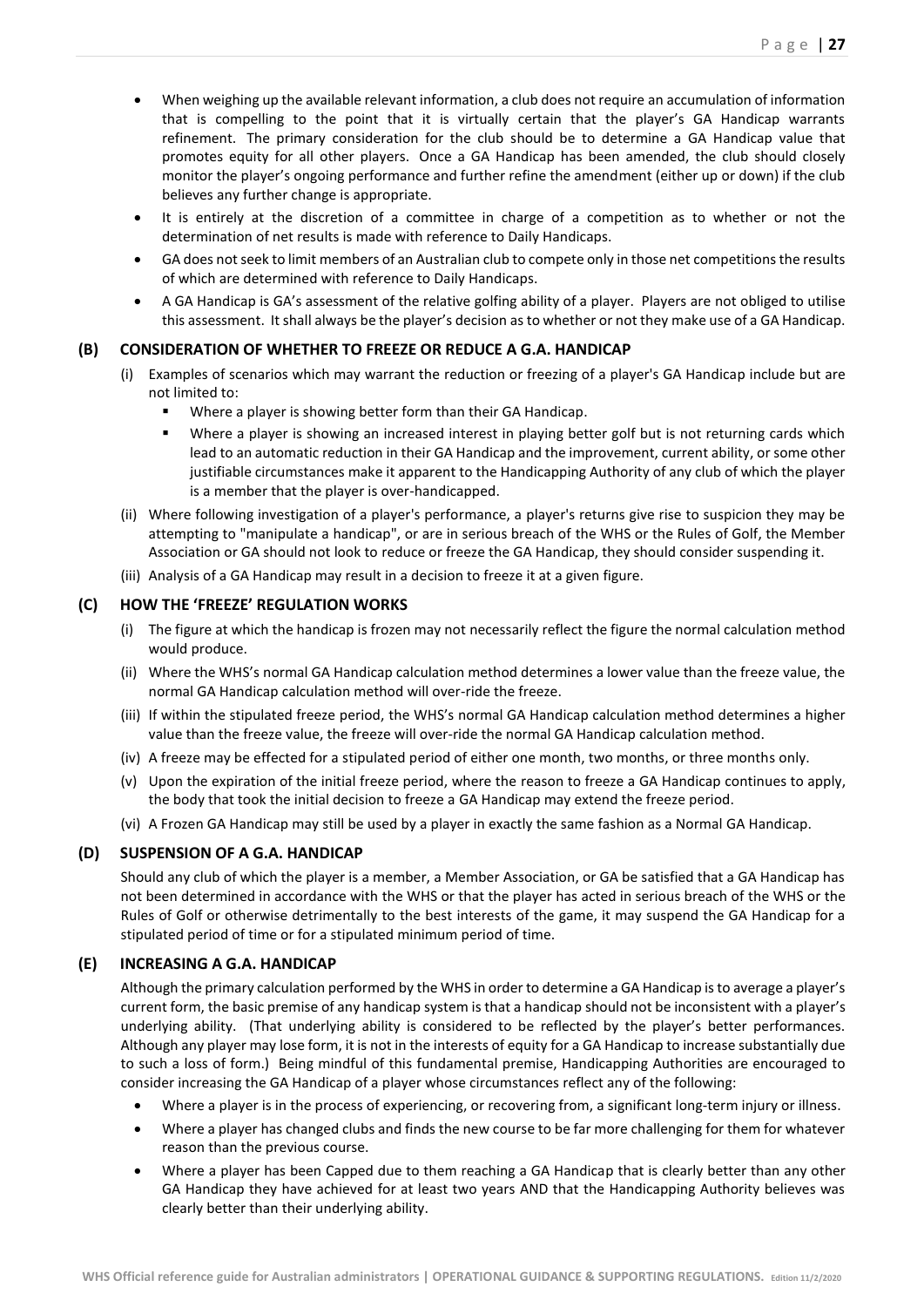- Where the Handicapping Authority firmly believes the player's GA Handicap for whatever reason is not commensurate with the player's underlying ability. (Note: GA encourages clubs to be especially sympathetic to the plight of a player who due to advancing age experiences a rapid deterioration of their underlying ability. It is recommended that a Handicapping Authority will move quickly to adjust a player's GA Handicap when it has clearly established that a player is in this situation.)
- (i) A *'Manual Override of the Normal Handicap Calculation Process'* should not be effected to reward or punish a player for a one-off score. It is in the nature of golf performance that the scoring of some players is not consistent with normal distribution patterns, and also that a player will on occasion display extraordinary form.
- (ii) Where a club of which a player is a member decides to effect a *'Manual Override of the Normal Handicap Calculation Process'*, approval from the Member Association is not required. However, the club must provide notification in accordance with the administration requirements set out in (G) below.

#### <span id="page-27-0"></span>**(F) DECISION TO ADJUST, FREEZE, OR SUSPEND A G.A. HANDICAP**

- (i) The General Committee (Board of Directors) must as a body, make a decision to adjust, freeze, or suspend a GA Handicap. It is not a requirement that this decision occur at a formal meeting. It may occur for example via email. Any decision should be recorded in writing (eg email, minutes of meeting etc).
- (ii) No one person or group of persons at a club, other than the General Committee (Board of Directors) has the power to adjust, freeze, or suspend a GA Handicap under the Section in this *WHS Reference Guide* titled "MANUAL OVERRIDE BY CLUB OF NORMAL HANDICAP CALCULATION PROCESS".

#### <span id="page-27-1"></span>**(G) ADMINISTRATION**

- (i) Notification of a decision to adjust, freeze, or suspend a GA Handicap under the Section in this *WHS Reference Guide* titled "MANUAL OVERRIDE BY CLUB OF NORMAL HANDICAP CALCULATION PROCESS" must be forwarded by the club taking such action to the relevant State Association or GA (and, if the club taking such action is not the player's Home Club, the club taking such action must also immediately ensure the player's Home Club is notified). Such notification must include copies of the accumulated information on which the decision was based.
- (ii) In all cases of decisions to adjust a player's GA Handicap, it is the Home Club that is responsible for making the adjustment to GOLF Link (or other handicap record system maintained by the Home Club).
- (iii) A handicap adjustment is effected by changing each of the most recent 20 'Score Differentials' in the player's handicap record. As a result, the impact of the reduction will remain after the next score is submitted, but it will dilute over time as new scores are submitted.
- (iv) In the event that it is not the Home Club that has made the decision to adjust a player's GA Handicap, the Home Club will be obligated to immediately adjust the player's GOLF Link record in accordance with the direction of the club that has made the decision. The Home Club may seek a review of the decision in accordance with (H) below, however any such review must not delay the amendment of the player's GOLF Link record to have it reflect the determination of the other club. Once such advice has been forwarded to the Home Club, any Competition committee must consider the figure contained in this advice to be the player's current GA Handicap.
- (v) Only GA will have physical access to the GOLF Link freezing functionality and to the GOLF Link suspension functionality (note: this does not alter the authority of any club of which the player is a member, or Member Association, or GA to take a decision to freeze or suspend a GA Handicap). The process to follow in order to effect the decision of a club to freeze or suspend a GA Handicap on GOLF Link is for the club to notify its State Association or GA of the decision to freeze (note: such notice must include stipulation of the figure at which the GA Handicap is to be frozen) or to suspend the GA Handicap; the Member Association will then notify GA. GA will only effect the decision of a club to freeze or to suspend a player's GA Handicap when such decision has been communicated in writing to the relevant Member Association or to GA. Any Competition committee must consider a GA Handicap to be frozen or suspended upon the earlier of either:
	- it becoming aware that notification of the determining club's decision has been received by the Member Association or GA, or
	- the player's GOLF Link handicap display being accordingly amended.
- (vi) Appropriate letters for use by clubs wishing to implement the Section in this *WHS Reference Guide* titled "MANUAL OVERRIDE BY CLUB OF NORMAL HANDICAP CALCULATION PROCESS" are available from State Associations or GA. The first letter advises the member that the GA Handicap is to be reviewed due to better than reflected, or otherwise, performances. The second letter advises of the newly-approved GA Handicap.

#### <span id="page-27-2"></span>**(H) REVIEW OF DECISIONS**

(i) Where a club of which the player is a member has made a decision to adjust, freeze or suspend a player's GA Handicap, the relevant Member Association or GA, on inquiry, may amend or reinstate the player's GA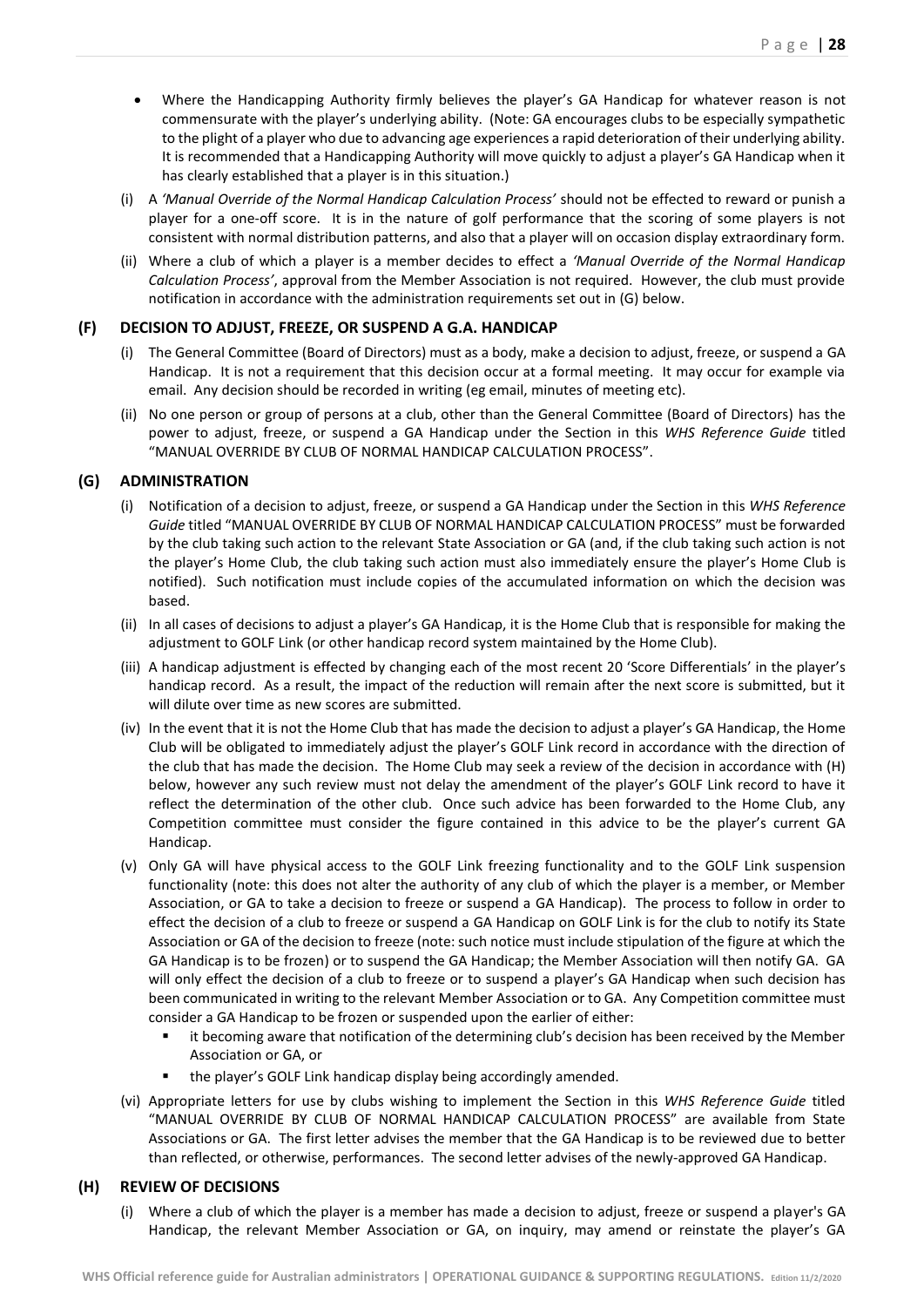Handicap. Such inquiry may be requested in writing by the player to the Member Association, or it may be otherwise launched by the Member Association or GA if the Member Association or GA determines it is appropriate to do so.

- (ii) Where a Member Association has reviewed a decision of a club to adjust, freeze or suspend a player's GA Handicap, GA may (if it considers it appropriate to do so) conduct its own inquiry with a view to giving consideration to amending or reinstating the player's GA Handicap. Such inquiry may be requested in writing by the player to GA (although GA is under no obligation to respond to a request to review a Member Association's determination when such determination has been made as a review of a club's decision), or it may be otherwise launched by GA if GA determines it is appropriate to do so.
- (iii) A decision made by GA is final and binding. There is no further right of appeal or review for the player, club or Member Association to a decision of GA.

## <span id="page-28-0"></span>**8. ALLOCATION OF SPECIAL COMPETITION HANDICAP IN EXTRAORDINARY CIRCUMSTANCES**

A committee in charge of a competition is authorised to allocate to a competitor (or group of competitors) a Special Competition Handicap if the following requirements are met:

- (i) The State Association or GA must first have been consulted to determine whether a general adjustment or otherwise of the player's GA Handicap is warranted.
	- Note: That the State Association or GA may have decided a general adjustment or otherwise of the player's GA Handicap is unwarranted does not prevent a committee in charge of a competition from allocating a Special Competition Handicap. A committee in charge of a competition will be eligible to allocate a Special Competition Handicap as soon as it has lodged in writing with the State Association or GA a submission or notice regarding re-assessment or otherwise of the player's GA Handicap. (Note: In this context, 'notice' may comprise for example a recommendation by the relevant competition committee to the Member Association for it to analyse the player's performances.)
- (ii) The committee in charge of the competition must accumulate a body of evidence (eg data, cards, scores, competition results) that would indicate the application of a Special Competition Handicap is necessary. The body of evidence need not be extensive but it must be compelling. Note: It will be for the committee in charge of the competition to determine whether or not this requirement has been met.
- (iii) The Special Competition Handicap must reflect the accumulated body of evidence. Note: It will be for the committee in charge of the competition to determine whether or not this requirement has been met.
- Note i: Any committee in charge of a competition which allocates a Special Competition Handicap will be solely responsible for all associated outcomes.
- Note ii: Neither GA, nor any Member Association, will be obliged to assist with any outcomes associated with the allocation of a specific Special Competition Handicap.
- Note iii: When entering a score into a player's handicap record (or when processing a competition for handicap purposes), it is the Special Competition Handicap that should be used to calculate a net score. (In such a case, the Special Competition Handicap must be listed as the 'Played Off' handicap within the GOLF Link data entry process.)
- Note iv: It is for the committee allocating a Special Competition Handicap to determine in which competitions the Special Competition Handicap will apply. A committee is not permitted to allocate to a player a Special Competition Handicap for a competition of which it does not have charge.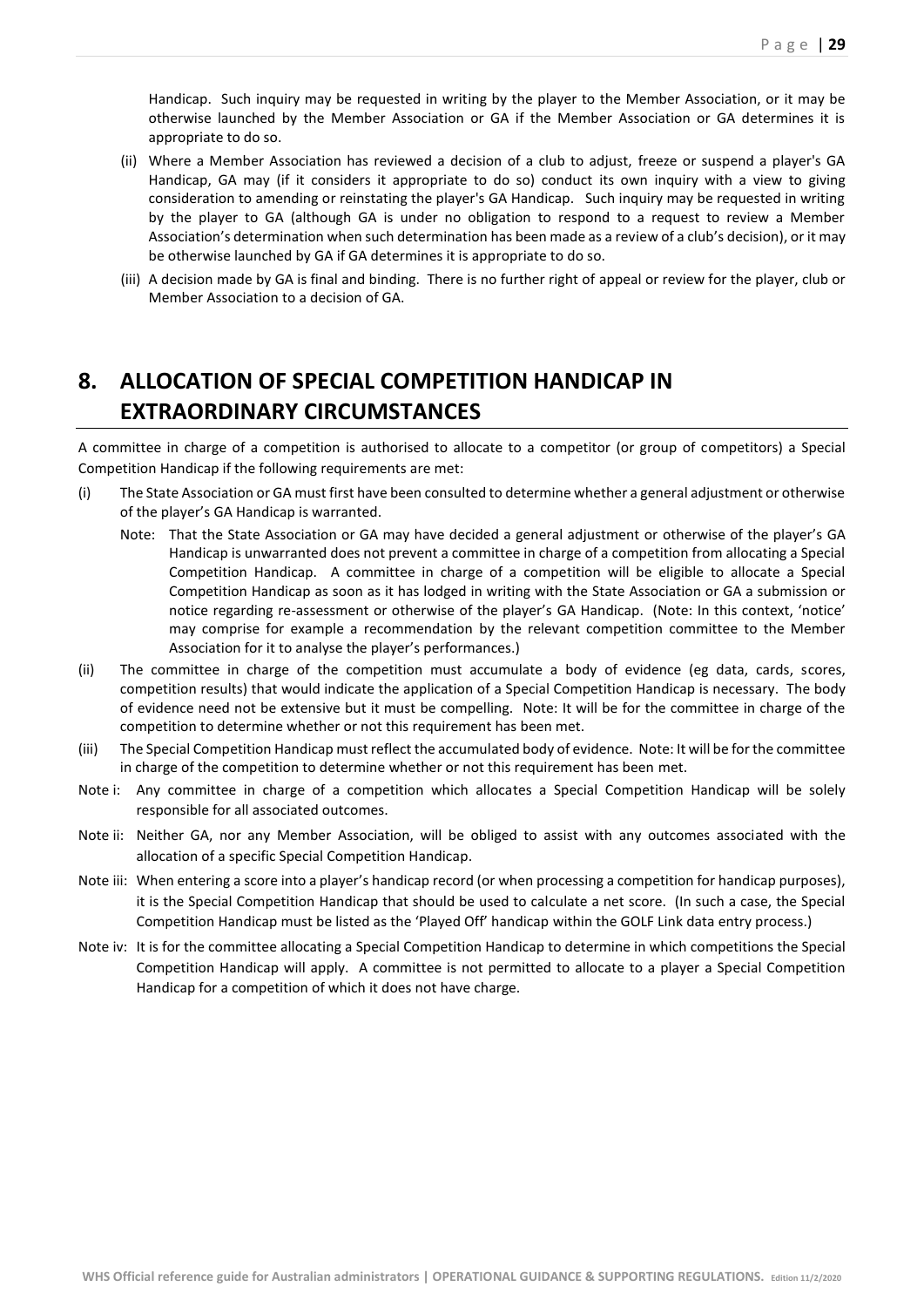## <span id="page-29-0"></span>**9. COMMON HANDICAPPING SCENARIOS – PROCEDURES FOR PRO SHOPS & ADMINISTRATORS**

| <b>SCENARIO</b>                                                                                                                                                | <b>COMPETITION</b><br><b>ACTION</b>                                                             | <b>HANDICAPPING ACTION /</b><br><b>GOLF Link SCORE STATUS</b>                                                                                                                                                                                                                                                                                                                                             |
|----------------------------------------------------------------------------------------------------------------------------------------------------------------|-------------------------------------------------------------------------------------------------|-----------------------------------------------------------------------------------------------------------------------------------------------------------------------------------------------------------------------------------------------------------------------------------------------------------------------------------------------------------------------------------------------------------|
| 1. In Stroke, Maximum Score, Par<br>or Stableford: No Daily Handicap<br>on scorecard.                                                                          | Disqualified from<br>net event.<br>Note: If gross event<br>is held, card<br>accepted for gross. | Apply correct handicap and use for handicapping.<br>Choose the "Non-Standard Entry" option in GOLF Link.<br>Enter the player's Stableford score (note: add 36 to the<br>result for Par competitions; eg enter '34' for -2, or enter<br>'40' for +4) into the Handicapping Score box.<br>Leave the Competition Score box blank.                                                                            |
| 2. Scorecard not signed. Or<br>scorecard submitted after<br>competition has closed.                                                                            | Disqualified from<br>the competition.                                                           | Use for handicapping as returned.<br>Choose the "Non-Standard Entry" option in GOLF Link.<br>Enter the player's Stableford score (note: add 36 to the<br>result for Par competitions; eg enter '34' for -2, or enter<br>'40' for +4) into the Handicapping Score box.<br>Leave the Competition Score box blank.                                                                                           |
| 3. In Stroke, Maximum Score, Par<br>or Stableford: Higher Daily<br>Handicap on scorecard which<br>affects the number of strokes<br>received.                   | Disqualified from<br>net event.<br>Note: If gross event<br>is held, card<br>accepted for gross. | Apply correct handicap and use for handicapping.<br>Choose the "Non-Standard Entry" option in GOLF Link.<br>Enter the player's Stableford score (note: add 36 to the<br>result for Par competitions; eg enter '34' for -2, or enter<br>'40' for +4) into the Handicapping Score box.<br>Leave the Competition Score box blank.                                                                            |
| 4. In Stroke, Maximum Score, Par<br>or Stableford: Lower Daily<br>Handicap on scorecard.                                                                       | Card accepted for<br>competition as<br>returned.                                                | Where a net score is to be entered in the Competition<br>Score box in GOLF Link, the value to enter is the score<br>achieved with the inaccurate Daily Handicap. The<br>Handicapping Score is the Stableford Score achieved<br>with the inaccurate Daily Handicap. (Note: GOLF Link<br>will then automatically calculate the correct 'Score<br>Differential'.)<br>GOLF Link Score Status: "Normal Score". |
| 5. In Stroke, Maximum Score, Par<br>and Stableford: Higher score<br>recorded on a hole than the<br>player had which affects the<br>player's Competition Score. | Card accepted as<br>returned.                                                                   | Choose the "Non-Standard Entry" option in GOLF Link.<br>Enter the player's actual Stableford score (note: add 36 to<br>the result for Par competitions; eg enter '34' for -2, or<br>enter '40' for +4) into the Handicapping Score box.<br>Enter the score as listed on the scorecard into the<br>Competition Score box.                                                                                  |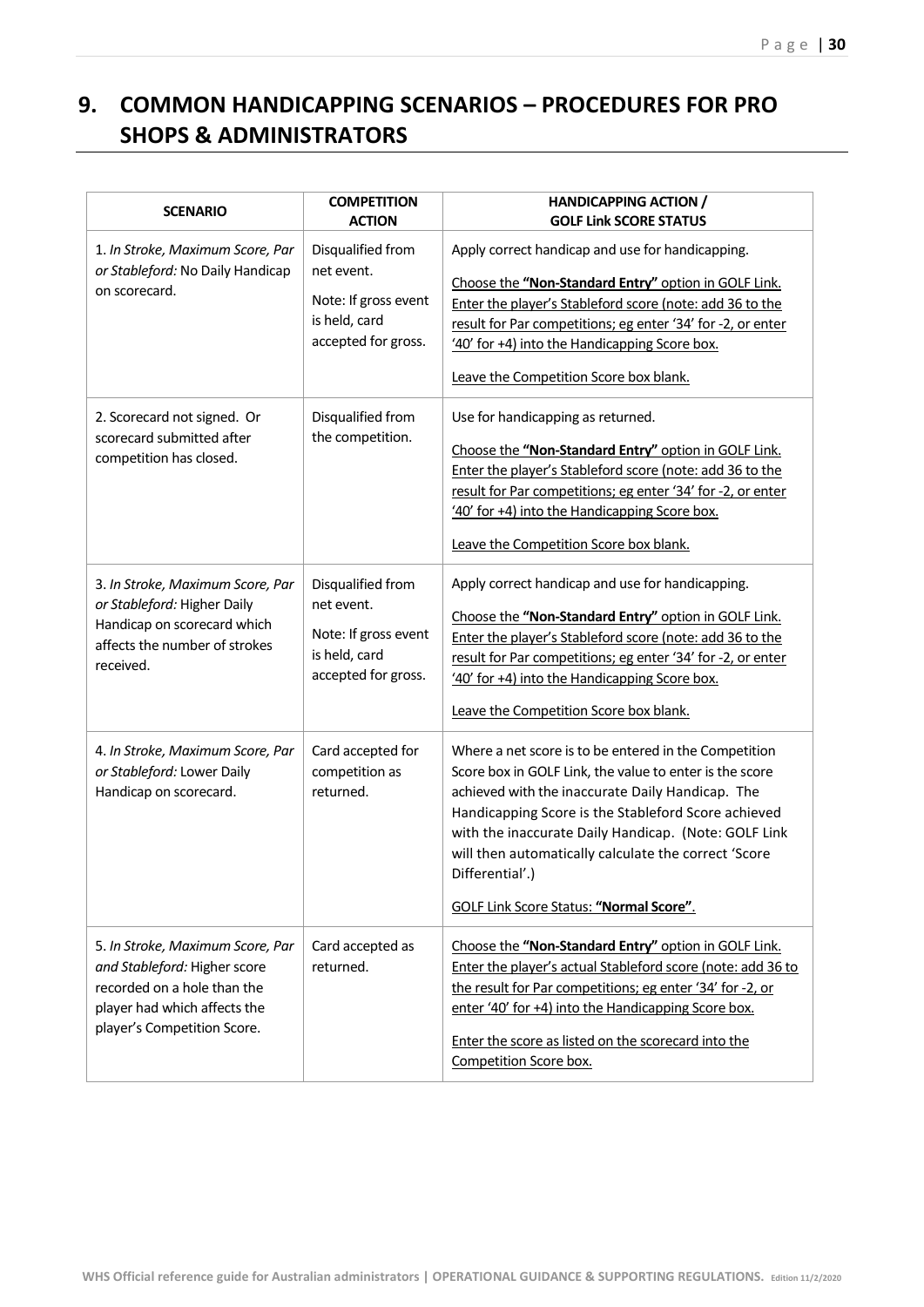| <b>SCENARIO</b>                                                                                                                                 | <b>COMPETITION</b><br><b>ACTION</b>                                                                                                                                                                      | <b>HANDICAPPING ACTION /</b><br><b>GOLF Link SCORE STATUS</b>                                                                                                                                                                                                                                                                                                                                                                                                                                                                                                                                                                     |
|-------------------------------------------------------------------------------------------------------------------------------------------------|----------------------------------------------------------------------------------------------------------------------------------------------------------------------------------------------------------|-----------------------------------------------------------------------------------------------------------------------------------------------------------------------------------------------------------------------------------------------------------------------------------------------------------------------------------------------------------------------------------------------------------------------------------------------------------------------------------------------------------------------------------------------------------------------------------------------------------------------------------|
| 6. In Stroke: Score not listed on<br>scorecard for hole or holes which<br>have been completed.                                                  | Disqualified from<br>the competition.                                                                                                                                                                    | (A) If the correct score/s can be readily identified (to a<br>reasonable degree of certainty), it is to be used for<br>handicapping.<br>Choose the "Non-Standard Entry" option in GOLF<br>Link. Enter the player's actual Stableford score into<br>the Handicapping Score box.<br>Leave the Competition Score box blank.<br>(B) If correct score/s cannot be identified, the player is<br>deemed to have had 2 points for each missing score.<br>Choose the "Non-Standard Entry" option in GOLF<br>Link. Enter the player's deemed Stableford score into<br>the Handicapping Score box.<br>Leave the Competition Score box blank. |
| 7. In Stroke: Player fails to<br>complete a hole/s they have<br>commenced (eg due to a lost<br>ball, or failure to get out of a<br>bunker).     | Disqualified from<br>the competition.                                                                                                                                                                    | Choose the "Non-Standard Entry" option in GOLF Link.<br>Enter the player's Stableford score into the Handicapping<br>Score box (they receive 0 points for the incomplete holes).<br>Leave the Competition Score box blank.                                                                                                                                                                                                                                                                                                                                                                                                        |
| 8. On a hole in stroke: Lower<br>score recorded than the player<br>knew they had (by accident).                                                 | Disqualified from<br>the competition.                                                                                                                                                                    | Choose the "Non-Standard Entry" option in GOLF Link.<br>Enter the player's actual Stableford score into the<br>Handicapping Score box.<br>Leave the Competition Score box blank.                                                                                                                                                                                                                                                                                                                                                                                                                                                  |
| 9. On a hole/s in Par, Stableford,<br>or Maximum Score: Lower gross<br>stroke score recorded than the<br>player knew they had (by<br>accident). | If result of hole<br>(i)<br>affected-<br>Disqualified<br>from the<br>competition.<br>If result of hole<br>(ii)<br>not affected, no<br>penalty applies<br>and card<br>accepted for<br>the<br>competition. | Choose the "Non-Standard Entry" option in GOLF<br>(i)<br>Link. Enter the player's actual Stableford score (note:<br>add 36 to the result for Par competitions; eg enter<br>'34' for -2, or enter '40' for +4) into the Handicapping<br>Score box.<br>Enter the score as listed on the scorecard into the<br>Competition Score box blank.<br>Use for handicapping as returned.<br>(ii)<br><b>GOLF Link Score Status: "Normal Score".</b>                                                                                                                                                                                           |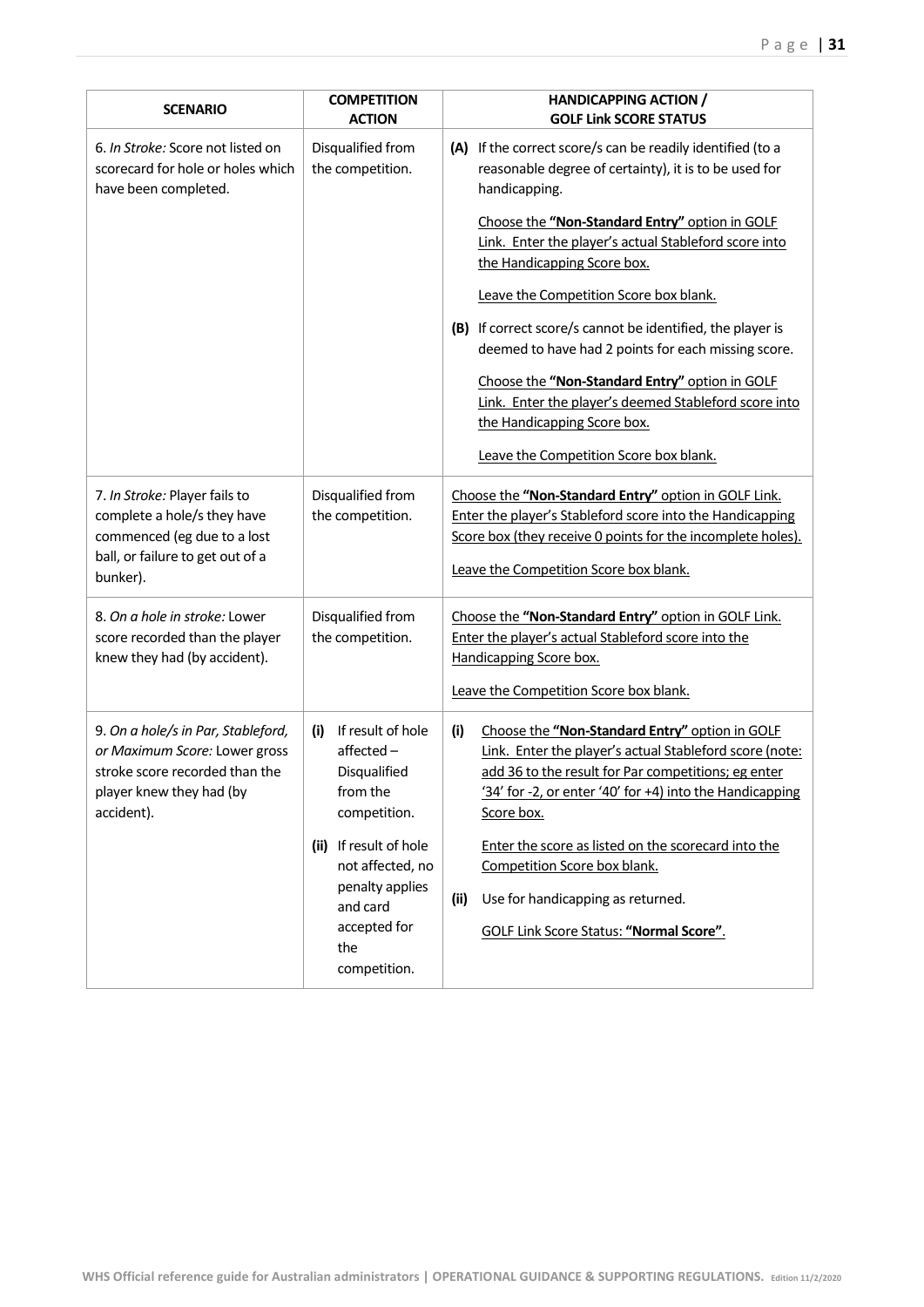| <b>SCENARIO</b>                                                                                                                                                                                                                                                                                                                                                                                                                                                                                                                                                                                                                                                                                                                                                                                                                                                                                                  | <b>COMPETITION</b><br><b>ACTION</b>                                                                                                                                                                                                                                                                          | <b>HANDICAPPING ACTION /</b><br><b>GOLF Link SCORE STATUS</b>                                                                                                                                                                                                                                                                                                                                                                                                                                                                                                                                                                                                                                                                                                                                                                                                                                                                                                                                                                                                                                                                                                                                                                                                      |
|------------------------------------------------------------------------------------------------------------------------------------------------------------------------------------------------------------------------------------------------------------------------------------------------------------------------------------------------------------------------------------------------------------------------------------------------------------------------------------------------------------------------------------------------------------------------------------------------------------------------------------------------------------------------------------------------------------------------------------------------------------------------------------------------------------------------------------------------------------------------------------------------------------------|--------------------------------------------------------------------------------------------------------------------------------------------------------------------------------------------------------------------------------------------------------------------------------------------------------------|--------------------------------------------------------------------------------------------------------------------------------------------------------------------------------------------------------------------------------------------------------------------------------------------------------------------------------------------------------------------------------------------------------------------------------------------------------------------------------------------------------------------------------------------------------------------------------------------------------------------------------------------------------------------------------------------------------------------------------------------------------------------------------------------------------------------------------------------------------------------------------------------------------------------------------------------------------------------------------------------------------------------------------------------------------------------------------------------------------------------------------------------------------------------------------------------------------------------------------------------------------------------|
| 10. Player fails to complete all<br>holes in the round due to any of<br>the following being considered<br>by the club to be of reasonable<br>significance:<br><sup>□</sup> Illness<br>Injury<br>Emergency<br>Bad weather (Note: In this<br>context, 'bad weather' does<br>NOT generally need to be<br>bad enough to force a<br>suspension or cancellation of<br>play. That some players may<br>be willing to continue does<br>not mean it is necessarily<br>unreasonable in this context<br>for others to stop. Clubs<br>should be reasonably<br>understanding in determining<br>when weather is considered<br>'bad'. It should be<br>remembered that club<br>golfers play the game as a<br>recreation.)<br><sup>□</sup> Other reason for stopping<br>which is considered valid by<br>the club.<br>(i) PLAYER HAS COMPLETED<br><b>LESS THAN 8 HOLES.</b><br>(ii) PLAYER HAS COMPLETED 8<br><b>HOLES OR MORE.</b> | (i) & (ii) The player's<br>result in a Stroke<br>competition should<br>be recorded as<br>"Withdrawn".<br>In a Par, Stableford,<br>or Maximum Score<br>competition, this<br>scenario of itself<br>does not prevent a<br>player from<br>returning a<br>legitimate score<br>that is eligible to<br>win a prize. | Not used for handicapping. GOLF Link Score Status:<br>(i)<br>"No Score - Approved".<br>(ii)<br>(A) In Stableford, Par, and Maximum Score, if the<br>player's incomplete score is identified and the player<br>has returned a legitimate scorecard, the club's GOLF<br>Link administrator should enter this into GOLF Link<br>as the player's Competition Score. The<br>Handicapping Score is determined in accordance<br>with the Section in this WHS Reference Guide titled<br>'SCORES RETURNED FROM PLAY OF ANYWHERE<br>BETWEEN 8 AND 17 HOLES'.<br>Choose the "Non-Standard Entry" option in GOLF<br>Link.<br>(B) In Stroke, choose the "Non-Standard Entry"<br>option in GOLF Link. If the player's incomplete score<br>is identified, the club's GOLF Link administrator<br>should enter into GOLF Link the player's<br>Handicapping Score as a Stableford score which has<br>been determined in accordance with the Section in<br>this WHS Reference Guide titled 'SCORES<br>RETURNED FROM PLAY OF ANYWHERE BETWEEN 8<br>AND 17 HOLES'. The Competition Score entry box<br>will be left blank.<br>(C) If the club does not, or can not, create an 18-hole<br>score, the card is not used for handicapping.<br>GOLF Link Score Status: "No Score - Approved". |
| 11. Score for hole omitted in Par,<br>Stableford, or Maximum Score<br>where hole has been played.                                                                                                                                                                                                                                                                                                                                                                                                                                                                                                                                                                                                                                                                                                                                                                                                                | Card accepted as<br>returned. (No<br>obligation under the<br>Rules of Golf to<br>record a score for<br>every hole in Par,<br>Stableford, or<br>Maximum Score.)                                                                                                                                               | If the player's complete score is identified, the club's<br>(A)<br>GOLF Link administrator should enter into GOLF<br>Link the player's incomplete Competition Score, as<br>well as the score they actually had into the<br>Handicapping Score box.<br><b>GOLF Link Score Status: "Non-Standard Entry".</b><br>If correct score/s cannot be identified, the club's<br>(B)<br>GOLF Link administrator should enter into GOLF<br>Link the player's incomplete Competition Score as<br>well as their Handicapping Score. The<br>Handicapping Score is determined in accordance<br>with the Section in this WHS Reference Guide<br>titled 'SCORES RETURNED FROM PLAY OF<br>ANYWHERE BETWEEN 8 AND 17 HOLES'.<br><b>GOLF Link Score Status: "Non-Standard Entry".</b>                                                                                                                                                                                                                                                                                                                                                                                                                                                                                                    |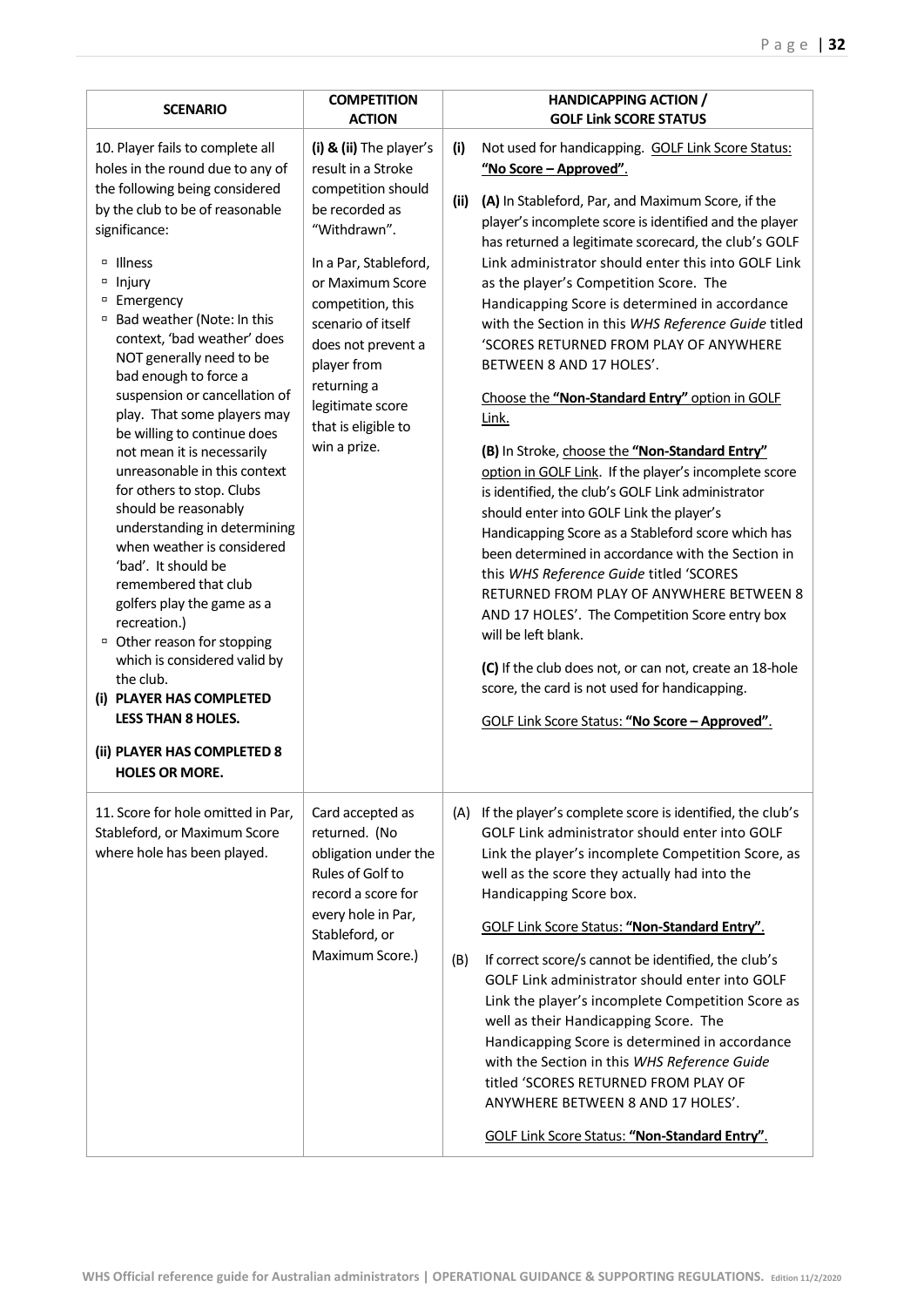| 12. When NOT APPROVED by<br>the club:                                                                                                                                                              | Disqualified from<br>the competition.                                                                                                                                                                                                                             | (i) The round should be entered into GOLF Link with a<br>Score Status of: "No Score - Not Approved".                                                                                                                                                                                                                                                                                                                                                                                                                                                                                                                                                                                                                                                                                                                                                                                                                                                                                                                                                                                                                                                                                                                                                                                                                                                                                                                                                                                                                                                                                                                                                                                                                                       |
|----------------------------------------------------------------------------------------------------------------------------------------------------------------------------------------------------|-------------------------------------------------------------------------------------------------------------------------------------------------------------------------------------------------------------------------------------------------------------------|--------------------------------------------------------------------------------------------------------------------------------------------------------------------------------------------------------------------------------------------------------------------------------------------------------------------------------------------------------------------------------------------------------------------------------------------------------------------------------------------------------------------------------------------------------------------------------------------------------------------------------------------------------------------------------------------------------------------------------------------------------------------------------------------------------------------------------------------------------------------------------------------------------------------------------------------------------------------------------------------------------------------------------------------------------------------------------------------------------------------------------------------------------------------------------------------------------------------------------------------------------------------------------------------------------------------------------------------------------------------------------------------------------------------------------------------------------------------------------------------------------------------------------------------------------------------------------------------------------------------------------------------------------------------------------------------------------------------------------------------|
| ◆ Player fails to complete all<br>holes in the round, or;<br>◆ Card not returned.<br>(i) PLAYER HAS COMPLETED<br><b>LESS THAN 8 HOLES.</b><br>(ii) PLAYER HAS COMPLETED 8<br><b>HOLES OR MORE.</b> | (Exception: In a Par,<br>Stableford, or<br>Maximum Score<br>competition, if the<br>player returns a<br>properly completed<br>scorecard for the<br>holes played, this<br>scenario in itself<br>does not prevent<br>them from being<br>eligible to win a<br>prize.) | (ii) (A) If a disqualified player's incomplete score is<br>identified, the club's GOLF Link administrator should<br>enter into GOLF Link the player's Handicapping<br>Score as their score for the round. The<br>Handicapping Score is determined in accordance<br>with the Section in this WHS Reference Guide titled<br>'SCORES RETURNED FROM PLAY OF ANYWHERE<br>BETWEEN 8 AND 17 HOLES'.<br>Leave the Competition Score box blank. GOLF Link<br>Score Status: "Non-Standard Entry".<br>(B) In Stableford, Par, and Maximum Score, if the<br>player's incomplete score is identified and the player<br>has returned a legitimate scorecard, the club's GOLF<br>Link administrator should enter into GOLF Link the<br>player's Handicapping Score as a Stableford score<br>which has been determined in accordance with the<br>Section in this WHS Reference Guide titled 'SCORES<br><b>RETURNED FROM PLAY OF ANYWHERE BETWEEN 8</b><br>AND 17 HOLES'. The player's actual score is entered<br>into the Competition Score entry box.<br><b>GOLF Link Score Status: "Non-Standard Entry".</b><br>(C) If a complete 18-hole score is identified, it is used<br>for handicapping as played.<br>Choose the "Non-Standard Entry" option in GOLF Link.<br>Enter the player's Stableford score (note: add 36 to the<br>result for Par competitions; eg enter '34' for -2, or<br>enter '40' for +4) into the Handicapping Score box.<br>Leave the Competition Score box blank.<br>(D) If the player's score is not identified, or if the<br>Handicapping Authority decides not to apply the<br>'Scores Returned Over 8-17 Holes' regulation; the<br>round should be entered into GOLF Link with a Score<br>Status of: "No Score - Not Approved". |
|                                                                                                                                                                                                    |                                                                                                                                                                                                                                                                   | <b>GENERAL NOTE:</b>                                                                                                                                                                                                                                                                                                                                                                                                                                                                                                                                                                                                                                                                                                                                                                                                                                                                                                                                                                                                                                                                                                                                                                                                                                                                                                                                                                                                                                                                                                                                                                                                                                                                                                                       |
|                                                                                                                                                                                                    |                                                                                                                                                                                                                                                                   | • In the vast majority of cases where a player has failed<br>to return a scorecard or has failed to complete a round<br>without good reason, it is because they have played<br>poorly. As a result, it is equitable and accurate that the<br>player be attributed a poor score by GOLF Link.<br>• It is also the case that there exists a small minority of<br>players who repeatedly fail to return scorecards or who<br>fail to complete rounds.<br>• A handicap will lose its full status in the event that a<br>player should accrue in their most recent 20 scores<br>five or more entries with a status of 'No Score - Not<br>Approved'. Such a handicap will be known as a<br>"Provisional GA Handicap".<br>• Clubs are able to access through GOLF Link a report<br>listing the number of "No Score - Not Approved"<br>entries each member has in their most recent 20<br>scores. For assistance, ring the GOLF Link Customer<br>Service Centre on 1300 650 750.                                                                                                                                                                                                                                                                                                                                                                                                                                                                                                                                                                                                                                                                                                                                                                   |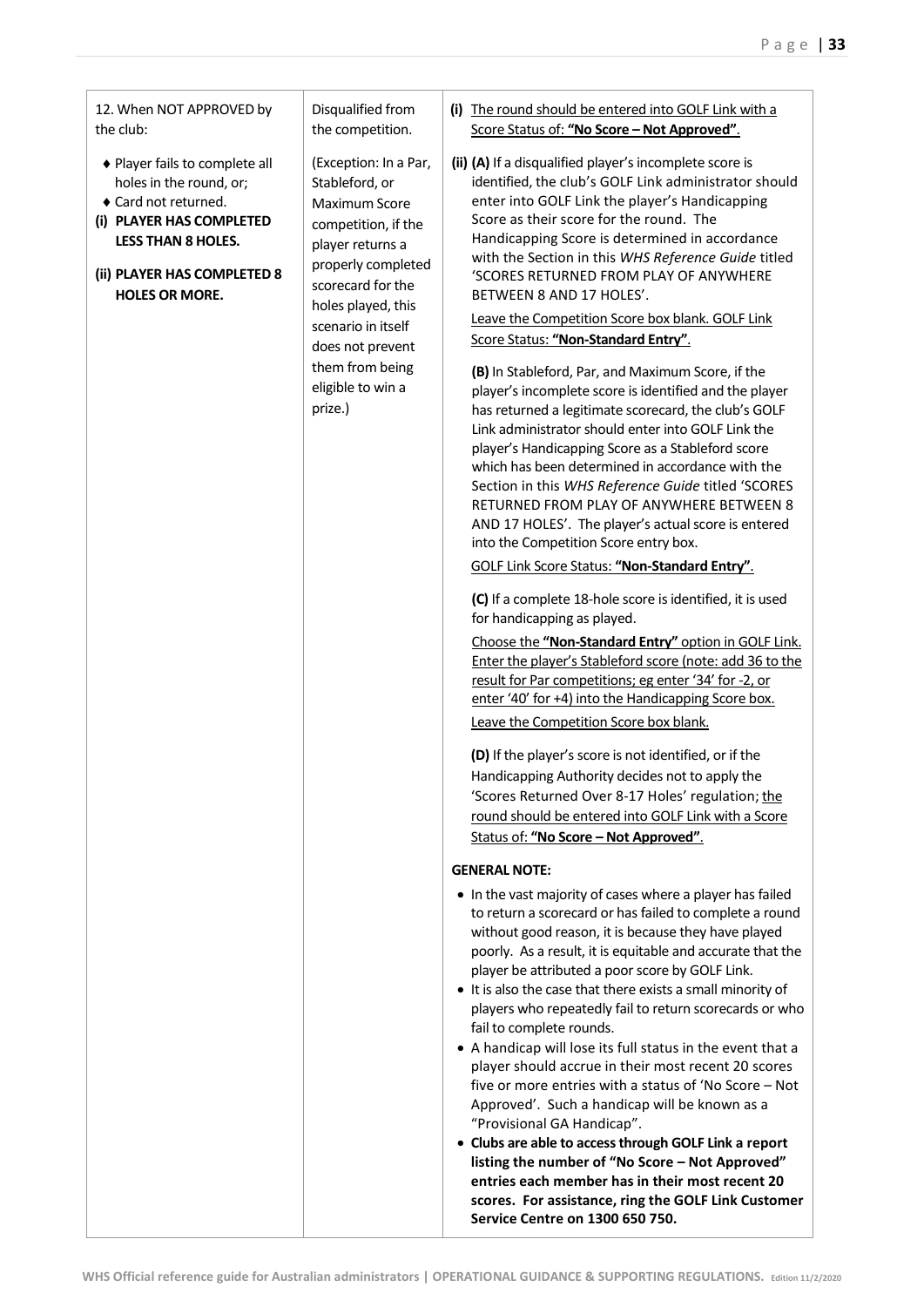| <b>SCENARIO</b>                                                                                                                                                                                                                                                | <b>COMPETITION</b><br><b>ACTION</b>                                                                                                                                                                                                                                                                                                                                                                                                                                                                                                                                                                                                                                                                                                         | <b>HANDICAPPING ACTION /</b><br><b>GOLF Link SCORE STATUS</b>                                                                                                                     |
|----------------------------------------------------------------------------------------------------------------------------------------------------------------------------------------------------------------------------------------------------------------|---------------------------------------------------------------------------------------------------------------------------------------------------------------------------------------------------------------------------------------------------------------------------------------------------------------------------------------------------------------------------------------------------------------------------------------------------------------------------------------------------------------------------------------------------------------------------------------------------------------------------------------------------------------------------------------------------------------------------------------------|-----------------------------------------------------------------------------------------------------------------------------------------------------------------------------------|
| 13. Player disqualified for a<br>breach of the Rules that makes<br>the estimation of a score, or the<br>use of the round for<br>handicapping purposes, to be<br>inappropriate (eg use of non-<br>conforming clubs, use of non-<br>conforming balls, cheating). | Disqualified from<br>the competition.                                                                                                                                                                                                                                                                                                                                                                                                                                                                                                                                                                                                                                                                                                       | See also the Section in this WHS Reference Guide titled<br>'SCORE FOR PLAYER WHO IS DISQUALIFIED'.<br>Not used for handicapping. GOLF Link Score Status:<br>"Illegitimate Score". |
| 14. Player repeatedly fails to<br>record hole-by-hole (or total)<br>Stableford scores on their<br>scorecard either in a Stableford<br>competition, or for the purposes<br>of complying with the SHA<br>regulation in a Stroke<br>competition.                  | No penalty in<br>competition being<br>played.<br>(Note: While it is<br>not permissible to<br>penalise a player<br>under the Rules of<br>Golf for failing to<br>record their hole-<br>by-hole (or total)<br>Stableford points on<br>their scorecard, the<br>Committee may, in<br>order to assist club<br>administrators,<br>introduce a 'club<br>regulation' to this<br>effect and provide<br>disciplinary<br>sanctions (eg<br>ineligibility to play in<br>the next club<br>competition/s).<br>GA will support in<br>writing clubs that<br>apply such<br>sanctions. It is<br>fundamental to the<br>culture of Australian<br>golf that players<br>assist their clubs by<br>recording<br>Stableford scores on<br>scorecards when<br>required.) | Use for handicapping as returned. GOLF Link Score Status:<br>"Normal Score".                                                                                                      |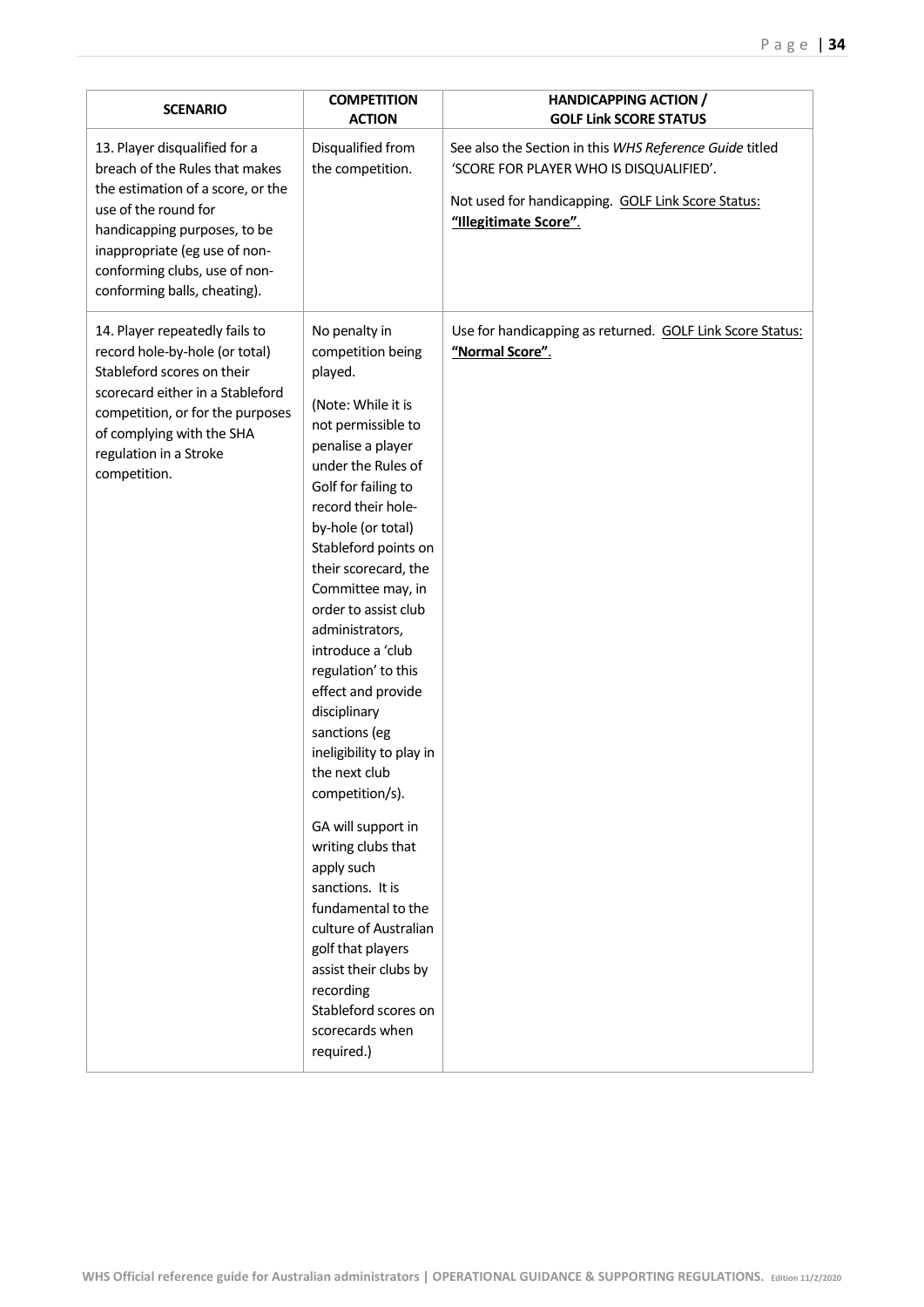## <span id="page-34-0"></span>**10. HANDICAP ALLOWANCES & THE APPLICATION OF HANDICAP STROKES**

#### <span id="page-34-1"></span>**(A) HANDICAP ALLOWANCES**

- Handicap allowances are designed to provide equity for players of all levels of ability in each format of play, over both 9 holes and 18 holes. In Australia, a "Handicap Allowance" is known as "the Multiplier". The standard Multiplier in Australia is 0.93 (or 93%).
- The following table sets out the handicap allowances recommended by The R&A and USGA (based on medium-sized field net events) for formats of play that are not typically played on a frequent basis. The allowances may be adjusted based on field size and the desired equity at the discretion of the committee in charge of the competition:

| <b>Format of Play</b>                                                                                                                                                                                            | <b>Type of Round</b>               | <b>Multiplier Value</b>                            |
|------------------------------------------------------------------------------------------------------------------------------------------------------------------------------------------------------------------|------------------------------------|----------------------------------------------------|
| <b>MATCH PLAY</b>                                                                                                                                                                                                | Individual                         | 100%                                               |
|                                                                                                                                                                                                                  | Four-Ball                          | 90%                                                |
| <b>OTHER</b><br>(In the team stroke play)<br>formats listed in this table it is                                                                                                                                  | <b>Foursomes</b>                   | 50% of combined team handicap                      |
|                                                                                                                                                                                                                  | Greensomes                         | 60% low handicap + 40% high handicap               |
|                                                                                                                                                                                                                  | Pinehurst/Chapman                  | 60% low handicap + 40% high handicap               |
|                                                                                                                                                                                                                  | Best 1 of 4 stroke play            | 75%                                                |
|                                                                                                                                                                                                                  | Best 2 of 4 stroke play            | 85%                                                |
|                                                                                                                                                                                                                  | Best 3 of 4 stroke play            | 100%                                               |
| typical<br>to use a team                                                                                                                                                                                         | All 4 of 4 stroke play             | 100%                                               |
| handicap that is rounded to<br>decimal<br>place,<br>one<br>and<br>therefore to calculate the<br>competition results to one<br>decimal place. For example<br>Stroke Foursomes, or<br>in.<br>Ambrose events, etc.) | Ambrose or Scramble<br>(4 players) | 25%/20%/15%/10% from lowest to<br>highest handicap |
|                                                                                                                                                                                                                  | Ambrose or Scramble<br>(2 players) | 35% low/15% high                                   |
|                                                                                                                                                                                                                  | Total score of 2 match play        | 100%                                               |
|                                                                                                                                                                                                                  | Best 1 of 4 Par                    | 75%                                                |
|                                                                                                                                                                                                                  | Best 2 of 4 Par                    | 80%                                                |
|                                                                                                                                                                                                                  | Best 3 of 4 Par                    | 90%                                                |
|                                                                                                                                                                                                                  | 4 of 4 Par                         | 100%                                               |

#### <span id="page-34-2"></span>**(B) GIVING & RECEIVING STROKES IN MATCH PLAY**

In general, after handicap allowances have been applied in match play formats, the player with the lowest Daily Handicap plays off zero strokes relative to the other player(s). The other player(s) receive(s) the difference between their own Daily Handicap and that of the player with the lowest Daily Handicap.

#### <span id="page-34-3"></span>**(C) PLUS DAILY HANDICAPS**

- Unless otherwise specified by the Committee, players with a 'plus' Daily Handicap give strokes back to the course, beginning at the hole with stroke index 18. For example, a player with a Daily Handicap of +2 would give strokes back to the course at the holes with stroke index 18 and 17.
- When handicap allowances are applied, a player with a plus Daily Handicap moves up towards zero including rounding. This is to maintain the same relative difference between Daily Handicaps

#### <span id="page-34-4"></span>**(D) COMPETITION GRADES**

Golf Australia does not make any specific recommendations on competition grades. We feel it is best left to each club to determine how it wishes to handle this issue after taking account of each of its own local characteristics. Factors taken into consideration should include the following:

- Typical number of competition entrants (for example some clubs will regularly have only five or so competition entrants making it unnecessary to have any more than two grades, if that).
- The distribution of handicaps within the club (for example if the vast majority of players have handicaps over 30, it may mean A and B grade should have a higher ceiling than if there is a reasonable proportion of players with handicaps between 20-30, and a reasonable number of players with handicaps of less than 20).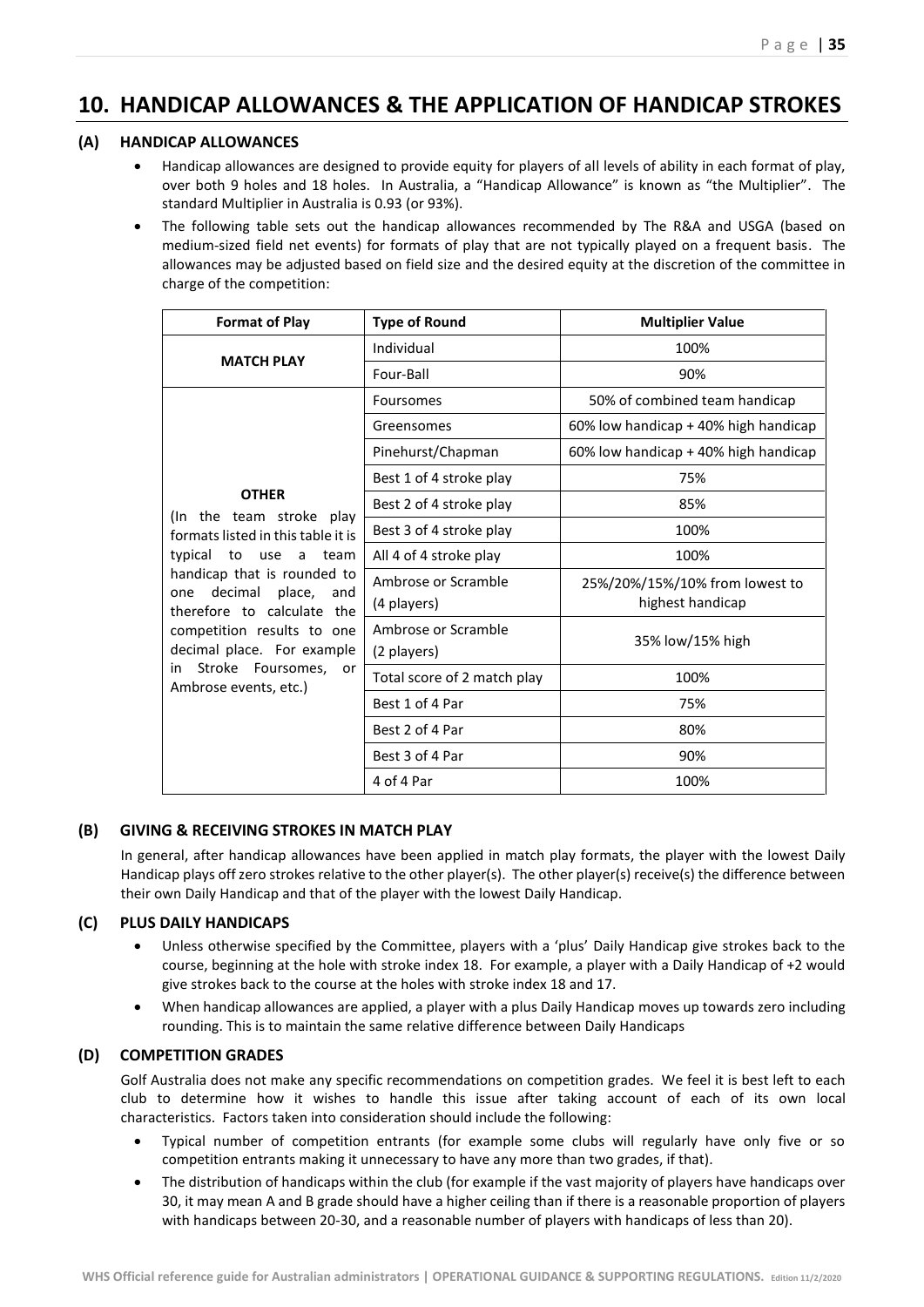- The manner by which grades have traditionally been set within the club (some clubs may feel quite comfortable in amending the grade settings relatively regularly whereas others will prefer to keep grades set at traditional values).
- The nature of a specific competition (for example a club championship may attract a reasonable number of players which may result in three grades being warranted as well as a desire for tradition to be retained, whereas a mid-week Par event may attract very few players and have no traditional considerations).

## <span id="page-35-0"></span>**11. AUSTRALIAN COUNTBACK METHOD**

When a committee has decided that it wants to eliminate the chance for joint winners of a competition it is managing, the globally-recognised best-practice way to achieve this is to include in the Terms of the Competition a requirement that a play-off will be conducted in the event of a tie. However, GA recognises that it is not practicable to expect players to make themselves available for a play-off in the vast majority of club competitions. The recommended practical option to split ties for first place (and to split ties for any other positions a committee may require) is to use the Australian Countback Method. The Australian Countback Method is the default countback method in Australia when a committee's Terms of the Competition do not specify otherwise. The Australian Countback Method is based on the R&A Countback Method.

The Australian Countback Method is designed to cater for all of the following:

- Competitions that are either net or gross.
- All of the following formats of play: Stroke, Stableford, Par, or Maximum Score. (Note: Not match play.)
- Where the tying players have competed on the same course and from the same set of tees.
- Where the tying players have played on the same course but from different sets of tees with the same pars.
- Where the tying players have competed on the same course but from different sets of tees with different pars (eg which will sometimes happen when the pars are different between men and women).
- Where the tying players have competed on different courses (for example at a 36-hole facility), including where the pars are different.

#### **When there is a tie for an 18-hole competition, the winner under this method is:**

- 1. The tying player with the best result for the last nine holes.
- 2. However, if the tying players have the same result for the last nine, the winner is determined on the basis of the last six holes, then the last three holes if still a tie, and if still a tie then hole-by-hole from the 18<sup>th</sup> hole.

**But which results for these holes should be compared?** GA recommends that the results to be compared from the holes designated above should be:

- **For Stableford competitions:** Simply compare the Stableford points totals for the holes designated above.
- **For Par competitions:** Simply compare the Par result totals for the holes designated above.
- **Stroke competitions and Maximum Score competitions:**
	- i. Firstly, use the above instructions to identify the holes to be used in the comparison.
	- ii. Secondly, for net competitions use the stroke index to determine how many handicap strokes each tying player receives on each of the holes involved in the comparison.
	- iii. Thirdly, for net competitions determine the total of how much over or under par each tying player's net scores are across all of the holes involved in the comparison. [For gross competitions determine the total of how much over or under par each tying player's gross scores are across all of the holes involved in the comparison.]
	- iv. Finally, the winner of the tie is the player with the best total result against par across all of the holes involved in the comparison.

Other points to note:

- If this method is used in a competition with a multiple-tee start, it is recommended that the "last nine holes, last six holes, etc" is considered to be holes 10-18, 13-18, etc. If this method is used when the ENTIRE field commences its round from the same tee, the countback holes are adjusted accordingly (e.g. if the entire field commences its round from the 10<sup>th</sup> tee, as holes 1-9 are the "back nine" in this instance, it is recommended that the "last nine holes, last six holes, etc" is considered to be holes 1-9, 3-9, etc).
- **In 36, 54, and 72-hole events**, the last 18 holes shall be used and if still tied countback as per an 18-hole round. **In 27-hole events**, the last 18 holes shall be used and if still tied countback as per an 18-hole round.
- In 9-hole events, the best result for the last 6 holes shall be used; if there is still a tie the last 3 holes, if a tie still persists then hole-by-hole from the 9<sup>th</sup>.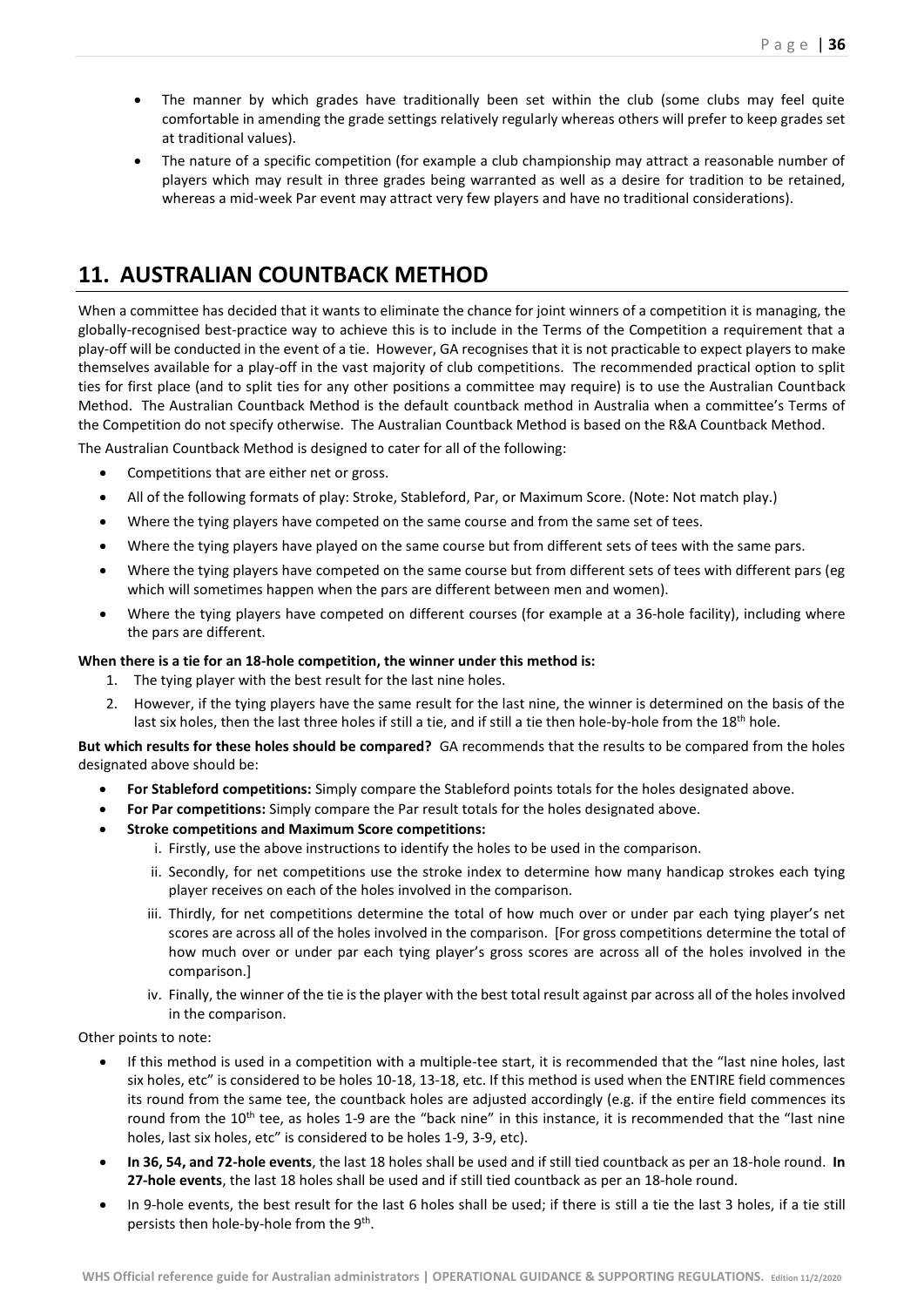- **For competitions of 10-17 holes**, the best result for the last 9 holes shall be used; if there is still a tie the last 6 holes, and then the last 3 holes. If a tie still persists then hole-by-hole from the last hole. For example, if a 12-hole competition is played over holes 1-12 the countback is based on holes 4-12, if still a tie, holes 7-12, if still a tie holes 9-12, and then hole by hole from the  $12<sup>th</sup>$  hole.
- **In handicap competitions over 9-17 holes**, each player's competition handicap allowance is determined by the 18 hole stroke index. With nine-hole medal play events for example, if stroke index holes 1 and 3 are on the front nine and the 9-hole competition is being played over the front 9 then a player on a 3 handicap would be allowed 2 strokes for that 9.
- The Terms of the Competition should provide for what will happen if this method does not produce a winner.

## <span id="page-36-0"></span>**12. STROKE INDEX ALLOCATION**

The Rules of Golf state: "The Committee is responsible for publishing on the scorecard or somewhere else that is visible (for example, near the first tee) the order of holes at which handicap strokes are to be given or received." (See Rules of Golf, Committee Procedures, Rule 5I (4)).

It is recommended that a stroke index allocation be applied over 18-holes, split into six triads with each hole ranked on its playing difficulty relative to par. The difficulty of each hole can be determined objectively using hole-by-hole data.

The recommended methodology and procedures for determining a stroke index allocation within the six triad structure, designed to accommodate both stroke play and match play formats, is as follows:

- Apply odd stroke index allocations over the front nine and even stroke index allocations over the back nine. If, however, the back nine is significantly more difficult than the front nine, as determined by the Scratch Rating, the even stroke index allocations can be switched to the front nine and the odd stroke index allocations to the back nine.
- Spread stroke index allocations evenly over the 18 holes so that players receiving strokes will have the opportunity to use a high proportion of these strokes before a match result has been decided.
- Apply the lowest stroke index hole (1 or 2) on each nine in the middle triad. If no hole within the middle triad is ranked within the lowest 6 holes relative to par, then it can be moved into an adjacent hole at the end of the first triad or the beginning of the third triad on each nine.
- Apply the second lowest stroke index hole (3 or 4) on each nine in either the first or third triad, unless the lowest stroke index hole has been allocated in that same triad.
- If possible, avoid low stroke indexes (6 or less) on consecutive holes.
- When a player receives more than 18 strokes, the same allocation order is used with stroke index 1 repeating as stroke index 19, 37 and 55, with all additional strokes going up sequentially.
- Note: The R&A and USGA best practice guidelines for formulation of stroke indexes do not include the use of 'split indexing'.

These recommended procedures support the guidance contained in the Rules of Golf, Committee Procedures, Rule 5I (4).

## <span id="page-36-1"></span>**13. ESTABLISHING PAR**

The Rules of Handicapping feature par as a factor in the calculation of:

- Net par (for hole(s) not played)
- Net double bogey (maximum hole score for handicap purposes)
- Daily Handicap (which includes a Scratch Rating minus Par adjustment)

It is important that an accurate par be established for each hole on a golf course for both men and women, and these values should be printed alongside each hole on the scorecard.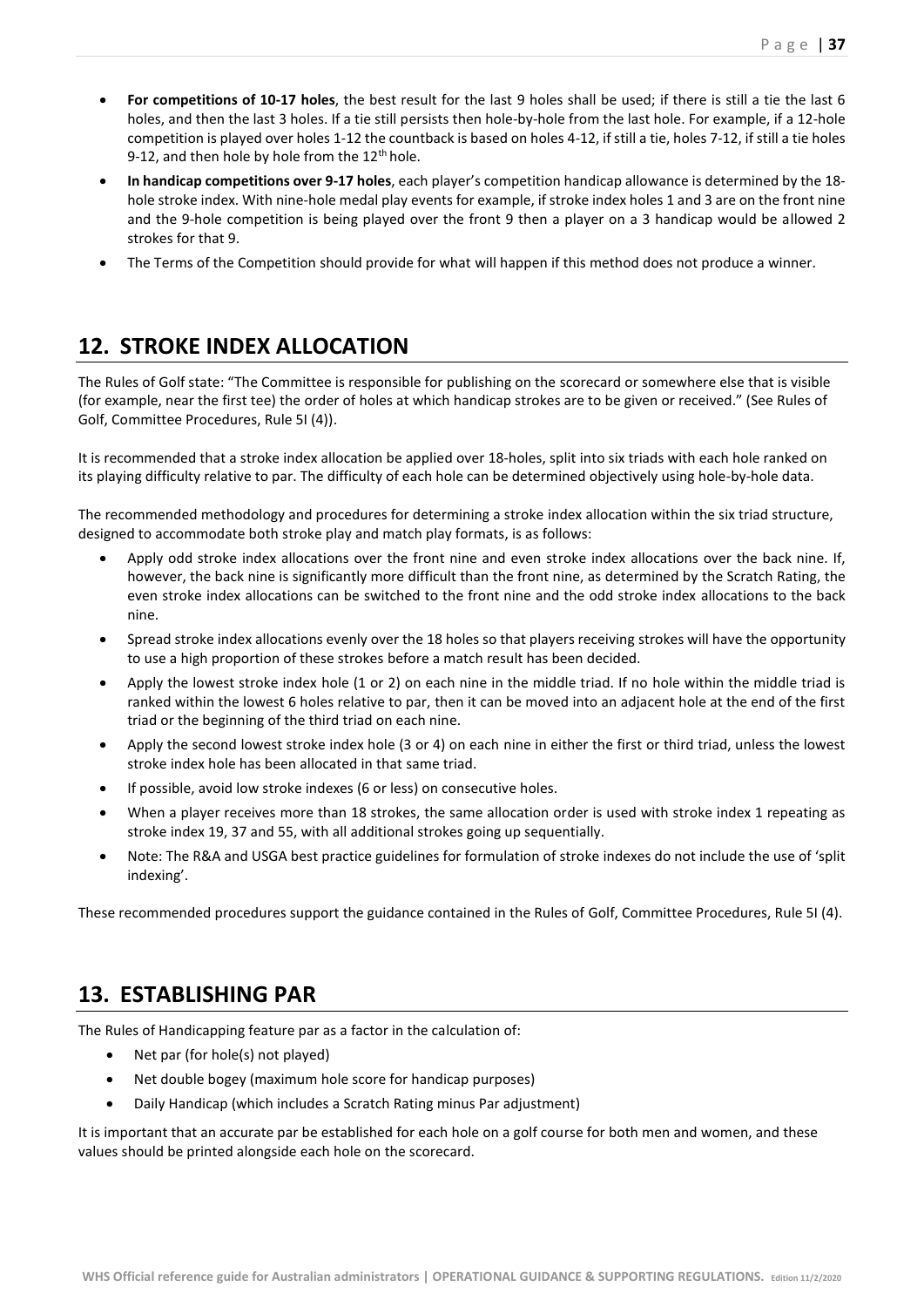It is recommended that par be established for each hole in accordance with the following hole lengths:

| Par | Men                                     | Women                                   |  |  |
|-----|-----------------------------------------|-----------------------------------------|--|--|
| 3   | Up to 260 yards<br>(240 metres)         | Up to 220 yards<br>(200 metres)         |  |  |
| 4   | 240 to 490 yards<br>(220 to 450 metres) | 200 to 420 yards<br>(180 to 380 metres) |  |  |
| 5   | 450 to 710 yards<br>(410 to 650 metres) | 370 to 600 yards<br>(340 to 550 metres) |  |  |
| 6   | 670 yards and up<br>(610 metres and up) | 570 yards and up<br>(520 metres and up) |  |  |

Note: These guidelines assume an altitude less than 2,000 feet / 610 metres above sea level.

- Par reflects the score a scratch player is expected to score on a given hole and may be allocated depending on the playing difficulty of the hole, including any effective length correction factors, for example, elevation changes, forced layups, and prevalent wind.
- Where a hole length falls within two par ranges, for example 470 yards (men) or 400 yards (women), the par may be allocated as 4 or 5 depending on the difficulty of the hole.
- Where a hole length falls within two par ranges, par should be designated relative to the way the hole was designed to be played. For example, if the hole lengths from all sets of tees on a specific hole lie within the recommended par 4 range for men, with the exception of the forward tee at 250 yards, this hole should still be designated as a par 4 hole due to the way the hole is designed to be played.

### <span id="page-37-0"></span>**14. COURSE WITH BUNKERS FILLED WITH WATER OR OUT OF PLAY**

#### <span id="page-37-1"></span>**(A) INTRODUCTION**

From time to time a committee will have to conduct a competition on a golf course which has bunkers that are either filled with water or otherwise out of play. This may be because the bunkers are being renovated (either as a part of the club's normal renovation or building program, or to fix damage that has been caused by flooding).

This can be a relatively common occurrence in some areas and is a problem faced by organisers of events ranging from Friday twilight competitions right through to international championships. The following information is provided to help committees handle these circumstances if they arise.

#### <span id="page-37-2"></span>**(B) 'GENERAL AREA'**

'General Area' is a term that is used below; it is a defined term in the Rules of Golf. 'General Area' is the whole area of the course except the teeing area and putting green of the hole being played, and all penalty areas and bunkers on the course.

#### <span id="page-37-3"></span>**(C) DAMAGED OR WATER-FILLED BUNKERS – LOCAL RULE OPTIONS & HANDICAPPING OF SCORES**

- (i) Once a round has commenced, a Committee is not authorised to introduce a new Local Rule to apply for the remainder of that round. In a competition played over more than one round, a Local Rule may be introduced or rescinded between rounds.
- (ii) When a Committee considers a bunker to be damaged to the extent that it will require renovation to again become playable, the Committee may define the entire bunker to be ground under repair.
	- In such a case, the bunker is automatically classified as 'general area'. (Therefore, unless a Committee specifically states otherwise, Rule 16.1b applies, not Rule 16.1c.)
	- Heavy rain has the potential to cause bunkers to flood. In many instances bunkers will be playable once the water has cleared. In other instances bunkers will be substantially damaged and they will remain unplayable even once the water is gone. This can be due to a significant amount of sand and/or soil having moved, or bunker surfaces being left heavily covered with a sludgy residue which would significantly impact the proper playing of the game.
	- In rare cases, there can be safety considerations attached to damaged bunkers.
	- A committee may consider that all bunkers on a course are damaged to the extent that they will require renovation to again become playable.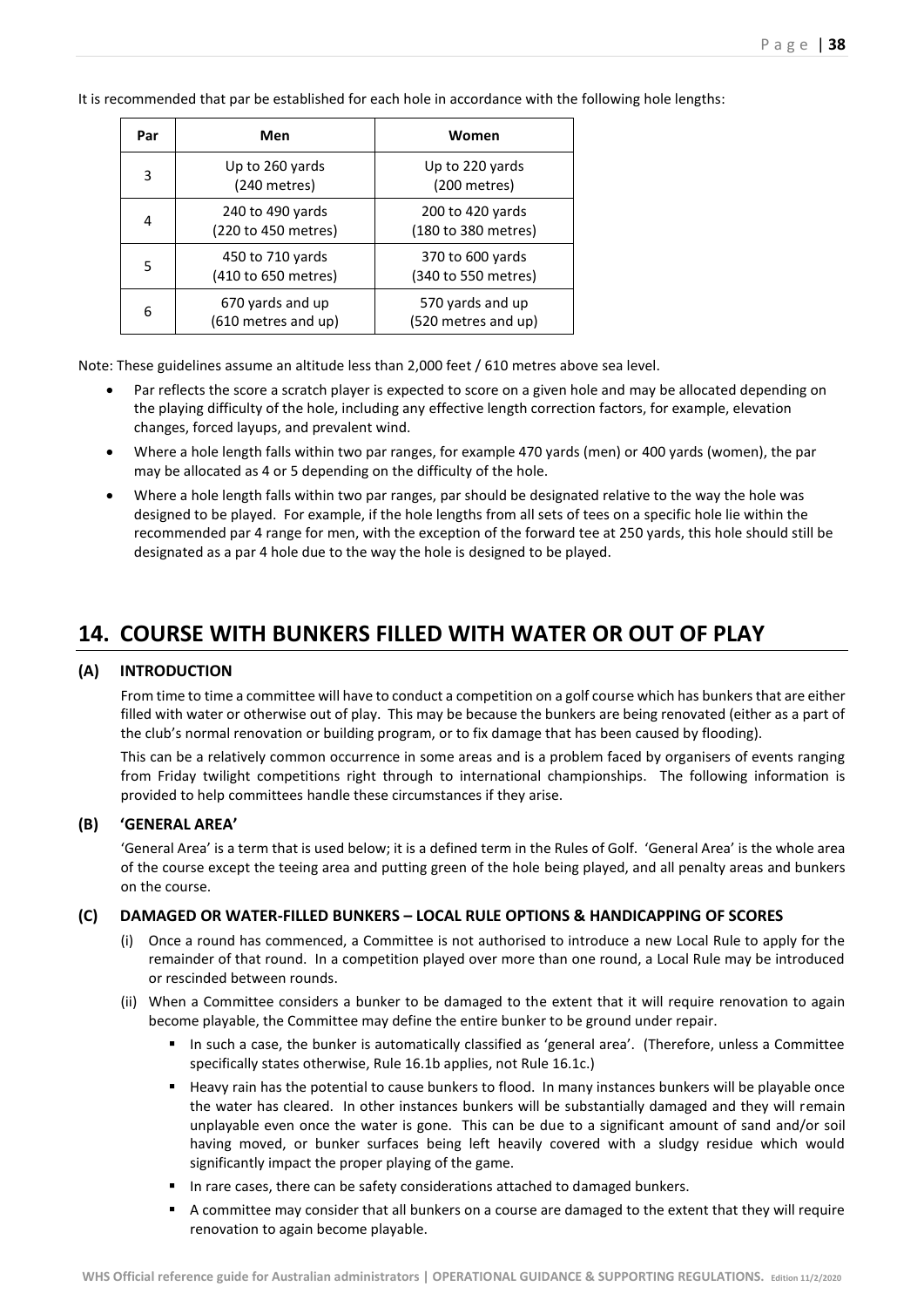- (iii) When bunkers are completely flooded prior to a competition commencing but the Committee does NOT consider them to be in need of renovation, there is still an available Local Rule option. The Committee may introduce a Local Rule stating that certain specific bunkers are deemed to be ground under repair and classified as general area.
	- In such a case, these specific bunkers must be known to be flooded prior to the competition commencing and there must be no reasonable likelihood of the bunkers drying up during the competition.
	- Under this Local Rule it will be permissible for a player to take relief outside these bunkers without penalty in accordance with Rule 16.1b.
	- A Local Rule may not be introduced to provide relief generally from all bunkers if the Committee does NOT consider them to be in need of renovation. (EXCEPTION: Where there are 15 or less bunkers on the course, the Committee may introduce a Local Rule stating that ALL bunkers are deemed to be ground under repair and classified as general area, regardless of whether or not they need renovating.)
	- **Model Local Rule when Renovation of Bunkers is NOT required:** "The following bunkers are deemed to be GUR and in the general area: [list bunkers]. The ball may be dropped without penalty at the nearest point of relief outside the bunker in accordance with the standard GUR relief procedure."

#### <span id="page-38-0"></span>**(D) WHEN NO LOCAL RULE IS IN PLACE – RELIEF FROM TEMPORARY WATER IN A BUNKER**

Where there is no Local Rule in place, whether a bunker contains a small amount of water or is completely filled, the Rule regarding Abnormal Course Conditions (note: temporary water is an abnormal course condition) caters for all possibilities (see Rule 16.1c). In accordance with this Rule, a player experiencing interference from temporary water always has the option of dropping their ball outside the bunker, back-on-a-line, under penalty of one stroke. If a player chooses this option, they must drop within one club-length of a chosen reference point back on a line from the flag, keeping where the ball lay directly between the hole and the chosen reference point – with no limit to how far behind the bunker the ball may be dropped.

#### <span id="page-38-1"></span>**(E) IMPACT ON COURSE RATINGS**

When clubs have bunkers filled with water or otherwise out of play, they should continue to process competitions through GOLF Link. The following table provides advice on when a club needs to contact its State Association or GA, and when its course ratings may be affected.

| <b>Number of Bunkers</b><br>Out of Play | <b>Period of Time</b> | <b>Contact State</b><br><b>Association or GA</b> | <b>Impact Club's Official</b><br><b>Course Ratings</b> |
|-----------------------------------------|-----------------------|--------------------------------------------------|--------------------------------------------------------|
| $0 - 5$                                 | 1 month or less       | No                                               | No                                                     |
| $0 - 5$                                 | More than 1 month     | Yes*                                             | Possibly                                               |
| 6 or more                               | $1-4$ days            | No                                               | No                                                     |
| 6 or more                               | 5 days or more        | Yes*                                             | Possibly                                               |

When you contact your State Association or GA, they will supply you with a form to complete which will briefly describe the number and location of bunkers you have out of play. Your State Association or GA will immediately assess the returned form and determine if they need to make any temporary adjustment to your course ratings through GOLF Link. It may be the case that the bunkers you have out of play will have an inconsequential impact on your course ratings, or that heavier conditions or greater rough heights will offset the bunker impact. (Note: This guidance has been designed with a view to ensuring the service of clubs may be as quick as possible.)

#### <span id="page-38-2"></span>**(F) COMPETITIONS CONDUCTED CONTRARY TO THE RULES OF GOLF**

If a committee is unaware of the restrictions imposed by this document and the Rules of Golf and as a result conducts a competition with a Local Rule which is contrary to the guidance provided, the scores must not be used for handicapping purposes except with the approval of the State Association or GA.

#### <span id="page-38-3"></span>**(G) MISCELLANEOUS MEASURES TO ASSIST PLAYERS**

(i) In situations where there is no Local Rule in place and where only a few bunkers are badly affected, players will have to deal with balls coming to rest in bunkers they had not considered to pose a concern. To remove the surprise factor, and in addition to any maintenance work performed, it is recommended that committees preadvise their fields of specific problem locations. This will give players the opportunity to take into account the problem areas when considering their course management. This can be done for example by posting notices on the starting tees.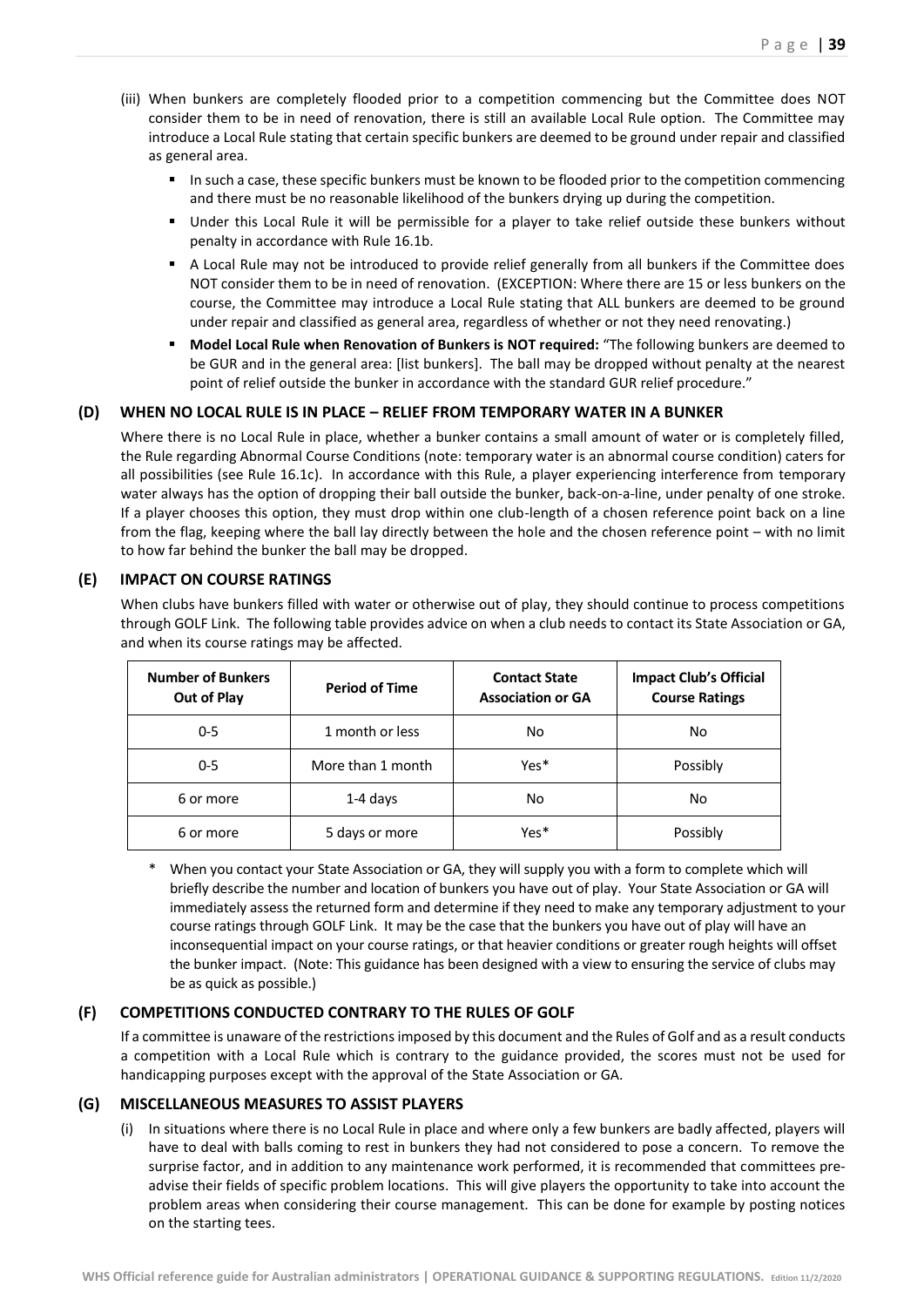(ii) If a course experiences periods of prolonged wet weather, an option to consider is to have course staff create an area of heaped or raised sand at a remote part of the bunker. This point should be positioned so that it can never be closer to the hole than any point at which a player's ball could originally come to rest within temporary water. Such areas need not be large – even as small as one metre square – and can be created by dumping, scraping, or heaping sand from within the wet bunker. The location of the hole may need to be arranged to suit.

## <span id="page-39-0"></span>**15. HOW SCRATCH RATINGS & SLOPE RATINGS ARE ASSESSED, AND MODIFICATION OF COURSES**

#### <span id="page-39-1"></span>**(A) GOVERNANCE**

An Authorized Association is responsible for determining and issuing Scratch Ratings and Slope Ratings for all of the golf courses within its jurisdiction.

#### <span id="page-39-2"></span>**(B) COURSE MEASUREMENT**

Each hole must be measured to the nearest yard/metre, for each set of tees from a permanent distance marker, in accordance with the procedures outlined in the Course Rating System.

#### <span id="page-39-3"></span>**(C) TEE MARKERS**

The tee markers used to designate each set of tees on a golf course should be consistent in name, colour and/or design and distinguishable from the tee markers used for other sets of tees. It is strongly recommended that the Authorized Association issues guidance to golf clubs as to how these avoid any association with gender or age.

#### <span id="page-39-4"></span>**(D) DISPLAY OF RATINGS AND PAR**

The Scratch Rating, Slope Rating and par for each set of tees must be readily available so that it is easy for a player to convert their GA Handicap to a Daily Handicap to submit an acceptable score.

#### <span id="page-39-5"></span>**(E) SCRATCH RATING AND SLOPE RATING**

The Scratch Rating and Slope Rating is the evaluation of the playing difficulty of the course for the scratch player and the bogey player under normal playing conditions. The effective playing length is determined from the measurement of each hole, adjusted for the impact of roll, wind, elevation changes, altitude, doglegs and forced lay ups. In addition to the effective playing length, there are 10 obstacle factors evaluated on each hole for both the scratch player and the bogey player. These are: topography; fairway; green target; recoverability and rough; bunkers; crossing obstacles; lateral obstacles; trees; green surface and psychology. The Course Rating System uses table values, adjustments and formulas to calculate ratings.

The Scratch Rating is calculated from the effective playing length and obstacle factors for 9 or 18 designated holes. The Scratch Rating is expressed in strokes rounded to the nearest whole number and represents the expected score for a scratch player. The Bogey Rating represents the expected score for a bogey player. The difference between the Scratch Rating and the Bogey Rating is used in the determination of the Slope Rating. A golf course of neutral relative difficulty has a Slope Rating of 113.

The front of a teeing area, as defined in the Rules of Golf, should not be placed more than 10 yards (10 metres) in front of, or behind, the relevant permanent distance marker on each hole. Overall, the golf course should not be shortened (or lengthened) by more than 100 yards (100 metres) from its measured length, to ensure accurate application of the Scratch Rating and Slope Rating in the calculation of players' 'Score Differentials'.

#### <span id="page-39-6"></span>**(F) MODIFICATIONS MADE TO COURSES**

#### **(i) Temporary Changes**

The club's Handicapping Authority is responsible for ensuring the Authorized Association is notified when temporary changes are being made to the golf course that may affect the Scratch Rating. The Authorized Association will determine whether scores made under such conditions are acceptable for handicap purposes, and whether the Scratch Rating and Slope Rating should be modified temporarily.

Where a temporary Scratch Rating and Slope Rating has been issued, this information must be made available to players prior to the commencement of their round.

#### For an 18-hole golf course:

If approved by the State Association or GA, the issuance of a temporary Scratch Rating and Slope Rating is determined by the club's Handicapping Authority and/or the State Association or GA following the procedure set out below:

■ Locate the nearest set of rated tees for the appropriate gender.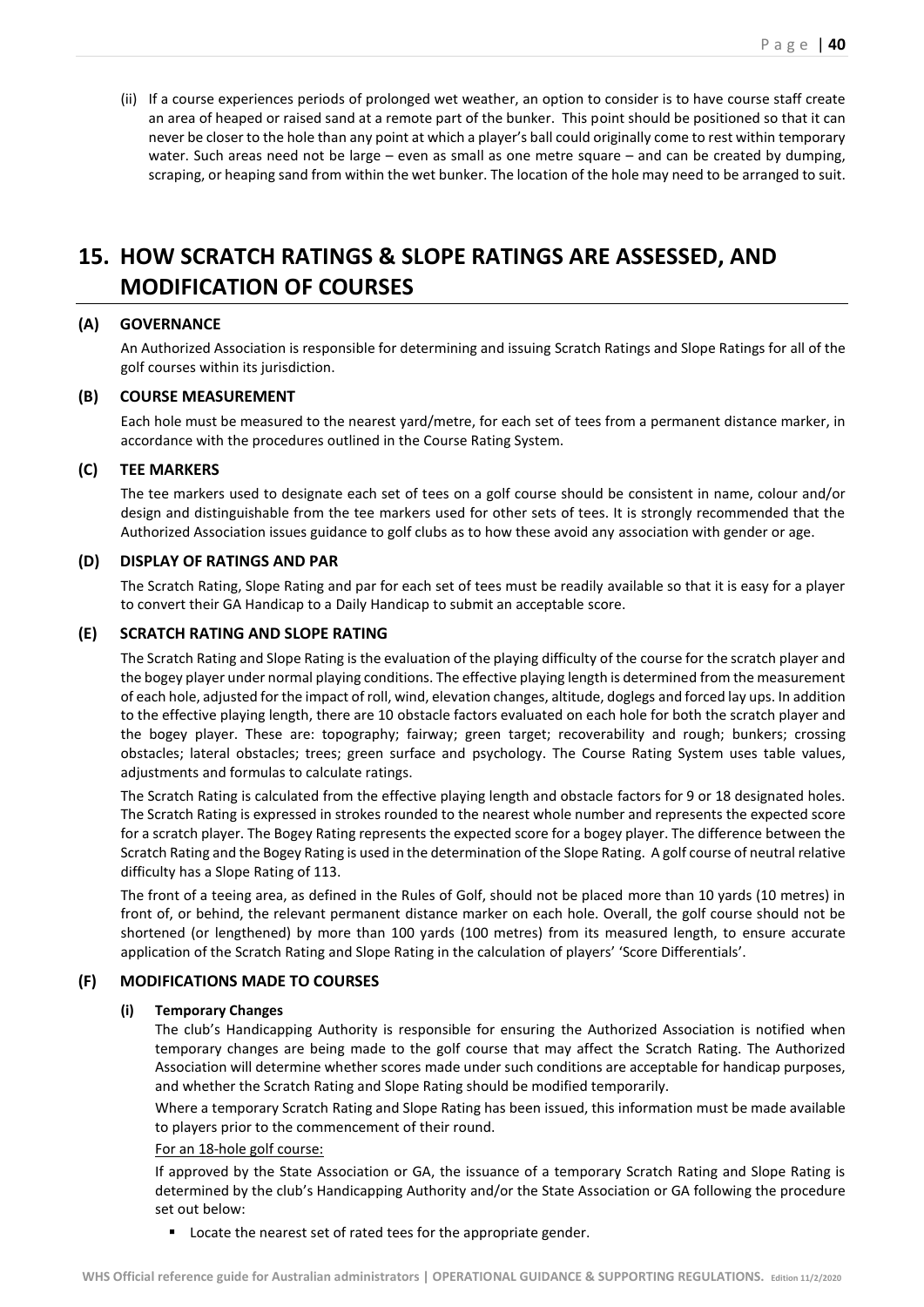- **•** Determine the measured difference between the set of tees being played and the rated set of tees.
- For differences under 100 yards (100 metres), no adjustment is necessary and scores can be submitted as usual; otherwise
- For differences between 100 and 300 yards (100 and 274 metres), the below table can be used to determine the adjustments required and issue a temporary Scratch Rating and Slope Rating.

| <b>Men's Rating Adjustment</b>                                                                                                    |                                    | <b>Women's Rating Adjustment</b>                                                                                                   |                                       |                                           |                                  |
|-----------------------------------------------------------------------------------------------------------------------------------|------------------------------------|------------------------------------------------------------------------------------------------------------------------------------|---------------------------------------|-------------------------------------------|----------------------------------|
| Yards<br>[Metres]                                                                                                                 | Change to<br><b>Scratch Rating</b> | Change to<br><b>Slope Rating</b>                                                                                                   | Yards<br>[Metres]                     | <b>Change to</b><br><b>Scratch Rating</b> | Change to<br><b>Slope Rating</b> |
| 100 to 120<br>$[100 \text{ to } 110]$                                                                                             | 0.5                                | $\mathbf{1}$                                                                                                                       | 100 to 116<br>$[100 \text{ to } 110]$ | 0.6                                       | $\mathbf{1}$                     |
| 121 to 142<br>$[111$ to $130]$                                                                                                    | 0.6                                | $\mathbf{1}$                                                                                                                       | 117 to 134<br>$[111$ to $122]$        | 0.7                                       | $\mathbf{1}$                     |
| 143 to 164<br>$[131$ to $150]$                                                                                                    | 0.7                                | $\overline{2}$                                                                                                                     | 135 to 152<br>[123 to 139]            | 0.8                                       | $\overline{2}$                   |
| 165 to 186<br>[151 to 170]                                                                                                        | 0.8                                | $\overline{2}$                                                                                                                     | 153 to 170<br>$[140 \text{ to } 155]$ | 0.9                                       | $\overline{2}$                   |
| 187 to 208<br>$[171$ to 190]                                                                                                      | 0.9                                | $\overline{2}$                                                                                                                     | 171 to 188<br>[156 to 172]            | 1.0                                       | $\overline{2}$                   |
| 209 to 230<br>[191 to 210]                                                                                                        | 1.0                                | $\overline{2}$                                                                                                                     | 189 to 206<br>[173 to 188]            | 1.1                                       | $\overline{2}$                   |
| 231 to 252<br>[211 to 230]                                                                                                        | 1.1                                | 3                                                                                                                                  | 207 to 224<br>[189 to 205]            | 1.2                                       | $\overline{2}$                   |
| 253 to 274<br>[231 to 250]                                                                                                        | 1.2                                | 3                                                                                                                                  | 225 to 242<br>[206 to 221]            | 1.3                                       | 3                                |
| 275 to 300<br>$[251$ to 274]                                                                                                      | 1.3                                | 3                                                                                                                                  | 243 to 260<br>[222 to 238]            | 1.4                                       | 3                                |
| *The State Association or GA will determine the<br>appropriate adjustment for any distance greater<br>than 300 yards (274 metres) |                                    | 261 to 278<br>[239 to 254]                                                                                                         | 1.5                                   | 3                                         |                                  |
|                                                                                                                                   |                                    |                                                                                                                                    | 279 to 300<br>[255 to 274]            | 1.6                                       | 3                                |
|                                                                                                                                   |                                    | * The State Association or GA will determine the<br>appropriate adjustment for any distance greater<br>than 300 yards (274 metres) |                                       |                                           |                                  |

Using these guidelines and the table below, find the range that includes the yardage difference:

Note: These guidelines assume an altitude less than 2,000 feet/610 metres above sea level.

- If the unrated tees are longer than the rated tees, add the resulting table values to the ratings of the nearest set of tees rated for the appropriate gender.
- If the unrated tees are shorter than the rated tees, subtract the resulting values from the ratings of the nearest set of tees rated for the appropriate gender.
- For differences above 300 yards (274 metres), play for the day would be ineligible for handicap purposes, unless otherwise determined by the State Association or GA.

#### For a 9-hole golf course:

If approved by the State Association or GA, the issuance of a temporary Scratch Rating and Slope Rating is determined by the club's Handicapping Authority and/or State Association or GA following the procedure set out below:

- Locate the nearest set of rated tees for the appropriate gender.
- **•** Determine the measured difference between the set of tees being played and the rated set of tees.
- For differences under 50 yards (50 metres), no adjustment is necessary and scores can be returned or posted as usual; otherwise
- For differences between 50 and 150 yards (50 and 137 metres), the table below can be used to determine the adjustment and issue a temporary Scratch Rating and Slope Rating.